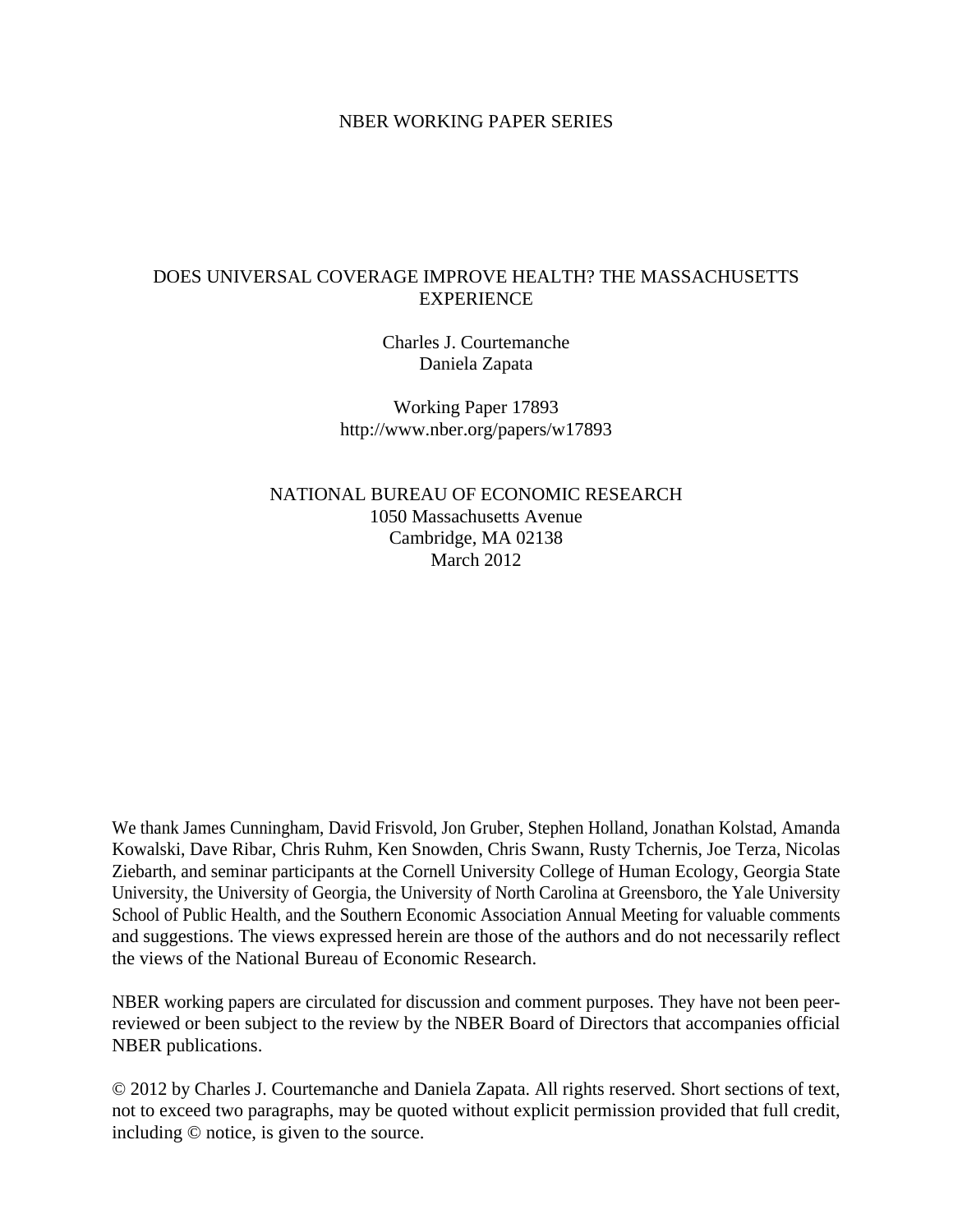Does Universal Coverage Improve Health? The Massachusetts Experience Charles J. Courtemanche and Daniela Zapata NBER Working Paper No. 17893 March 2012 JEL No. I12,I13,I18

#### **ABSTRACT**

In 2006, Massachusetts passed health care reform legislation designed to achieve nearly universal coverage through a combination of insurance market reforms, mandates, and subsidies that later served as the model for national health care reform. Using individual-level data from the Behavioral Risk Factor Surveillance System, we provide evidence that health care reform in Massachusetts led to better overall self-assessed health. An assortment of robustness checks and placebo tests support a causal interpretation of the results. We also document improvements in several determinants of overall health, including physical health, mental health, functional limitations, joint disorders, body mass index, and moderate physical activity. The health effects were strongest among women, minorities, near-elderly adults, and those with incomes low enough to qualify for the law's subsidies. Finally, we use the reform to instrument for health insurance and estimate a sizeable impact of coverage on health. The effects on coverage were strongest for men, non-black minorities, young adults, and those who qualified for the subsidies, while the effects of coverage were strongest for women, blacks, the near-elderly, and middle-to-upper income individuals.

Charles J. Courtemanche University of Louisville College of Business Department of Economics Louisville, KY 40292 and NBER cjcour02@louisville.edu

Daniela Zapata University of North Carolina at Greensboro Department of Economics P.O. Box 26170 Greensboro, NC 27402 d\_zapata@uncg.edu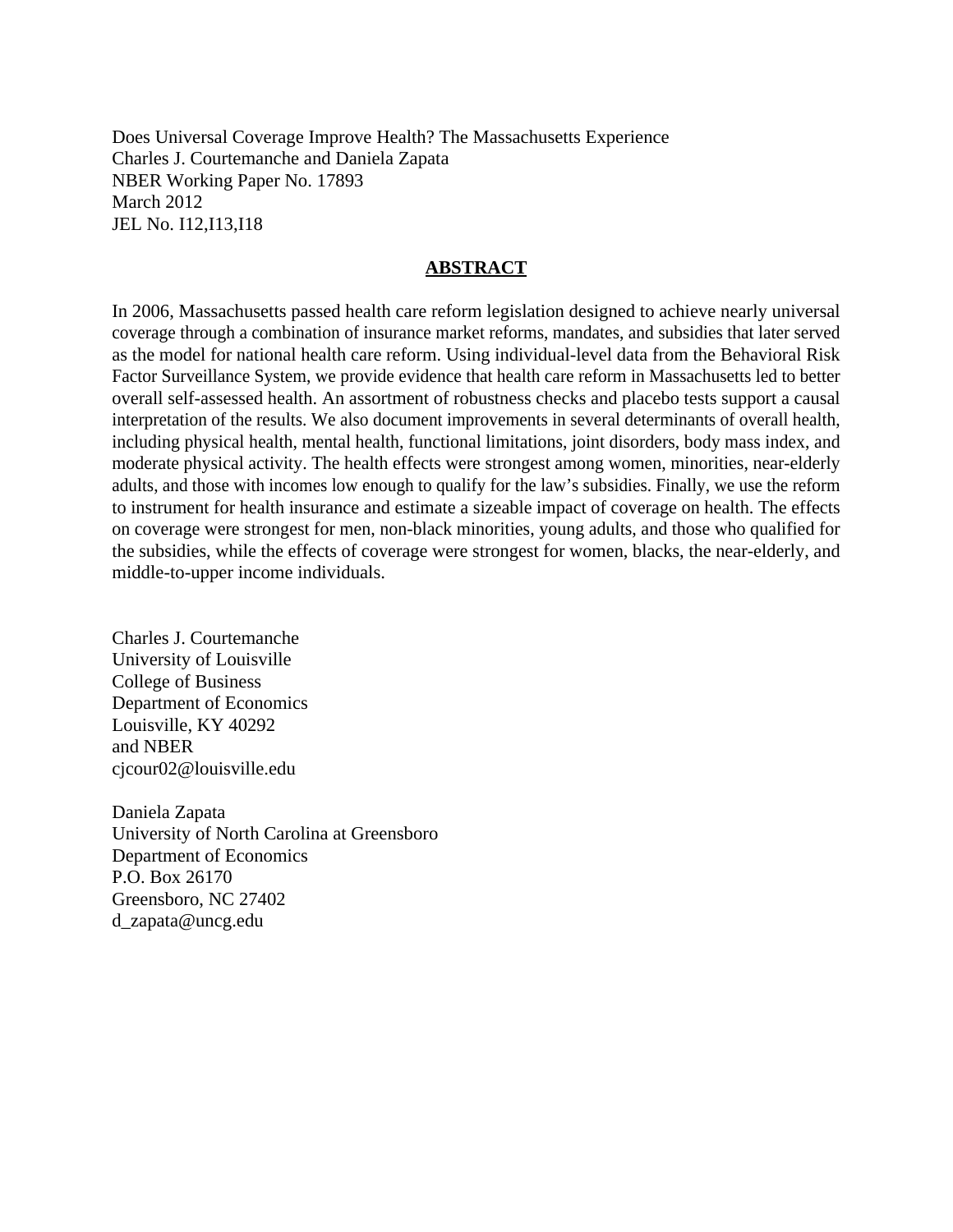#### **I. Introduction**

A major objective of the Patient Protection and Affordable Care Act (ACA) signed into law in March of 2010 is to increase health insurance coverage in the United States to nearly universal levels through a combination of insurance market reforms, mandates, and subsidies. However, the potentially high cost of the reform combined with the change in the political landscape after the 2010 midterm elections have kept the ACA at the center of the debate. Possibilities for full or partial repeal, denial of financing during the budgetary process, or the Supreme Court declaring the individual mandate unconstitutional still remain. This ongoing debate highlights the need for projections of the law's impacts on health, health care utilization, and state and federal budgets. The multi-faceted nature of the reform and breadth of the population affected suggests that evidence from coverage expansions in other contexts, such as Medicaid, will be of only limited usefulness.

The most similar intervention to date to the ACA is the Massachusetts health care reform law of 2006, entitled "An Act Providing Access to Affordable, Quality, Accountable Health Care" and commonly called "Chapter 58" (Long, 2008).<sup>1</sup> The law enabled Massachusetts to lower its uninsurance rate to 2% by 2010 through a strategy called "incremental universalism," or "filling the gaps in the existing system … rather than ripping up the system and starting over" (Massachusetts' Division of Health Care, Finance and Policy, 2010; Gruber, 2008a:52). Gruber (2010) describes Massachusetts' approach to incremental universalism as involving a "three legged stool" of insurance market reforms, mandates, and subsidies (Gruber, 2010).

The first leg of the stool reforms non-group insurance markets in an effort to ensure the availability of coverage for those without access to employer-provided or public insurance.

<sup>&</sup>lt;sup>1</sup> For a more detailed description of the law, see Long (2008), McDonough et al. (2006) and Gruber (2008a, 2008b).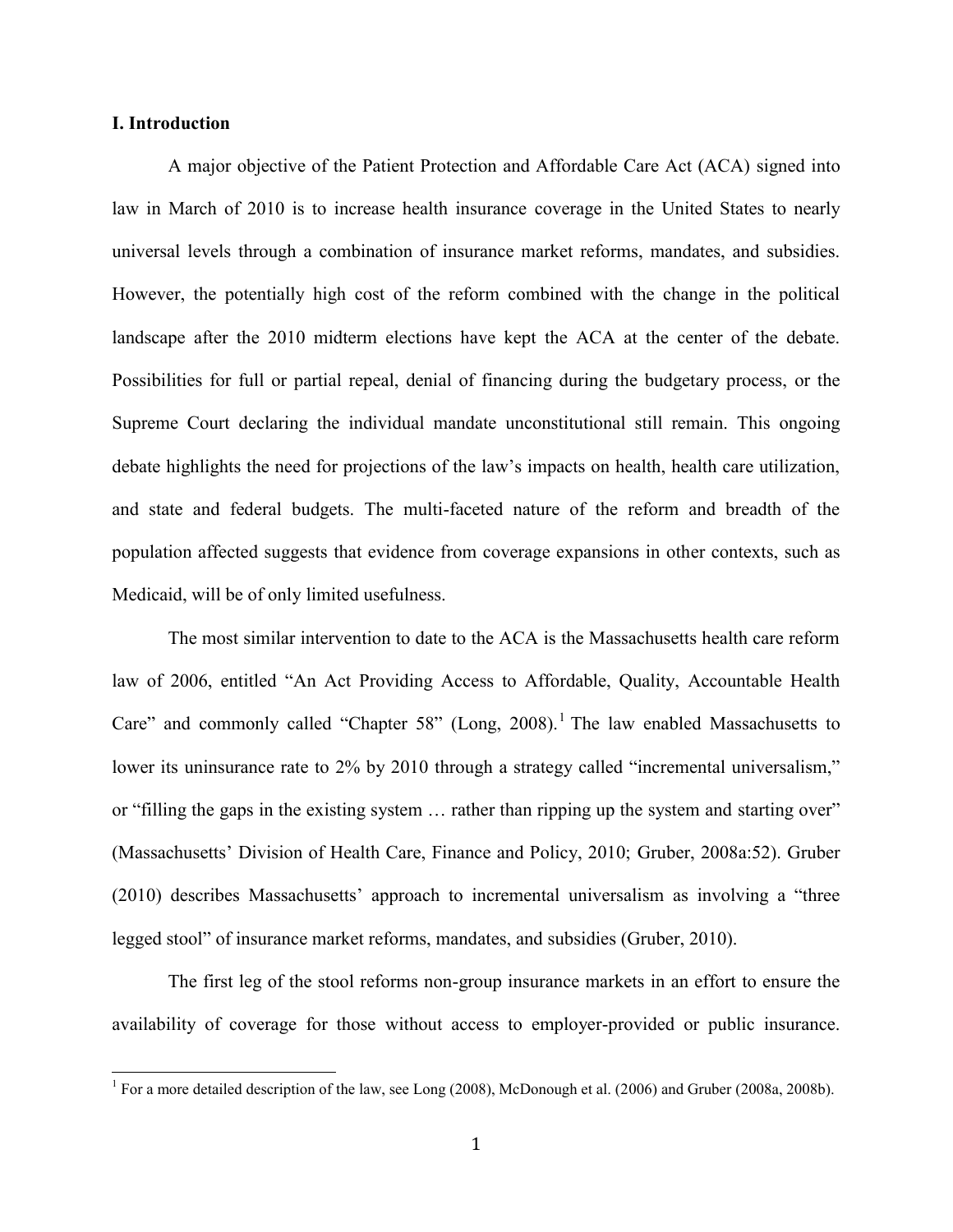Insurers are not allowed to deny or drop coverage based on pre-existing conditions (guaranteed issue) or vary premiums to reflect health status aside for limited adjustments for age and smoking status (community rating) (Kirk, 2000; McDonough et al., 2006). A health insurance exchange, the Commonwealth Health Insurance Connector Authority, offers plans developed by licensed health insurance companies for those without access to group markets. Additionally, private health insurance plans are required to provide coverage for young adults on their parents' plans for up to two years after they are no longer dependents or until their  $26<sup>th</sup>$  birthday (McDonough et al.,  $2006$ ).<sup>2</sup>

This first leg alone would likely lead to adverse selection and a "death spiral" with rising premiums gradually driving healthy individuals out of the non-group market. The second leg of the three-legged stool therefore involves mandates requiring adults to be covered by health insurance and employers to provide health insurance. Individuals without adequate coverage face a penalty of half of the lowest premium they would have paid in a Health Connector-certified plan. Employers with more than 10 employees must make a "fair and reasonable" contribution toward an employer health insurance plan or pay a state assessment of up to \$295 per full-time equivalent worker per year (Massachusetts Health Insurance Connector Authority, 2008).<sup>3</sup>

To help low- and middle-income households be financially able to comply with the mandate, the third leg of the Massachusetts reform provides subsidies and Medicaid expansions. Chapter 58 specifies that health insurance be free for people below 150% of the federal poverty line (FPL) and that premiums be subsidized on a sliding scale for those between 150% and 300%

l

 $2^{2}$  Guaranteed issue and community rating have been in place in Massachusetts since 1996. The 1996 law only allowed premiums to vary with age and geography; Chapter 58 further allowed them to vary with tobacco use. The insurance exchange and requirement regarding children on their parents plans both started with Chapter 58. <sup>3</sup> Minimum requirements plans must meet to satisfy the mandates include coverage for prescription drugs and preventive and primary care, as well as maximums on deductibles and out-of-pocket spending.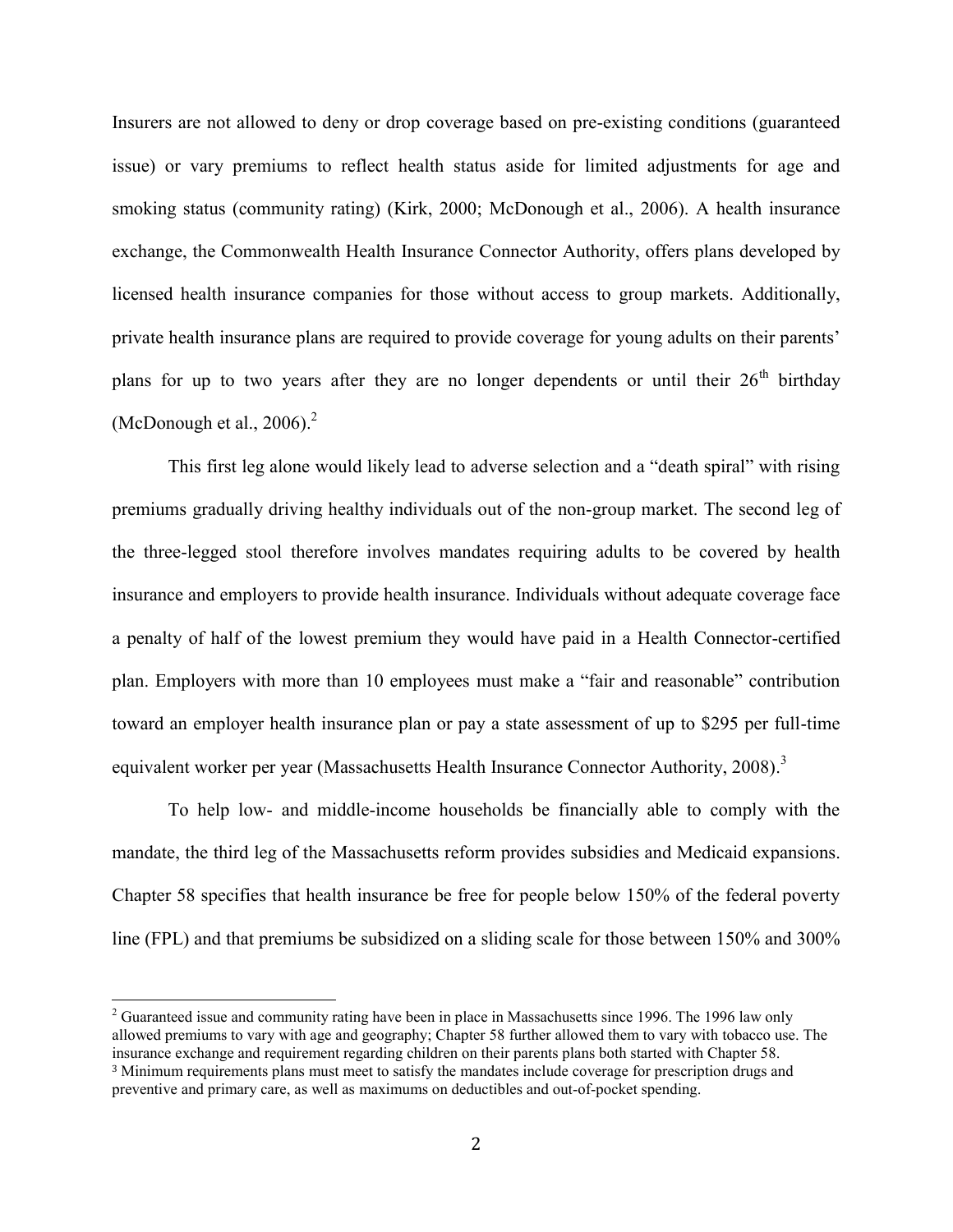of the FPL with no deductibles.<sup>4</sup> The reform also expands Medicaid to cover children below 300% of the FPL (McDonough et al., 2006).

Taking into account the costs of the subsidies and Medicaid expansions as well as the savings from reduced safety net payments, Raymond (2009) estimates the annual fiscal cost of the reform to be \$707 million. Through a waiver allowing for a more flexible use of federal Medicaid matching money, half of this amount comes from the federal government, leaving the state government's share at \$353 million.

Table 1 compares Massachusetts' approach to incremental universalism with that of the Affordable Care Act, while Figure 1 gives a timeline of the implementation of Chapter 58's key provisions.<sup>5</sup> Though there are differences in some of the details, both the Massachusetts and national reforms were clearly motivated by the same "three-legged stool" approach to incremental universalism. Both featured guaranteed issue, community rating, insurance exchanges, mandates, Medicad expansions, and subsidies. For these reasons, analyzing the effects of health care reform in Massachusetts provides the best available predictor to date of the implications of the Affordable Care Act.

Given that recent nature of the Massachusetts reform, researchers are only beginning to understand its impacts. Long et al. (2009) find that by 2008 the uninsured rate decreased by 6.6 percentage points for the overall nonelderly population and 17.3 percentage points for lowerincome adults.<sup>6</sup> Long and Stockely (2011) find a decrease in unmet medical needs because of

<sup>&</sup>lt;sup>4</sup> For instance, in 2008 a family with an income between 150% and 200% of the poverty line paid a premium of \$35 per adult, while a family with an income in the 250% to 300% range paid \$105 per adult.<br><sup>5</sup> Coverage expansion was the primary focus of both the Massachusetts and national reformed

Coverage expansion was the primary focus of both the Massachusetts and national reforms. However, the national reform was more comprehensive, consisting of nine titles that each had their own reform agenda: I. Insurance Coverage, II. Medicaid and the Children's Health Insurance Program, III. Delivery System Reform, IV. Prevention and Wellness, V. Workforce initiatives, VI. Fraud, Abuse and Program Integrity, VII. Biologic Similars, VIII. Community Living Assistance Services and Supports, IX. Revenue Provisions (Patel and McDonough, 2010). <sup>6</sup> These results support preliminary evidence found by Long (2008) using information from 2006 and 2007.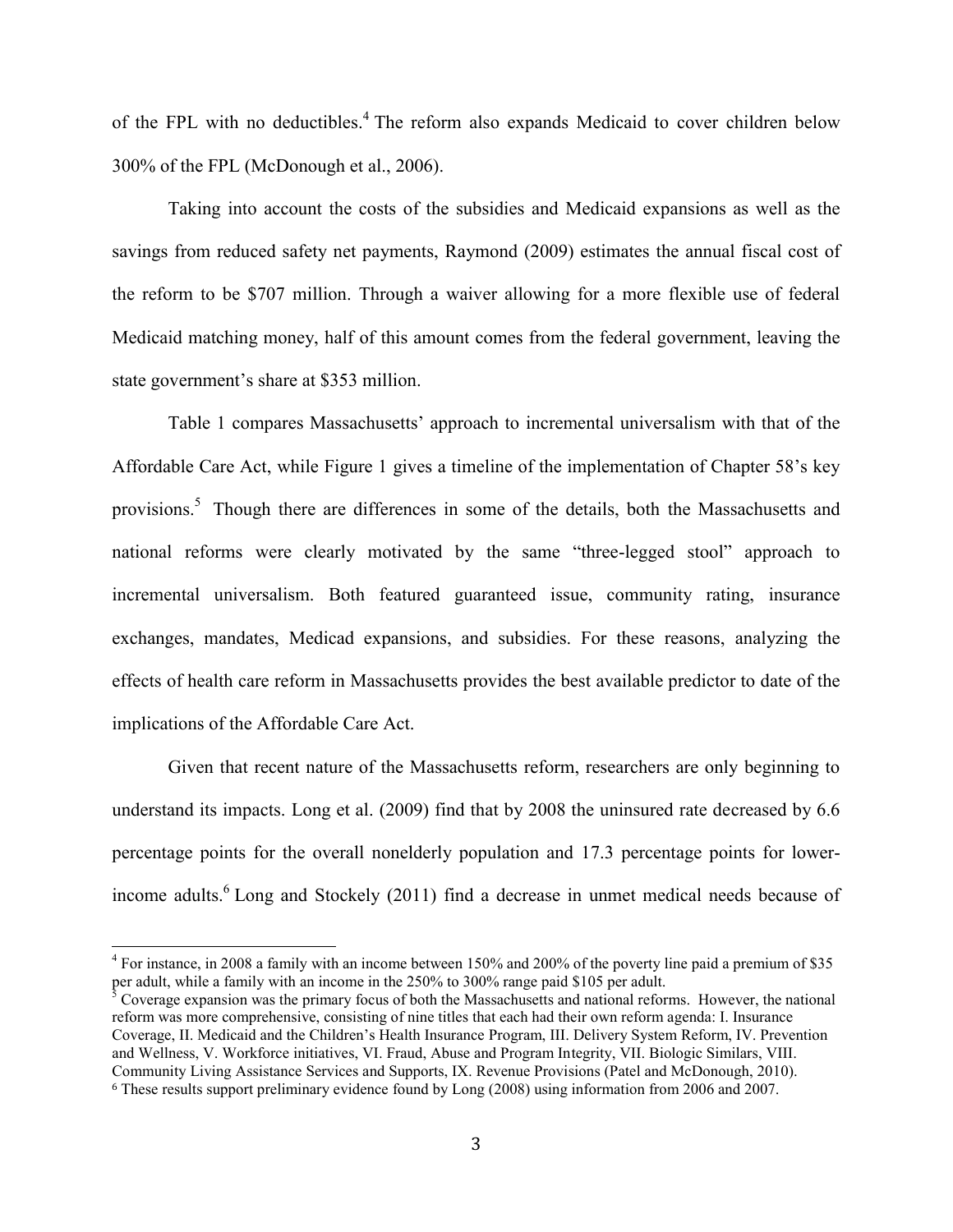cost among lower income adults but also some evidence of delays in care from being unable to find a provider. Yelowitz and Cannon (2010) show that Chapter 58's impact on coverage was mitigated by the crowding out of private insurance. They also investigate the reform's effect on self-assessed health, finding mixed results: an increase in the probability of reporting at least good health but a decrease in the probability of reporting at least very good health. Cogan et al. (2010) estimate that the reform increased employer-sponsored insurance premiums by about 6%. Kolstad and Kowalski (2010) show that the reform reduced levels of uninsurance by 36% among the population of hospital discharges. Length of stay and the number of inpatient admissions originating from the emergency room both decreased, with some evidence also suggesting an increase in the utilization of preventive services, a decline in hospitalizations for preventable conditions, and an improvement in quality of care. Miller (2011a) finds a reduction in non-urgent emergency room visits, consistent with the newly-insured having access to such care in other settings. Miller (2011b) focuses on children's outcomes, finding a substitution from emergency room care to office visits, a reduction in medical needs unmet because of cost, and an increase in the probability of reporting excellent health.

We contribute to this growing literature by examining Chapter 58's effect on the selfassessed health of adults. Though many open questions remain about the reform's effectiveness, as Gruber (2011b:190) writes, "the most significant of these is the impact of reform on the health of citizens." We utilize individual-level data from the Behavioral Risk Factor Surveillance System (BRFSS), which allows for the use of longer pre- and post-treatment periods, a much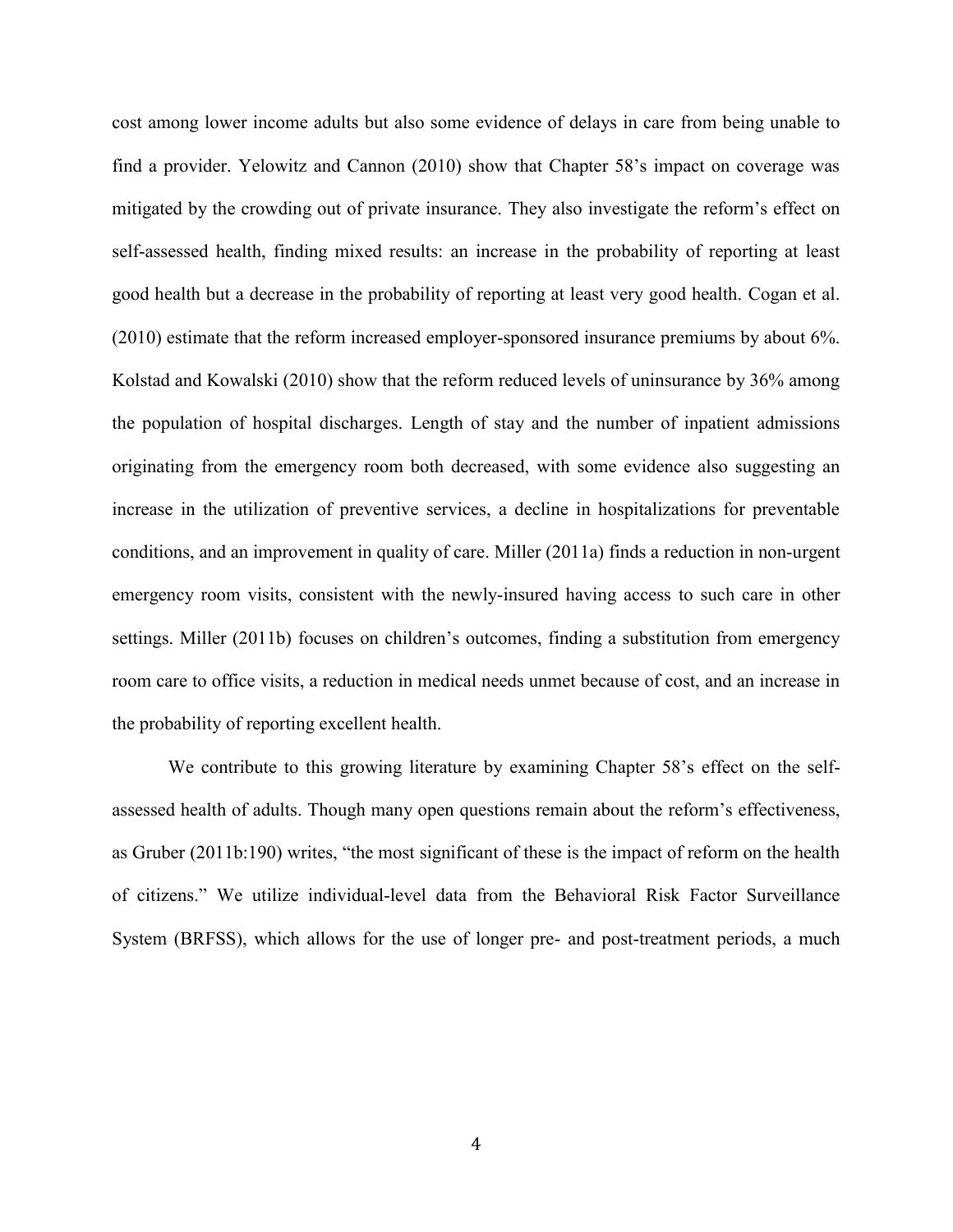larger sample, and a broader range of health-related questions than Yelowitz and Cannon (2010), enabling us to obtain clearer results.<sup>7</sup>

First, an ordered probit difference-in-differences analysis shows that the reform increased the probability of individuals reporting excellent or very good health while reducing their probability of reporting good, fair, or poor health. A variety of robustness checks and placebo tests support a causal interpretation of the results. The estimates suggest that annual government spending for each adult transitioned into excellent or very good health is \$9,782, split evenly between the Massachusetts and federal governments. We then provide evidence that the reform improved a number of determinants of overall self-assessed health: physical health, mental health, functional limitations, joint disorders, body mass index, and moderate physical activity. Next, we examine heterogeneity and find that the reform's effect on overall health was strongest for women, minorities, near-elderly adults, and those with incomes low enough to qualify for the law's subsidies. Notably, the estimates imply a 22% reduction in the disparity in self-reported health between blacks and whites. Finally, we exploit the plausibly exogenous variation in coverage created by the reform to estimate that obtaining health insurance leads to a large improvement in health. The reform increased coverage rates the most for men, non-black minorities, young adults, and those who qualified for the subsidies, but obtaining coverage improved health the most for women, blacks, the near-elderly, and middle-to-upper income individuals.

#### **II. Health Insurance and Health**

<sup>&</sup>lt;sup>7</sup> Specifically, Yelowitz and Cannon (2010) use Current Population Survey supplements and compare a pretreatment period of 2005-2006 with a post-treatment period of 2008. They conduct a difference-in-differences analysis with other New England states as controls. Their sample size is 41,873. In contrast, we utilize data from 2001-2010 and have a sample size of 2,879,296 in our main analysis and 340,592 when we restrict the sample to New England.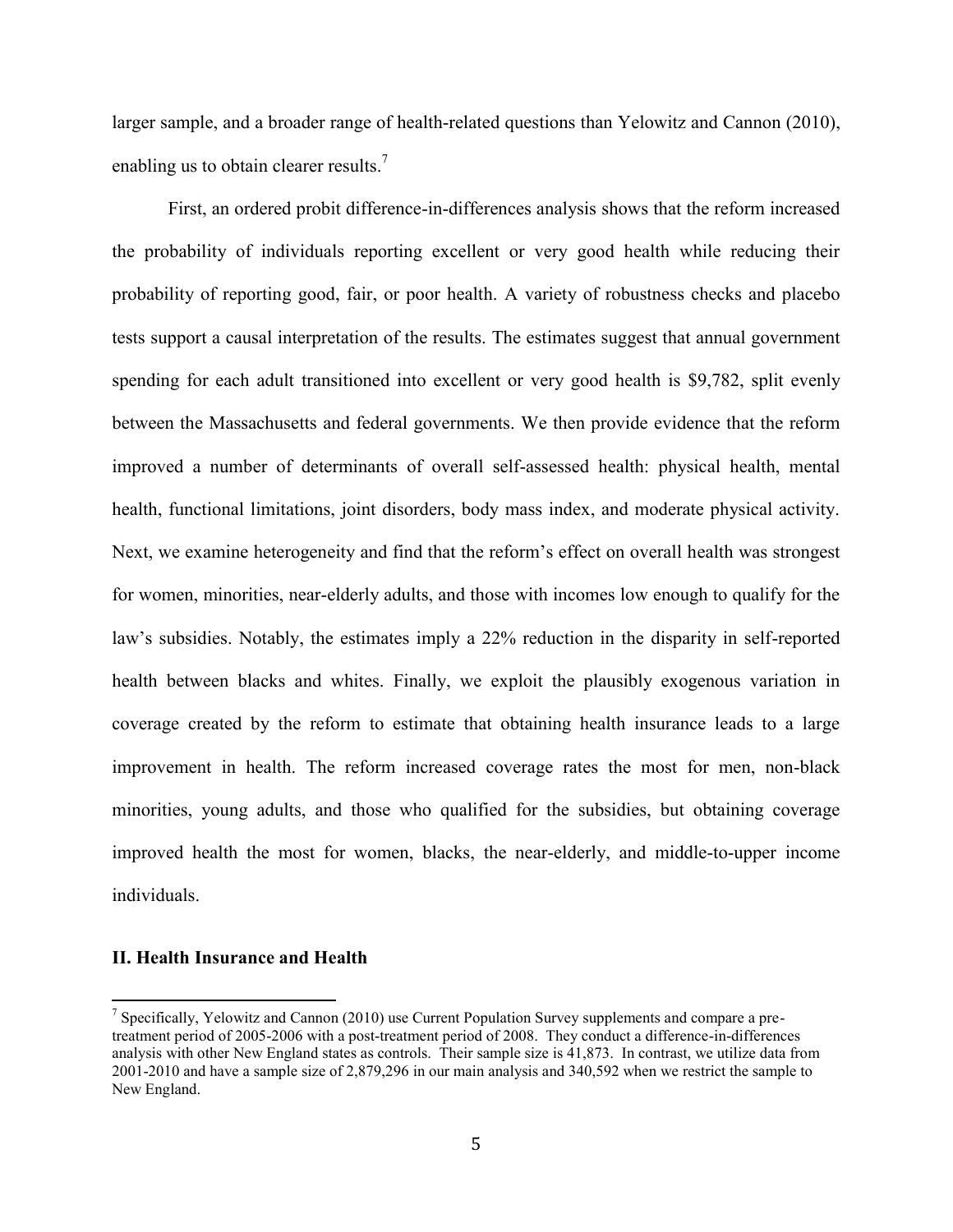An important part of the argument for universal coverage is the assumption that health insurance improves health. As quoted by Yelowitz and Cannon (2010), Levy and Meltzer (2008) write,

The central question of how health insurance affects health, for whom it matters, and how much, remains largely unanswered at the level of detail needed to inform policy decisions. … Understanding the magnitude of health benefits associated with insurance is not just an academic exercise …, it is crucial to ensuring that the benefits of a given amount of public spending on health are maximized (p. 400).

This section provides a brief summary of theoretical and empirical research on the topic and summarizes our contribution to this broader literature.

Grossman (1972) models health as a durable capital stock that is also an input in the production of healthy time. Health capital depends on the initial endowment of health, past period health, and past period investments made to preserve it. Medical care and time spent in health producing activities are the main forms of health investment. Every period people face uncertainty as to whether they will be affected by a negative health shock, so they buy health insurance to protect themselves against unexpected medical costs. Because health insurance reduces the price of care faced by the consumer it increases the demand for medical care (Arrow, 1963; Pauly, 1968). This increase in consumption of care could result in better health, but if the additional medical care is redundant health outcomes may remain the same or even deteriorate. This effect is sometimes known as "flat of the curve" medical care, because diminishing returns in the health production function imply that at some point the health gains associated with more medical care may be very small (Doyle, 2005).

The majority of empirical investigations into the relationship between health insurance and health are observational studies that use multivariate regression analysis. A review of these studies by Hadley (2003) shows that 15 out of the 20 published between 1991 and 2001 found a positive association between health insurance coverage and recovery from health conditions such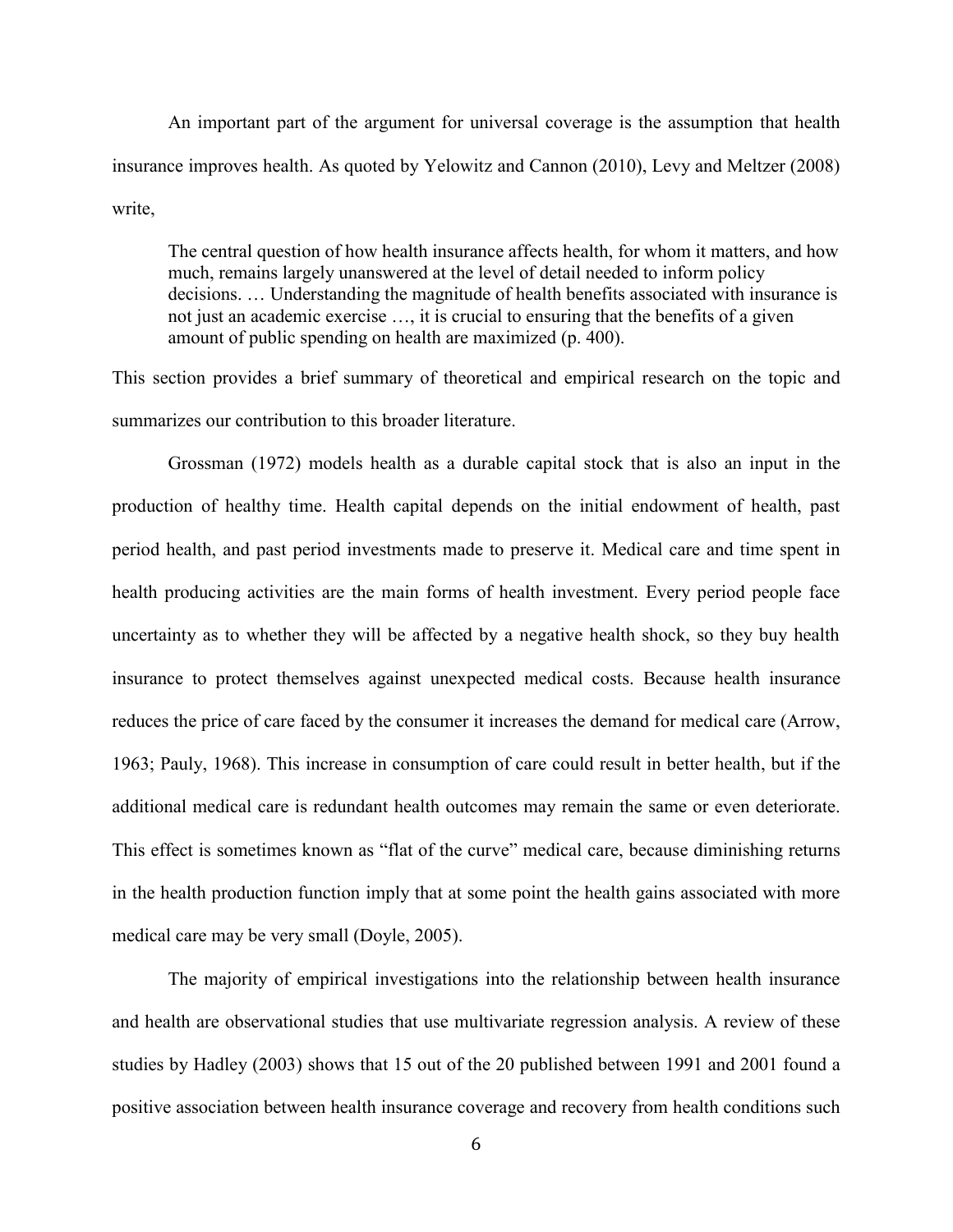as cancer, trauma, and appendicitis. Health insurance was also associated with better overall health status and lower mortality risk in all of the studies that examined these outcomes. However, these relationships cannot be interpreted as causal because the research designs did not address the potential for unobserved heterogeneity and reverse causality.

During the 1970's the RAND Health insurance experiment randomly assigned families to health insurance plans with coinsurance rates ranging from 0% to 95%, with all medical expenses covered over a threshold. Medical care use increased among people assigned to plans with lower coinsurance rates, but health outcomes only improved among the poor (Manning et al., 1987). However, this experiment only shows the impact of health insurance along the intensive margin from less to more generous coverage, not the extensive margin of no coverage to any coverage. It is also unclear to what extent findings from the 1970s are applicable today.

Some studies have taken advantage of the plausibly exogenous variation provided by public insurance programs like Medicaid and Medicare in order to address the endogeneity of coverage. Currie and Gruber (1996a, 1996b) find that Medicaid expansions decrease infant mortality and low birth weight, while Dafny and Gruber (2005) show that they also reduce avoidable hospitalizations among children. Most recently, Finkelstein et al. (2011) exploit a 2008 Oregon lottery in which winners were given the chance to apply for Medicaid to show that coverage improves self-reported physical and mental health. The randomization allows for clean identification of the causal effects of Medicaid eligibility, at least among the low-income uninsured individuals who participated in the lottery.

Evidence on the effect of Medicare on the health of seniors is mixed. Card et al. (2004) find that obtaining Medicare coverage at age 65 improves the self-assessed health of Hispanics and people with low levels of education; however, the effect for the whole sample is smaller and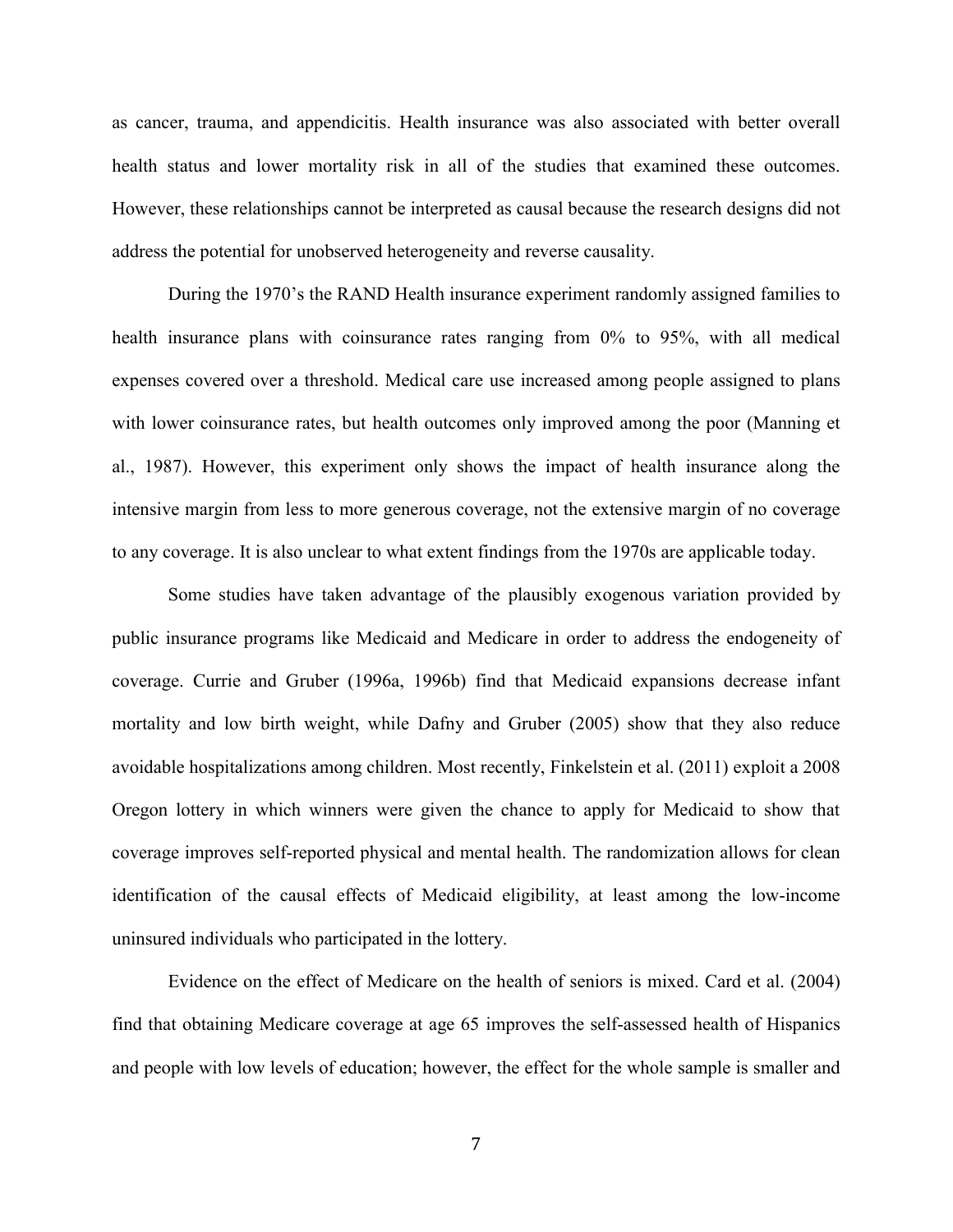insignificant. Finkelstein and McKnight (2008) show that 10 years after the introduction of Medicare there was not a statistically significant impact on mortality rates for people older than 65. Card et al. (2009) find more favorable results: a reduction in the 7-day mortality rate among emergency room patients older than 65 compared to those right below that cutoff.

A few studies attempt to estimate the causal effect of insurance on health in contexts other than public programs, again finding mixed results. Pauly (2005) uses marital status and firm size as instruments for private insurance coverage and finds a positive but insignificant effect of insurance on self-reported health and a negative but insignificant effect on the probability of having a chronic condition. Doyle (2005) shows that uninsured patients receive less medical care and have higher mortality rates than insured patients after a random health shock (a car accident).

To summarize, the extant literature suggests that health insurance coverage appears to improve health in some contexts but not others. The uninsured in the U.S. consist of a number of groups, including those too sick to obtain coverage, those too healthy to feel insurance is necessary, and those too poor to afford private coverage but not poor enough to qualify for public insurance programs. Any attempt at universal coverage in the U.S. will therefore involve coverage expansions across a highly heterogeneous group, making it unclear the extent to which these prior findings are applicable. The Massachusetts health care reform provides a unique opportunity to examine an intervention with the potential to impact the entire uninsured population.

### **III. Data**

 Health summarizes a combination of factors that reflect physical and mental well-being. Among the usual indicators used to measure health in empirical investigations are mortality

8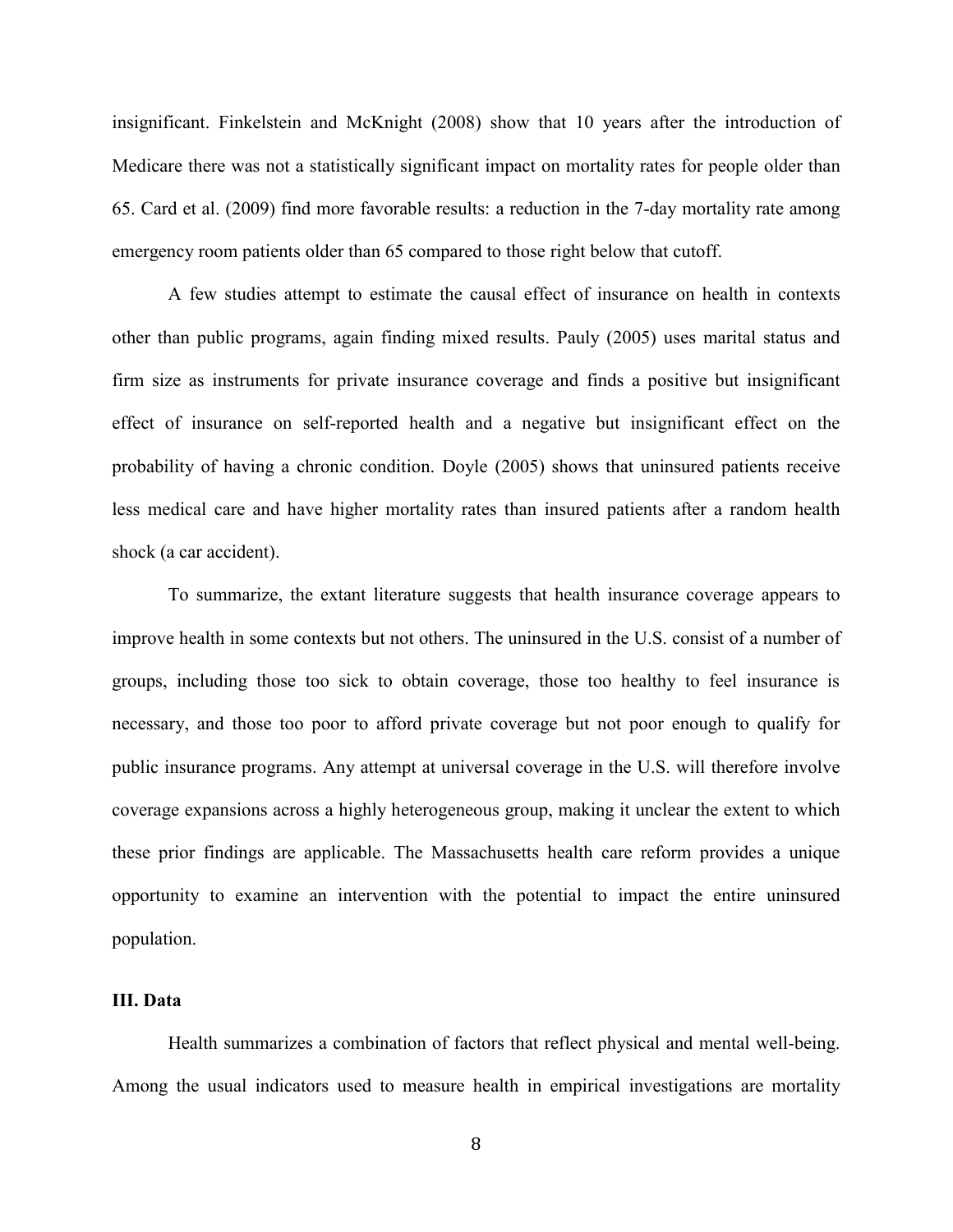rates, hospitalization rates, and self-assessments of overall health. Our study focuses on selfassessments. State-level mortality information is not available past 2007 as of the writing of this paper, preventing the construction of an adequate post-treatment period. Even if more recent data were available, examining mortality rates alone would not capture incremental improvements in health resulting from, for instance, better treatment for a chronic but non-life threatening condition. Hospitalizations are not an appropriate measure of overall health in this context since, to the extent that hospitalizations are price sensitive, changes in hospitalizations after the reform might simply be a direct result of the lower price faced by the newly-insured rather than changes in health.

 This paper uses data from the BRFSS, a telephone survey of health and health behaviors conducted by state health departments in collaboration with the Centers for Disease Control and Prevention. The BRFSS, which consists of repeated annual cross sections of randomly-sampled adults, is well suited for our analysis for several reasons. First, the dataset contains the necessary variables, including multiple self-reported health measures, demographic characteristics, and state, month, and year identifiers. Second, since the BRFSS spans 1984 to 2010 and included all 50 states plus the District of Columbia by 1995, the data cover a long enough time period to examine both post-reform outcomes and pre-reform trends. Third, the BRFSS contains an unusually large number of observations – over 2.8 million in our analysis sample of 2001 through 2010. A large sample is critical to obtaining meaningful precision when examining the impact of a state-level program with effects that might be concentrated amongst only a fraction of the population.

Our main dependent variable is a self-reported health index asking respondents to rate their overall health as poor (0), fair (1), good (2), very good (3), or excellent (4). This index has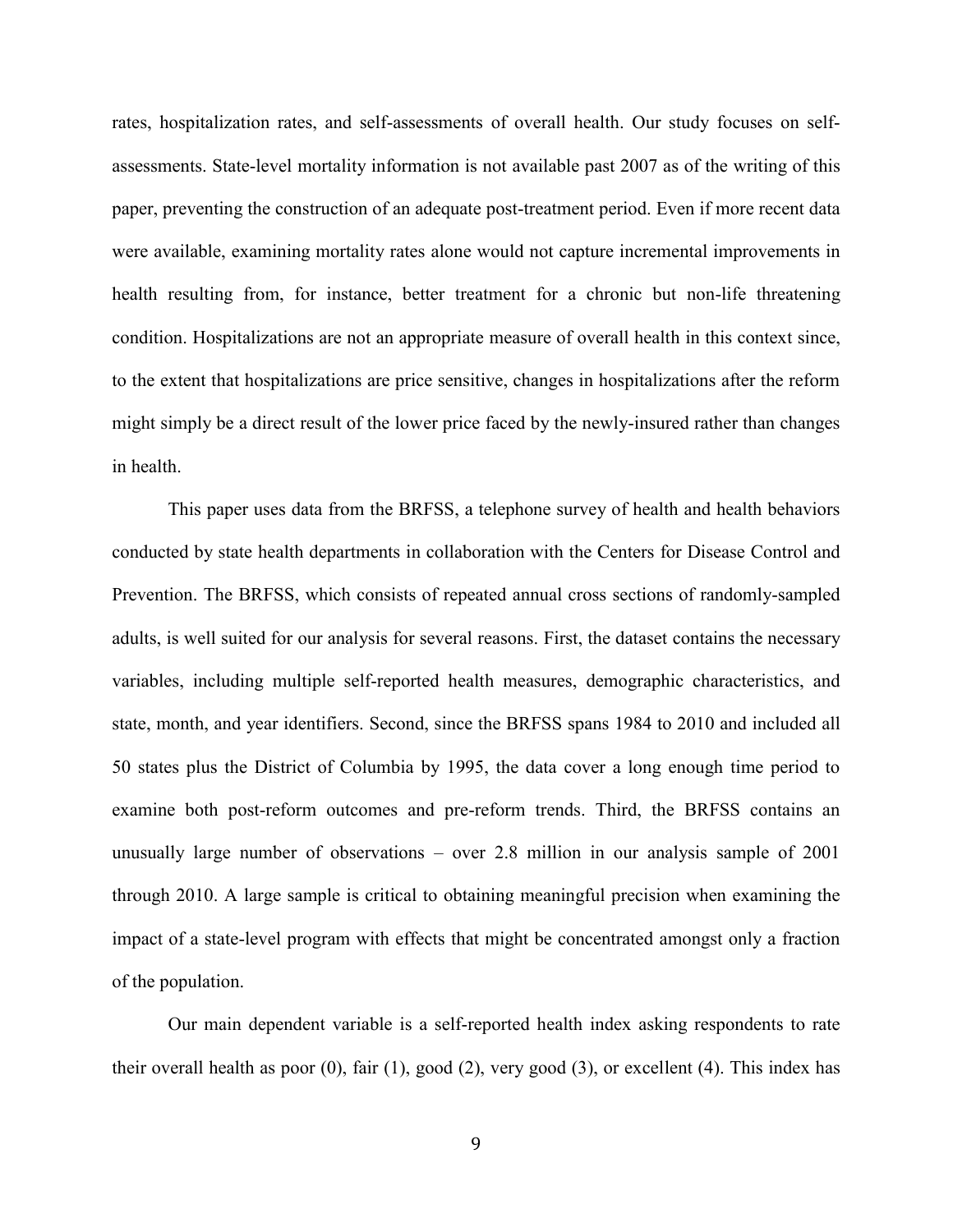been previously used by other studies analyzing the impact of health insurance on health (Card et al., 2004; Pauly, 2005; Yelowitz and Cannon, 2010) and has been repeatedly shown to be correlated with objective measures of health such as mortality (e.g. Idler and Benyamini, 1997; DeSalvo et al., 2006; Phillips et al., 2010). According to Idler and Benyamini, another advantage of the index is that it is a global measure of health that captures the full range of diseases and limitations a person may have.

The primary concern with the self-reported health index is its subjective nature. We will be able to flexibly control for the sources of reporting heterogeneity identified in the literature, such as age, income, and gender (Ziebarth, 2010). Nonetheless, the estimated effect of the reform on self-assessed health could still reflect factors beyond objective health. For instance, improved access to medical care might increase awareness about medical conditions, causing one to selfreport a lower health status after obtaining insurance coverage, ceteris paribus (Strauss and Thomas, 2007). In this case, the reform's effect on self-assessed health would be smaller than its effect on objective health. Alternatively, if the peace of mind from having health insurance influences one's answers to subjective health-related questions, the reform could lead to larger improvements in self-assessed health than objective health.

Consequently, we also utilize a number of other health-related dependent variables in an attempt to verify that the results for the overall self-reported health index are not driven merely by subjectivity. First, we consider number of days out of the past 30 not in good physical health and number of days out of the past 30 not in good mental health. These variables are somewhat less subjective than the overall health index because the respondents are specifically asked to consider a particular component of health. Even less subjective is the next health measure: number of days out of the past 30 with health-related functional limitations. Our last five health-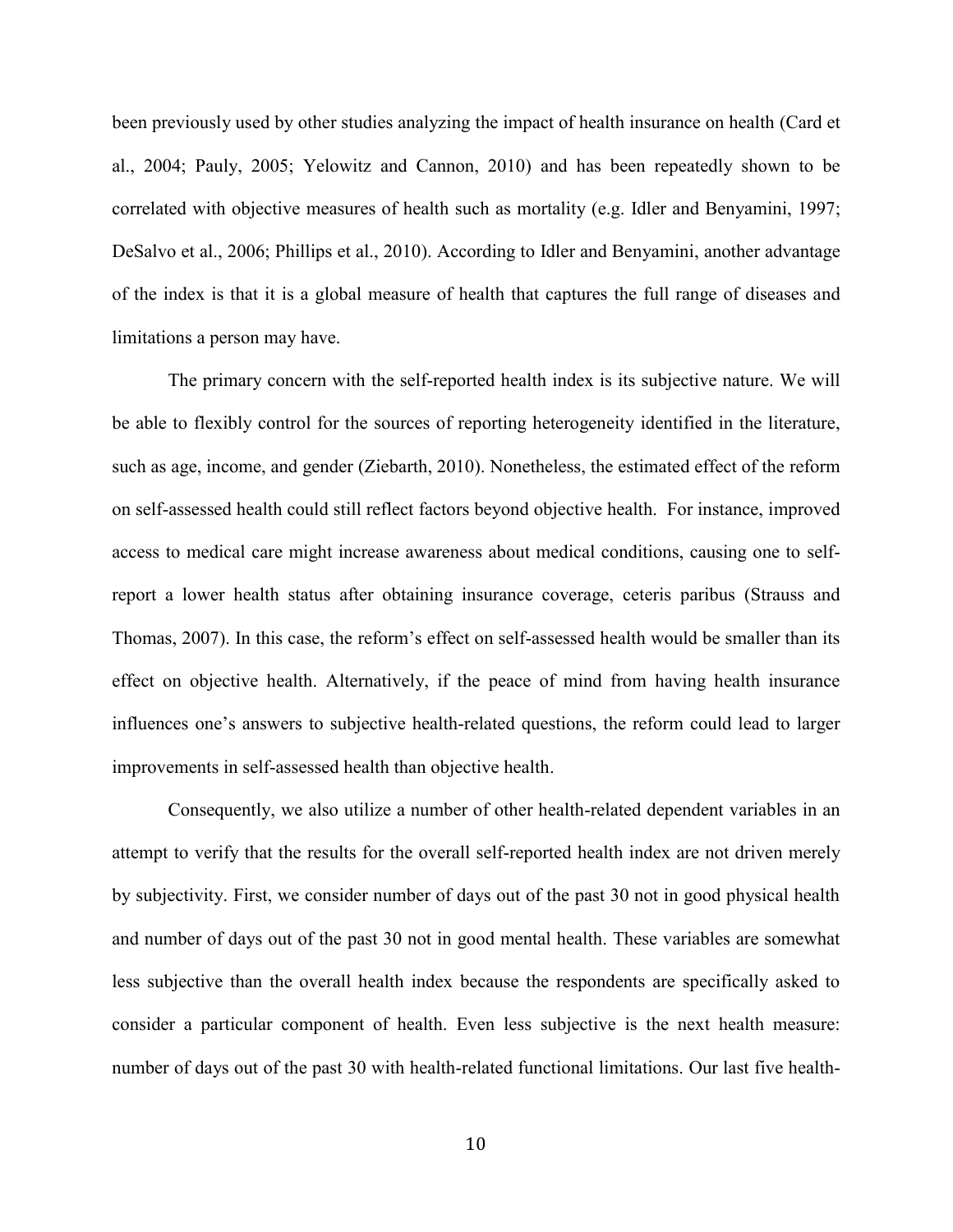related dependent variables – an indicator for the presence of activity-limiting joint pain, body mass index (BMI), minutes per week of moderate physical activity, minutes per week of vigorous physical activity, and an indicator for whether the individual currently smokes – are quite specific and therefore the least open to subjective interpretation.<sup>89</sup>

We measure coverage with a binary variable reflecting whether or not the individual has "any kind of health care coverage, including health insurance, prepaid plans such as HMOs, or government plans such as Medicare." The BRFSS does not indicate the source of coverage or provide any information on premiums, deductibles, or copayments. Finally, we utilize as control variables the BRFSS' information on age, marital status, race, income, education, marital status, and current pregnancy status.

We also include five state-level variables as controls in a robustness check. The first is monthly state unemployment rate, obtained from the Bureau of Labor Statistics. Next, monthly state cigarette excise tax rates come from The Tax Burden on Tobacco (Orzechowski and Walker, 2010) and are adjusted for inflation using the Consumer Price Index for all urban consumers from the Bureau of Labor Statistics. We use annual state populations, hospital, and physician data from the Census Bureau to impute monthly estimates of population density and numbers of hospitals and physicians per 100,000 residents.<sup>10</sup>

<sup>&</sup>lt;sup>8</sup> BMI=weight in kilograms divided by height in squared meters. Self-reported weight and height are potentially susceptible to biases. Some researchers utilize an adjustment developed by Cawley (2004) that predicts actual height and weight based on self-reported height and weight using the National Health and Nutrition Examination Survey, and then applies the prediction equation to other datasets that only include the self-reported measures. However, studies with BMI as the dependent variable have repeatedly found that applying this adjustment has little influence on the results, so we do not use it here (e.g. Courtemanche et al., 2011).

 $9$ <sup>9</sup> The BRFSS gives respondents guidance for how to distinguish between moderate and vigorous physical activity, reducing the subjectivity of these variables. Moderate activities include "brisk walking, bicycling, vacuuming, gardening, or anything else that causes small increases in breathing or heart rate." Vigorous activities include "running, aerobics, heavy yard work, or anything else that causes large increases in breathing or heart rate."

<sup>&</sup>lt;sup>10</sup> Monthly estimates were calculated using the formula:  $X_{estimate} = X_1 + \frac{n}{12}$  $\frac{n}{12}(X_2 - X_1)$ , where  $X_1$  and  $X_2$  are annual estimates, and *n* is number of months from  $X_1$  to  $X_{estimate}$ .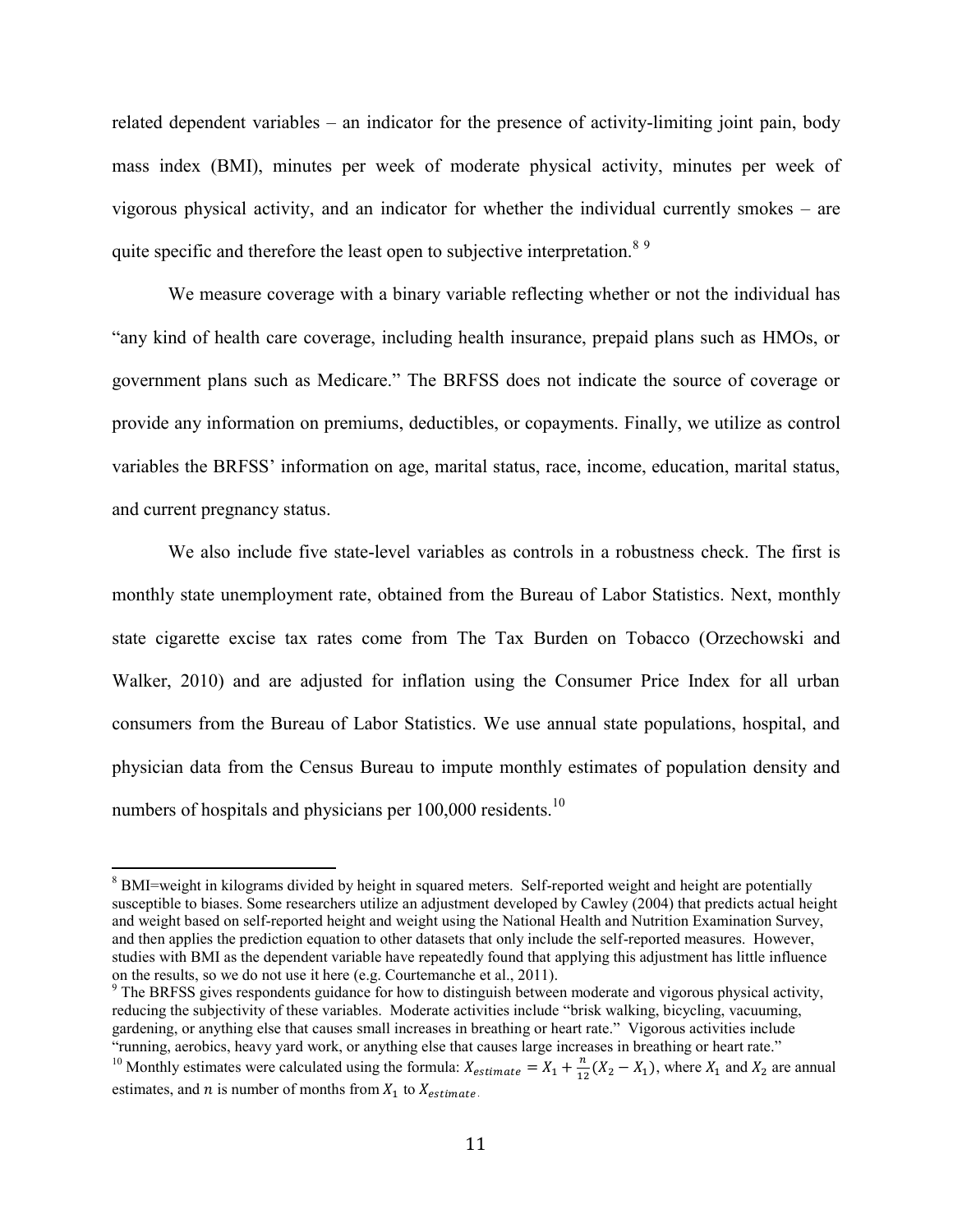Our analysis uses a ten-year window surrounding the reform, 2001 to 2010. Tables 2 and 3 compare the descriptive statistics for Massachusetts and the other states in the pre-treatment period of January 2001 through March 2006. Prior to the reform, Massachusetts was already healthier than the rest of the country along most dimensions and had a higher coverage rate. Massachusetts residents averaged higher income and more education than those in other states, and were more likely to be single and white. Massachusetts also had a relatively low unemployment rate, high cigarette tax, high physician density, and low hospital density. These baseline differences illustrate the difficulty in isolating the causal impact of Massachusetts' health care reform. A naïve estimator using only a post-treatment cross section would attribute the entire difference in health between Massachusetts and other states to the reform, including the part of the difference that was already present prior to its enactment. Our empirical analysis will therefore rely on a difference-in-differences estimator that controls for pre-treatment differences in state health as well as a number of time-varying observable characteristics.

 As a precursor to the regression analysis, Figure 2 plots the average values of the health status index in Massachusetts and the 50 control states (the other 49 states plus Washington, DC) every year from 2001 to 2010, along with their 95% confidence intervals. The graph also shows linear pre-treatment trends for Massachusetts and the other states, computed by regressing the mean health index on year plus a constant term. Consistent with the summary statistics from Table 2, Massachusetts residents had better average self-assessed health than those in the control states even before the reform. Despite this difference in baseline levels, the pre-treatment trends in both Massachusetts and the other states were both downward sloping and – critically for the validity of the difference-in-differences approach – almost exactly parallel. The year-to-year fluctuations in the control states in the pre-treatment period are estimated very precisely and lie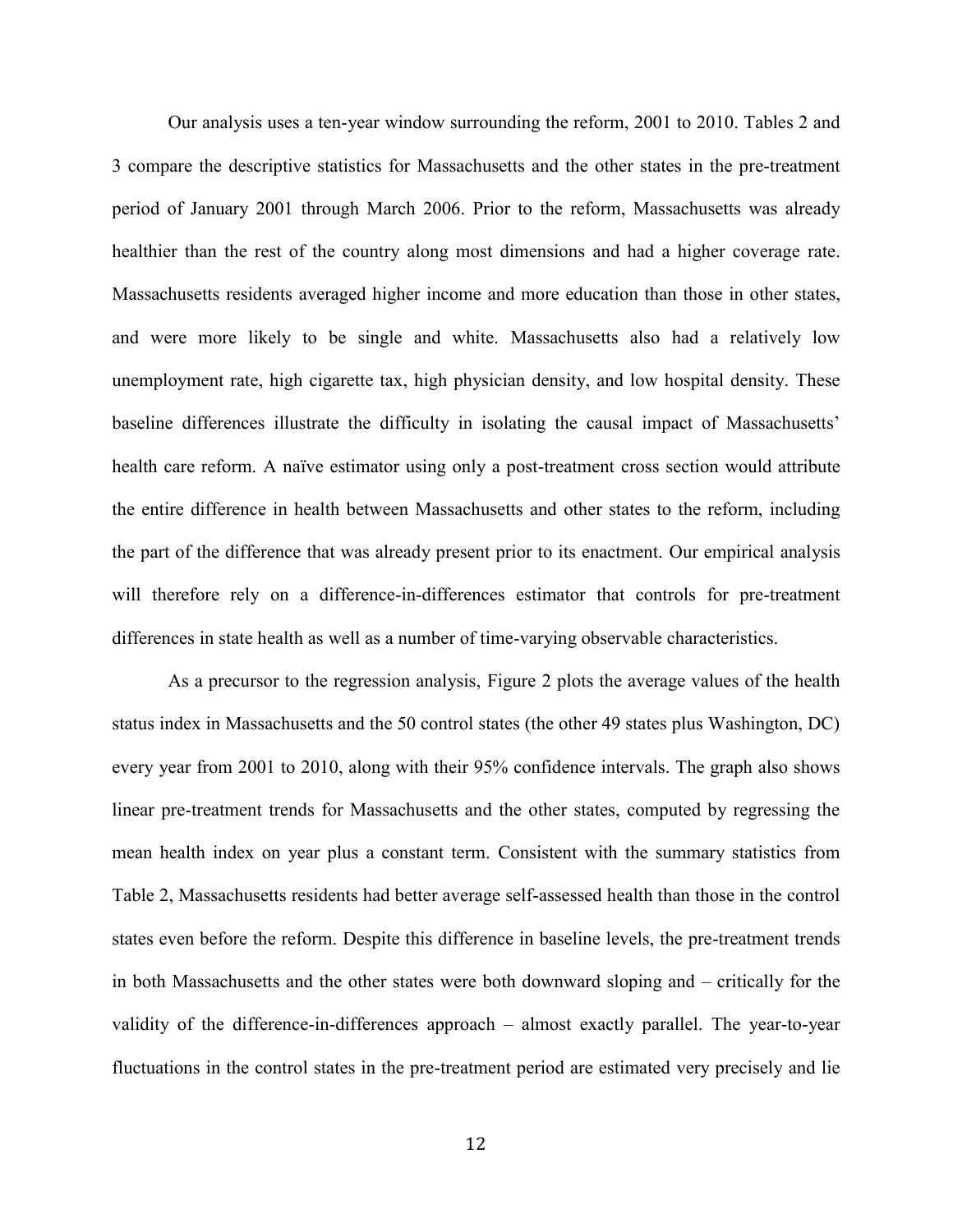almost exactly on top of the trend line, while the year-to-year fluctuations in Massachusetts are estimated much less precisely and deviate more substantially. This underscores the importance of utilizing a sufficiently long pre-treatment period in the regression analysis. If, for instance, 2005 – a year in which health in Massachusetts appears to have been below trend – was the only pretreatment year, a difference-in-differences estimate might capture mean reversion in addition to the causal effect.

After the reform was passed in 2006, health in the control states remained relatively stable. In contrast, health in Massachusetts improved in 2006 – as the subsidies and Medicaid expansions took effect in the early stages of the reform's implementation – and again in 2009.<sup>11</sup> To more formally investigate whether these improvements were a causal response to health care reform, we next turn to regression analysis.

#### **IV. Regression Analysis**

#### **IVa. Baseline Model**

 $\overline{a}$ 

We estimate the impact of Massachusetts health care reform on overall self-assessed health status using an ordered probit difference-in-differences model.<sup>12</sup> Suppose the underlying relationship between the covariates and a latent variable representing health  $(y^*)$  is given by

$$
y_{ist}^* = \beta_0 + \beta_1 (MA_s * During_t) + \beta_2 (MA_s * After_t) + X_{ist}' \beta_3 + \sigma_s + \varphi_t + \varepsilon_{ist}
$$
 (1)

 $11$  Figure 2 may help explain the mixed results found by Yelowitz and Cannon (2010). Their pre-treatment years were 2005, in which health in Massachusetts was off its long-run trend line, and 2006, in which a causal response to the early aspects of the reform was possible. Their only post-treatment year was 2008, before the second spike in the health in Massachusetts residents seen in 2009.

<sup>&</sup>lt;sup>12</sup> Given the strong distributional assumptions made by the ordered probit model, we also considered a more flexible approach to modeling the impact of the reform on health: estimating a series of four probits with the dependent variables being indicators for fair or better, good or better, very good or better, and excellent health. The conclusions reached are the same; the results are shown in Appendix Table A1.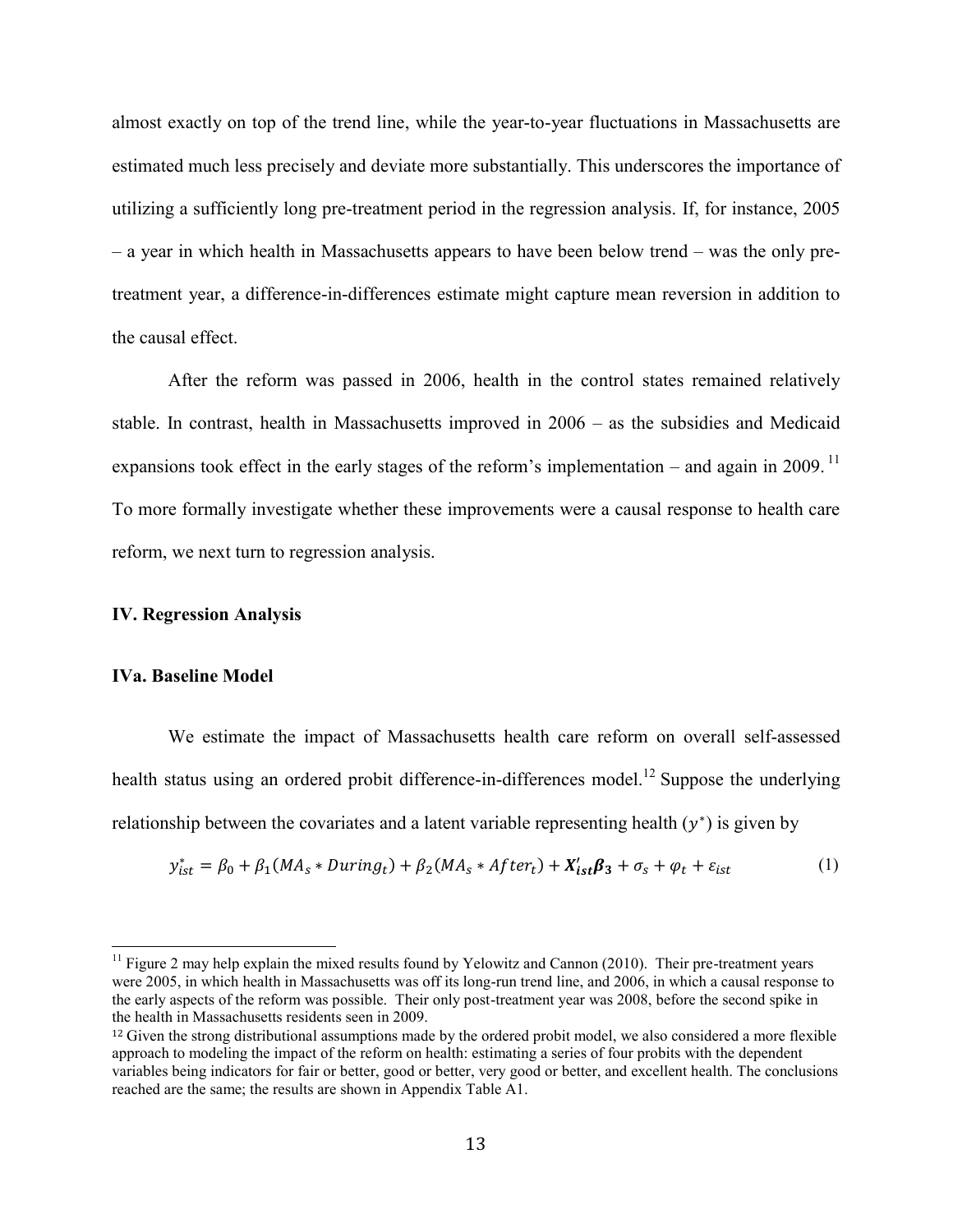where *i*, *s*, and *t* are indices for individual, state, and month/year combination (e.g. January 2001).  $MA<sub>s</sub>$  is a dummy variable for whether the respondent lives in Massachusetts. Following Kolstad and Kowalski (2010), we define *During* as a dummy variable equal to 1 from April 2006 to June 2007, the time period after the law had been passed but before all the key provisions had been implemented. After<sub>t</sub> is a dummy variable equal to 1 starting in July of 2007, when the final major component of the reform – the individual mandate – took effect.  $X_i'$ consists of the age, marital status, race, income, education, and pregnancy variables listed in Table 3.  $\sigma_s$  and  $\varphi_t$  are state and month fixed effects, while  $\varepsilon_{ist}$  is the error term.

We do not observe  $y_{ist}^*$  and instead observe an ordinal health measure  $y_{ist}$  such that

$$
y_{ist} = \begin{cases} 0 \text{ if } y_{ist}^{*} \le \kappa_{1} \\ 1 \text{ if } \kappa_{1} < y_{ist}^{*} \le \kappa_{2} \\ 2 \text{ if } \kappa_{2} < y_{ist}^{*} \le \kappa_{3} \\ 3 \text{ if } \kappa_{3} < y_{ist}^{*} \le \kappa_{4} \\ 4 \text{ if } y_{ist}^{*} > \kappa_{4} \end{cases} \tag{2}
$$

where  $\kappa_1$  through  $\kappa_4$  are constants that represent the cut-off points. An ordered probit regression of  $y_{ist}$  on the covariates from (1) computes the following probabilities of being in each of the five health states:

$$
Pr(y_{ist} = 0) = \Phi(\lambda_1 - \beta_1 (MA_s * During_t) - \beta_2 (MA_s * After_t) - X'_{ist} \beta_3 - \sigma_s - \varphi_t)
$$
(3)

$$
Pr(y_{ist} = k)
$$
  
=  $\Phi(\lambda_j - \beta_1 (MA_s * During_t) - \beta_2 (MA_s * After_t) - X'_{ist} \beta_3 - \sigma_s - \varphi_t)$  (4)

$$
- \Phi(\lambda_{j-1} - \beta_1(MA_s * During_t) - \beta_2(MA_s * After_t) - X'_{ist}\beta_3 - \sigma_s - \varphi_t) \,\forall\, j \in (2,3,4)
$$

$$
Pr(y_{ist} = 4) = 1 - \Phi(\lambda_4 - \beta_1(MA_s * During_t) - \beta_2(MA_s * After_t) - X'_{ist}\beta_3 - \sigma_s - \varphi_t)
$$
(5)

where  $\lambda_j = \kappa_j - \beta_0$ , the cutoff points adjusted for the constant term.

The coefficient of interest is  $\beta_2$ , which captures the difference between the change in Massachusetts from the "before" to the "after" period and the change in the control states from the before to the after period – in other words, the "difference in differences." Following Puhani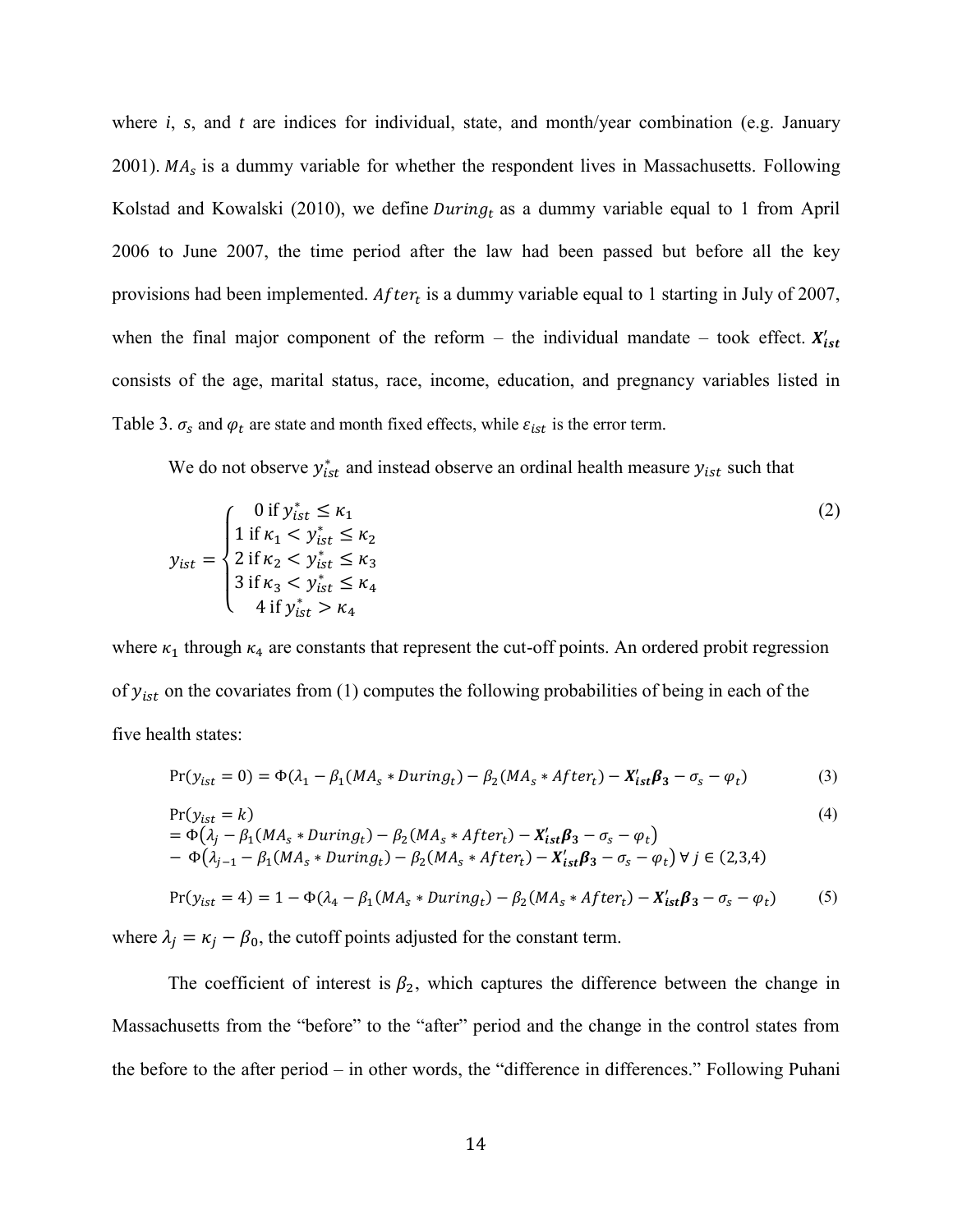(2008)'s derivation of treatment effects in nonlinear models, the "treatment effect on the treated" is given by

$$
\tau(After = 1, MA = 1) = E[Y^1|After = 1, MA = 1, X, \varphi] - E[Y^0|After = 1, MA = 1, X, \varphi]
$$
 (6)

where  $Y^1$  and  $Y^0$  are potential outcomes with and without treatment. The "average treatment" effect on the treated" is the mean of this treatment effect across those individuals living in Massachusetts in the "after" period (July 2007 through December 2009).

Because of the nonlinearity of the model, the treatment effect in our context depends on the value of the other covariates. The effects of the reform on the probabilities of being in each of the five health states among the treated are

$$
\tau_{i,MA,t}(y=0) = \Phi(\lambda_1 - \beta_2 - X'_{i,MA,t}\beta_3 - \sigma_{MA} - \varphi_t) - \Phi(\lambda_1 - X'_{i,MA,t}\beta_3 - \sigma_{MA} - \varphi_t)
$$
(7)

$$
\tau_{i,MA,t}(y = j)
$$
\n
$$
= [\Phi(\lambda_j - \beta_2 - X'_{i,MA,t}\beta_3 - \sigma_{MA} - \varphi_t) - \Phi(\lambda_{j-1} - \beta_2 - X'_{i,MA,t}\beta_3 - \sigma_{MA} - \varphi_t)]
$$
\n
$$
- [\Phi(\lambda_j - X'_{i,MA,t}\beta_3 - \sigma_{MA} - \varphi_t) - \Phi(\lambda_{j-1} - X'_{i,MA,t}\beta_3 - \sigma_{MA} - \varphi_t)]
$$
\n
$$
\forall j \in (2,3,4)
$$
\n
$$
\tau_{i,MA,t}(y = 4)
$$
\n
$$
= 1 - \Phi(\lambda_4 - \beta_2 - X'_{i,MA,t}\beta_3 - \sigma_{MA} - \varphi_t) - [1 - \Phi(\lambda_4 - X'_{i,MA,t}\beta_3 - \sigma_{MA} - \varphi_t)]
$$
\n(9)

where the state subscript s has been replaced by  $MA$  for Massachusetts, and t is restricted to the "after" period.

 $=\Phi(\lambda_4 - X'_{i,MA,t}\beta_3 - \sigma_{MA} - \varphi_t) - \Phi(\lambda_4 - \beta_2 - X'_i)$ 

The key identifying assumption in the difference-in-differences model is that  $MA_s$  \* During<sub>t</sub> and  $MA_s * After_t$  are uncorrelated with the error term. In other words, the estimates can be interpreted as causal effects of the reform if we assume that in the absence of the reform changes over time in health would have been the same in Massachusetts and the control states, conditional on the control variables. The similarity of Massachusetts' pre-treatment trend in health to that of the other states shown in Figure 2 provides preliminary support for this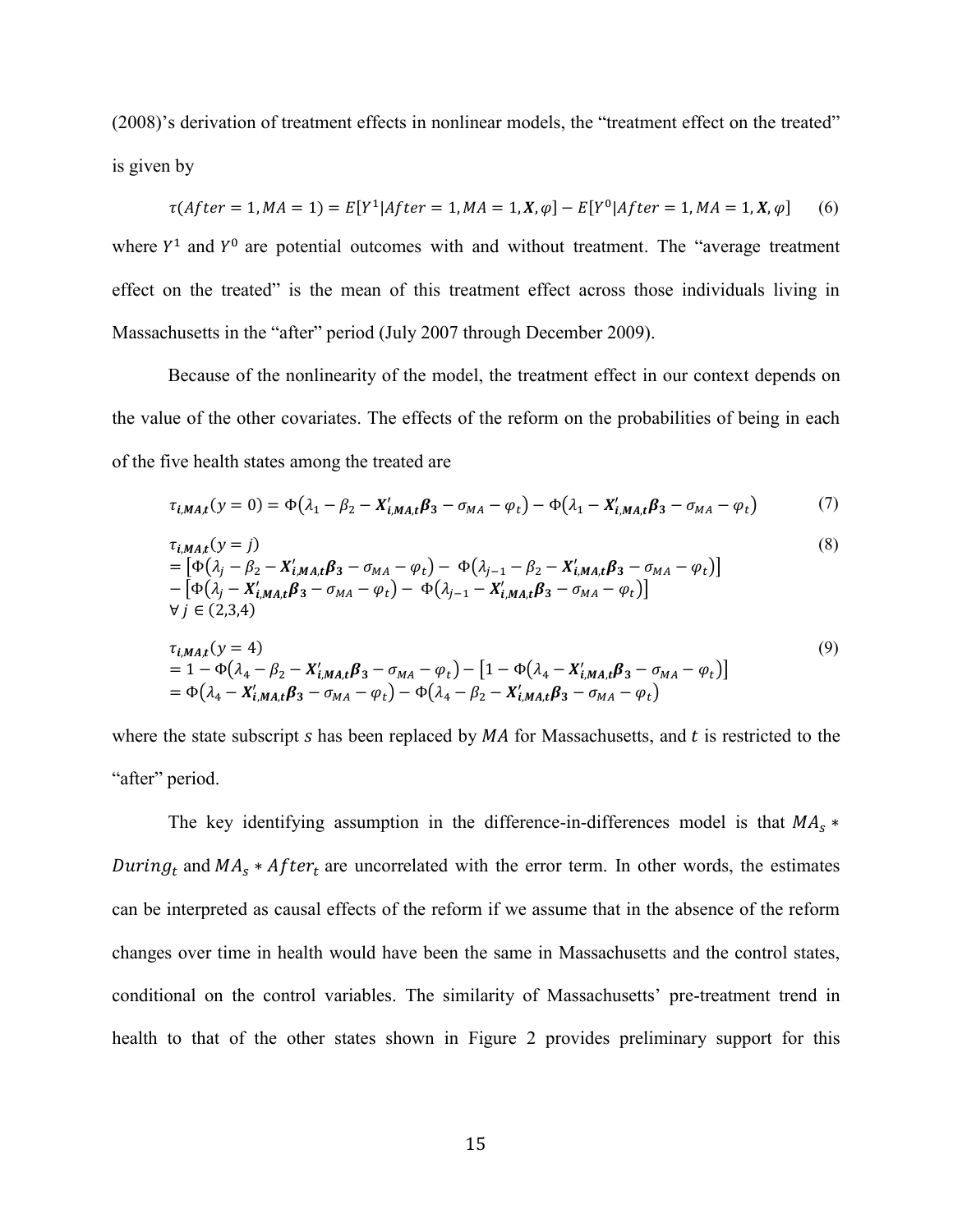assumption. We therefore use all 50 other states (49 states plus the District of Columbia) as the control group in the baseline regression, and consider several alternatives in Section IVb.

The first column of Table 4 reports the coefficient estimates for  $MA_s * During_t$  and  $MA_s * After_t$  from the ordered probit regression, along with the average treatment effects on the treated in the after period.<sup>13</sup> The interaction term  $MA * During$  is statistically significant at the 1% level and its effect on health is positive, suggesting than health care reform began to improve the health of Massachusetts residents even before the reform was fully implemented. This is plausible since some provisions of the reform, such as the Medicaid expansions and subsidies for those below 300% of the FPL, started in 2006. The interaction term  $MA * After$  is significant and its coefficient estimate is more than twice as large as that for  $MA * During$ . Not surprisingly, the effect of the reform strengthened once it was fully implemented. This could either represent the impact of the later components, such as the mandate, or a gradual response to the earlier components.

 The estimated average treatment effects show that the Massachusetts health care reform decreased the probabilities of being in poor, fair and good health and increased the probabilities of being in very good and excellent health. The drops in the probabilities of being in poor, fair, and good health are 0.2, 0.5, and 0.7 percentage points, respectively, while the increases in the probabilities of being in very good and excellent health are 0.2 and 1.2 percentage points.

We next conduct two back-of-the-envelope calculations to help assess the economic significance of these estimates. The first consolidates the five treatment effects into a single measure that attempts to quantify the overall increase in health. We multiply each of the treatment effects by the value of the health status index associated with the corresponding

 $13$  Coefficient estimates for the other covariates are available upon request.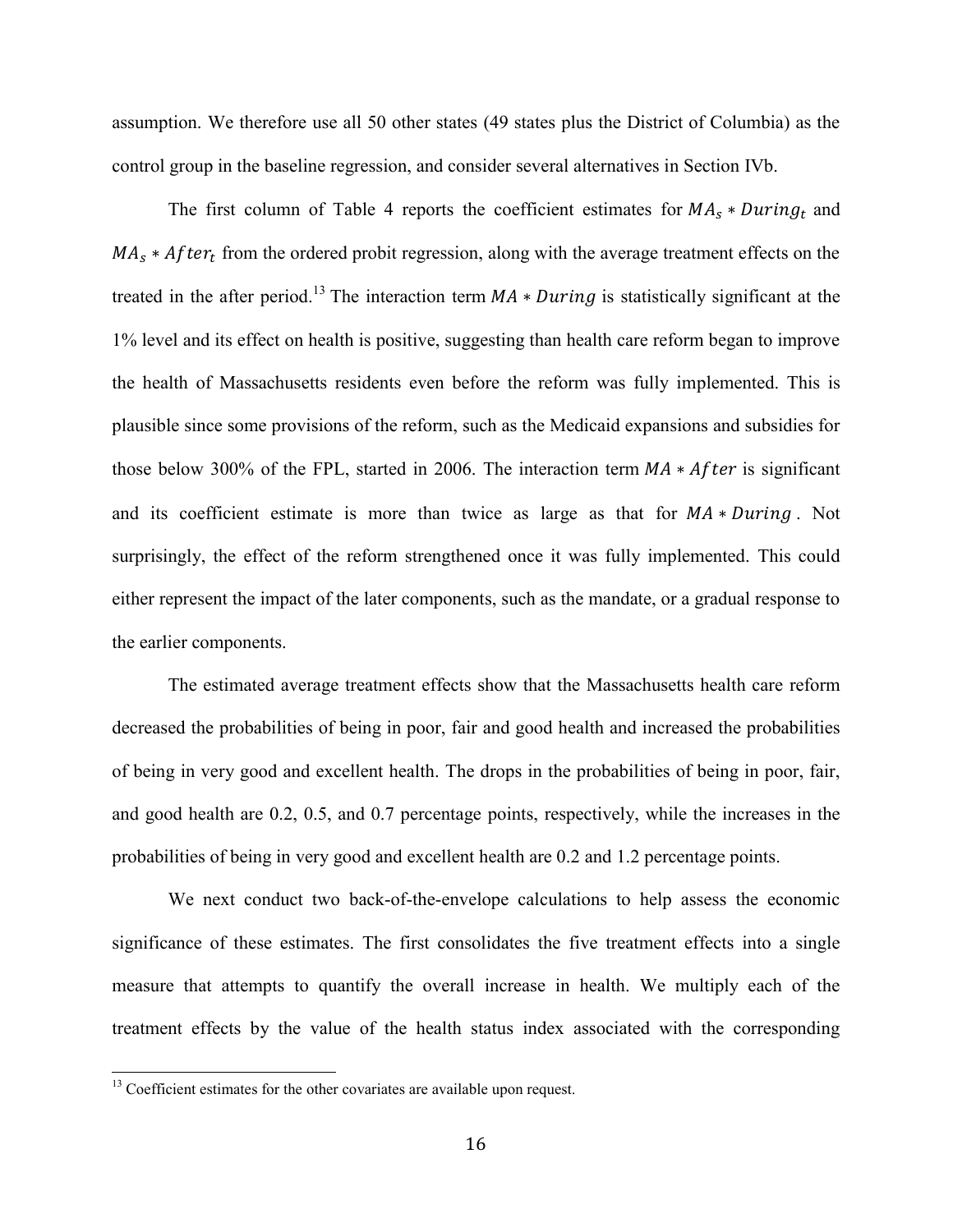category (0 for poor, 1 for fair, 2 for good, 3 for very good, and 4 for excellent), and then divide by the sample standard deviation. This result is an overall effect on health of 0.033 standard deviations, shown in the third-to-last row of Table  $4<sup>14</sup>$ . The magnitude of the impact therefore appears modest across the entire population, but perhaps large amongst the small fraction of the population who experienced a change in coverage as a result of the reform and is likely driving the results.

 The second calculation combines the estimated treatment effects with the information on the reform's costs from the introduction to compute the annual fiscal cost for each adult transitioned from poor, fair, or good health to very good or excellent health. We do this first considering total government spending (federal and state), and then using only Massachusetts' share of that spending. The former provides a more relevant projection for national health care reform, while the latter is more relevant for evaluations of the Massachusetts reform. 1.4% of the adult population transitioned into very good or excellent health. The adult population in Massachusetts was 5,162,779 in July 2009 according to Census estimates, so 1.4% translates to 72,279 individuals. Since the reform cost an estimated \$707 million in FY2010, total government spending is an estimated \$9,782 per year for every adult whose health improves from poor, fair, or good to very good or excellent. Since Massachusetts splits the costs evenly with the federal government, the state spends approximately \$4,891 annually per adult transitioned into very good or excellent health. These calculations are far from complete cost-effectiveness analyses, as they ignore costs to patients and private insurers as well as benefits from consumption smoothing or improvements in children's health. They do, however, provide some information about the

<sup>&</sup>lt;sup>14</sup> This calculation should be interpreted with caution, as it relies on the strong assumption that each incremental increase in the health index represents the same improvement in health.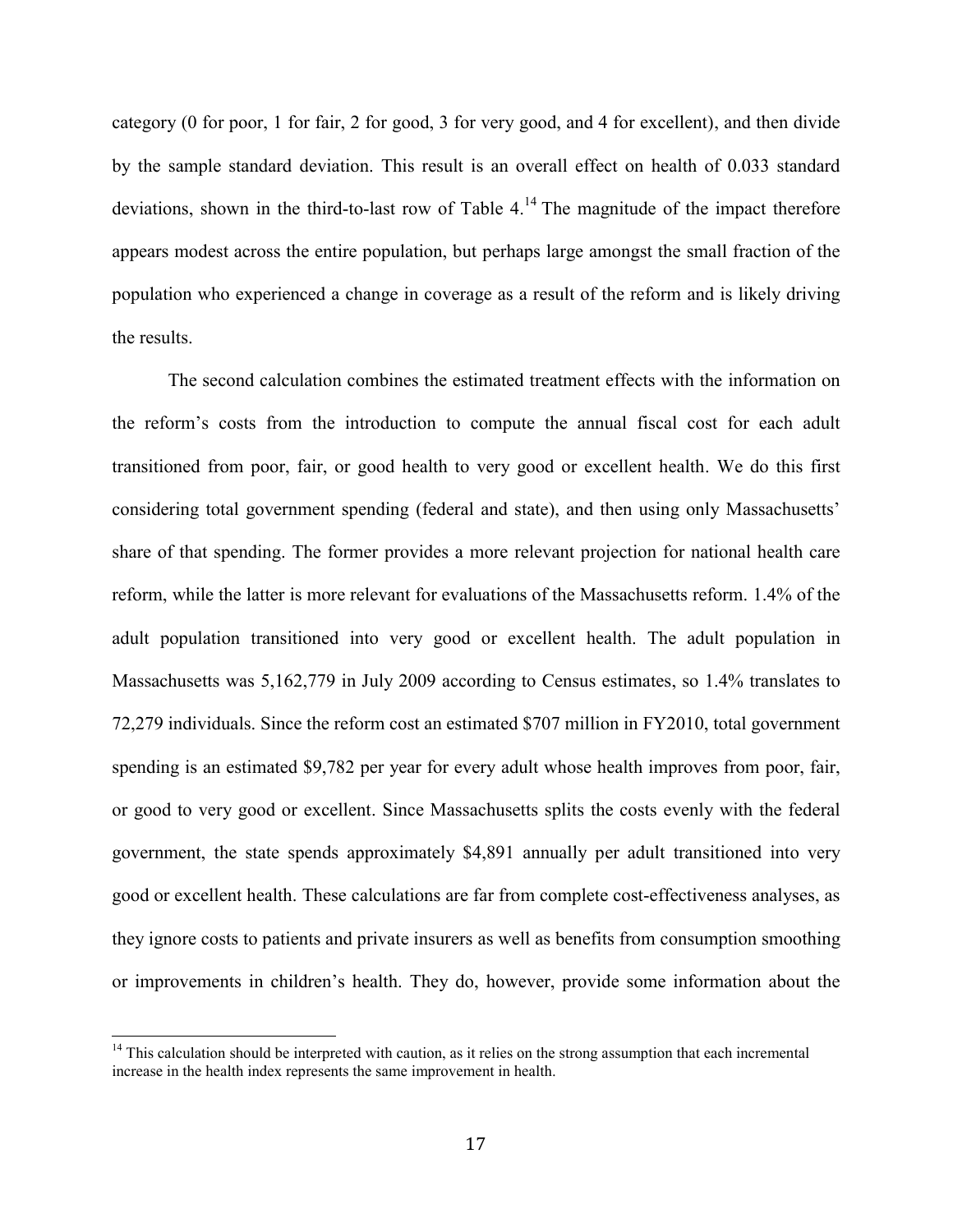returns to government spending while underscoring the point that financing universal coverage at the federal level is likely to be more difficult than in Massachusetts, as matching money is not available.

#### **IVb. Robustness Checks**

l

This section further examines the validity of the identifying assumption of common counterfactual health trends between Massachusetts and the rest of the country by considering a number of alternative control groups and adding state-level control variables. First, we use as the control group the ten states with the most similar pre-treatment average health status indices to Massachusetts ("match on pre-treatment levels"). Second, we "match on pre-treatment trends" by running regressions of average health on year plus a constant term for each state from 2001- 2005 and then choosing as the comparison group the ten states with the most similar slopes to Massachusetts. Next, we use a control group of the ten states with the most similar pre-reform health insurance coverage rates ("match on pre-treatment coverage").<sup>15</sup> We then consider a control group consisting of the other New England states because of their geographic proximity to Massachusetts. An additional specification excludes states that passed more limited health care reforms during the sample period (California, Hawaii, Maine, and Vermont).

The sixth robustness check constructs a "synthetic control group" for Massachusetts, as described by Abadie et al. (2010). We first aggregate to the state-by-year level and allow the data to select the combination of the other 50 states that best matches Massachusetts on the covariates

<sup>&</sup>lt;sup>15</sup> When matching on pre-treatment levels, the control states are Colorado, Connecticut, District of Columbia, Maryland, Minnesota, Nebraska, New Hampshire, Utah, Vermont and Virginia. When matching on pre-treatment trends, the control states are Arkansas, California, Hawaii, Illinois, Indiana, Maine, Mississippi, Missouri, New Jersey and New York. When matching on pre-treatment coverage, the control states are Delaware, District of Columbia, Hawaii, Iowa, Maryland, Michigan, Pennsylvania, Rhode Island and Wisconsin. Unreported regressions used control groups of five or twenty states instead of ten; the results were similar.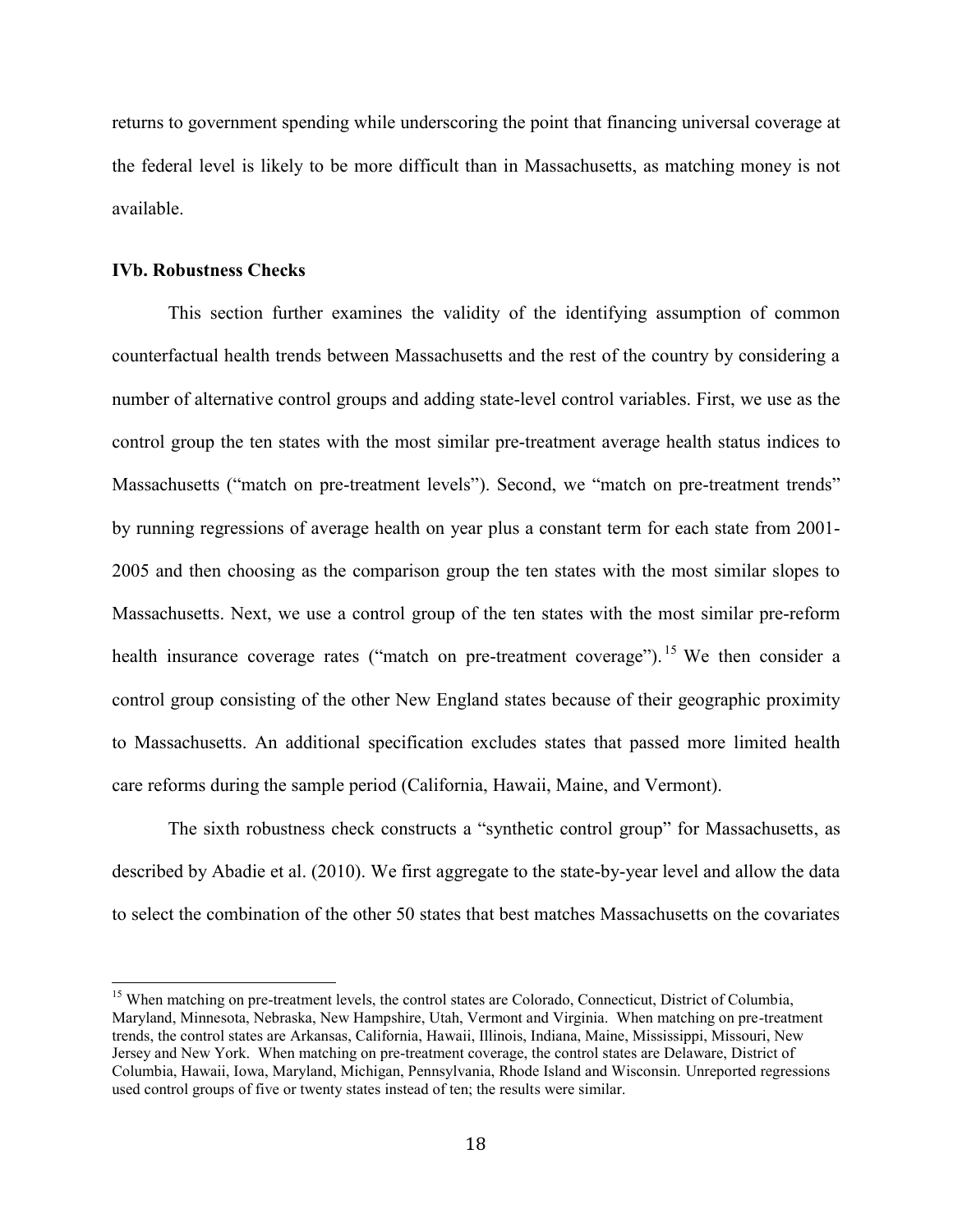during the pre-treatment years 2001-2005.<sup>16</sup> The resulting control group is 69.6% Connecticut, 16.2% Washington, D.C., 4.5% Utah, and 9.7% Vermont. Following Fitzpatrick's (2008) application of this method to individual data, we then multiply the weights for the individuallevel observations by these shares, leaving Massachusetts fully weighted and dropping the 46 states that received a zero weight.

The next regression uses the rest of the country as the control group but excludes the year 2005. Recall from Figure 2 that in 2005 health in Massachusetts was below the trend line, raising the question of whether the improvement in health from 2005 to 2006 could be due to a temporary negative shock in 2005 rather than the reform in 2006. The long pre-treatment period mitigates this concern by tempering the influence of 2005, but dropping 2005 addresses it more directly. $17$ 

Finally, we return to the full sample but control for the potential time-varying state-level confounders unemployment rate, cigarette tax rate, population density, physician density, and hospital density, along with interactions of population density with a linear time trend to allow for differential trends in health between urban and rural areas.<sup>18</sup> Controlling for unemployment rate and cigarette tax could be especially important given the differential impacts of the recession across states and the large cigarette tax increase passed in Massachusetts in 2009.

We present the results of these robustness checks in Columns 2 through 9 of Table 4. The coefficient of the interaction term  $MA * During$  remains positive in all specifications, with magnitudes ranging from 0.004 to 0.022, though it loses statistical significance in some of the

<sup>&</sup>lt;sup>16</sup> We do this using the Stata module "synth" (Abadie et al., 2011).

 $17$  Other unreported robustness checks experimented with the use of shorter pre-treatment periods beginning in 2002, 2003, or 2004. The results remained very similar.

 $18$  We relegate the state-level control variables to a robustness check rather than using them in the main analysis because of concerns that some of them – in particular unemployment rate, physician density, and hospital density – could be endogenous to health care reform. Moreover, these variables are all individually and jointly insignificant, so the state fixed effects appear to sufficiently capture their influence on health.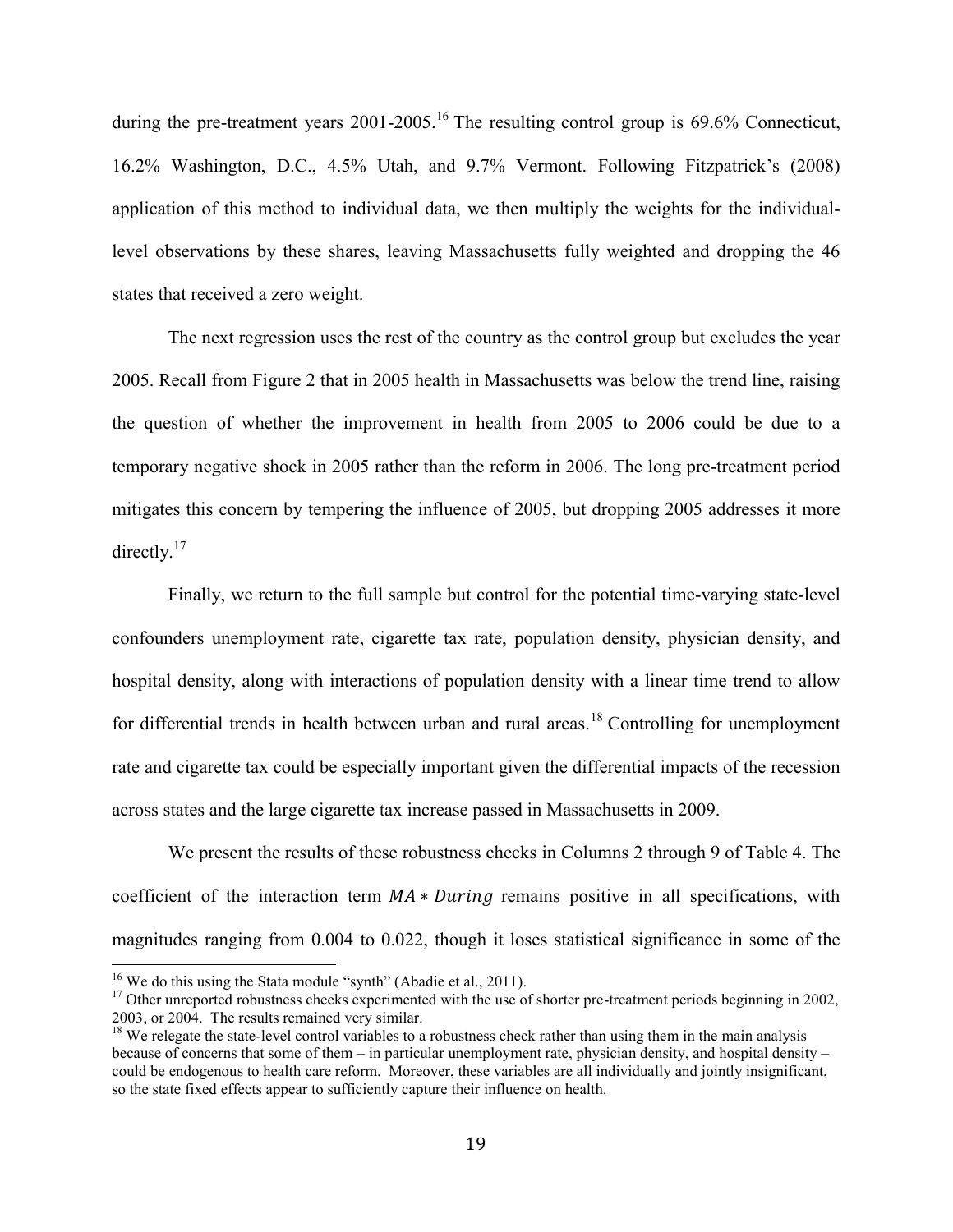regressions with smaller control groups. In contrast, the interaction term  $MA * After$  remains highly significant in all specifications. The magnitude of its effect is stable, as it ranges from 0.032 to 0.049 and is always within the 95% confidence interval from the baseline regression. As a result the treatment effects are also similar across specifications.

#### **IVc. Testing for Differential Pre-Treatment Trends and Delayed Effects**

This section simultaneously addresses two possible concerns with the estimates from Table 4. First, the difference-in-differences approach assumes common counterfactual health trends between Massachusetts and the rest of the country. The robustness of the estimates to different constructions of the control group is consistent with this assumption, but conceivably health trends in Massachusetts could be so unique that no appropriate comparison group of states exists. Second, the preceding regressions do not differentiate between the short- and long-run health effects of the reform following full implementation. Since health is a capital stock accumulated through repeated investments, the improvements in health resulting from the reform could increase over time. Alternatively, the long-term uninsured might experience a pent-up demand for medical services after obtaining coverage, in which case the entire improvement in health could be reached quickly or even be temporary.

 We address these issues by re-estimating equation (1) with a broader set of interaction terms. First, we divide the ten-year sample into five two-year periods and include interactions of the Massachusetts dummy with indicators for 2003-2004, 2005-2006, 2007-2008, and 2009-2010 (leaving 2001-2002 as the reference period). A second regression interacts Massachusetts with a full set of year dummies. These models test the common trends assumption by testing for differential trends between Massachusetts and other states in the pre-treatment period 2001-2005. If the treatment and control groups were trending similarly before the reform, then they likely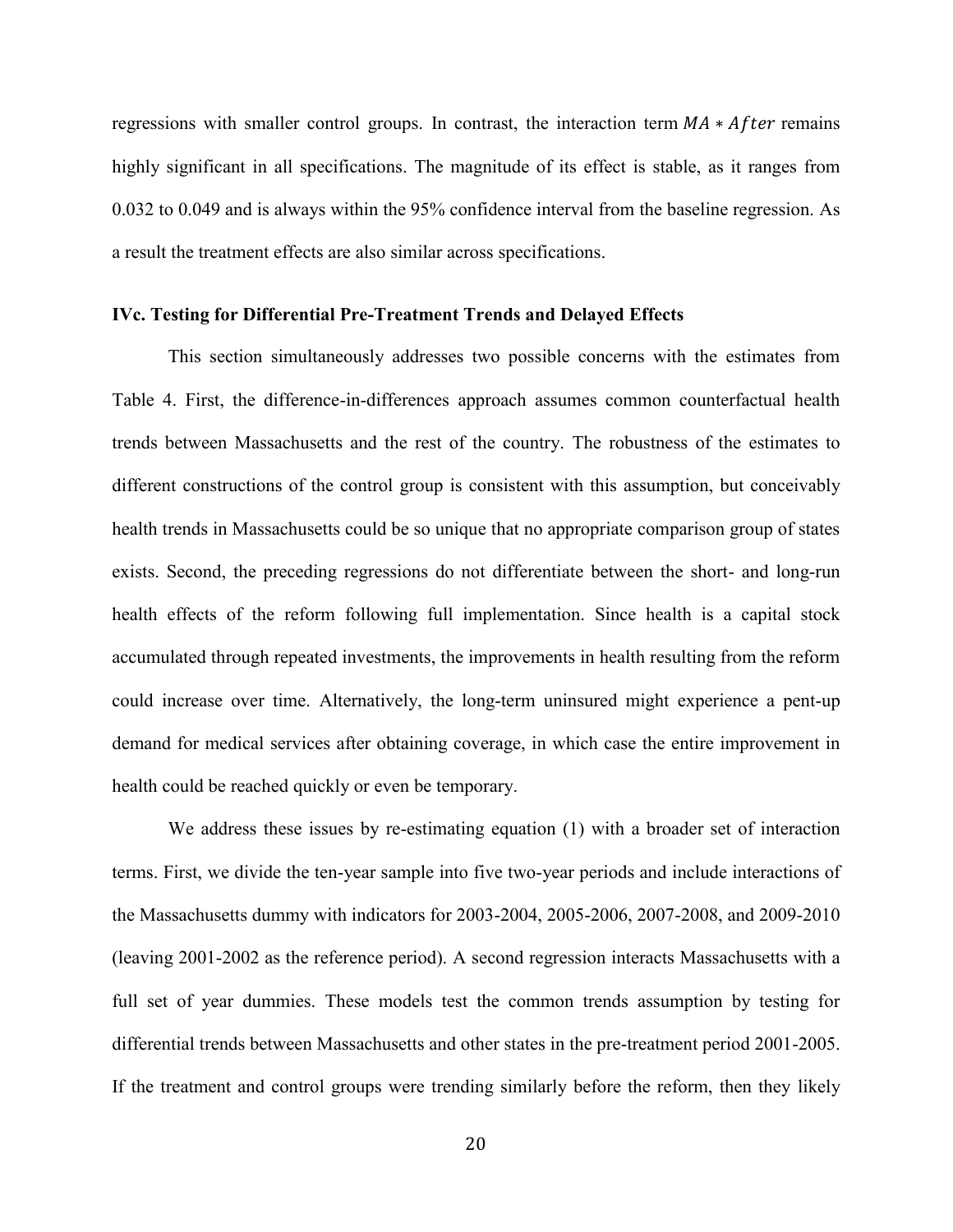would have continued to trend similarly from 2006-2010 if the reform had not occurred. The models also distinguish between short- and long-run effects by including multiple interactions from the post-reform period.

 Table 5 displays the coefficient estimates for the interaction terms. The regression with two-year splits shows that health trends in Massachusetts and other states were similar through the pre-treatment period, with a sizeable gap emerging in the early period following the reform's full implementation (2007-2008) that grew only slightly in the later period (2009-2010). These results are consistent with the reform having a positive causal effect on health, and with the short- and long-run effects being similar. The results from the one-year splits are broadly similar, with the exception that Massachusetts experienced a temporary negative health shock in 2005 that disappeared by 2006. At no point in the pre-treatment period was there a Massachusettsspecific health shock that lasted longer than one year, making it unlikely that the sustained improvement in health in Massachusetts from 2007-2010 would have occurred in the absence of the reform. Moreover, the regression excluding 2005 from Table 4 provides further evidence that the negative shock in Massachusetts in 2005 is not meaningfully influencing our conclusions.<sup>19</sup>

#### **IVd. Testing for Endogenous Moving Patterns**

l

The Massachusetts reform's coverage expansions likely appeal to individuals with preexisting conditions or a higher probability of facing future illness. This section therefore addresses another possible concern: that Massachusetts attracted sicker residents after the reform, either by making them less likely to leave the state or more likely to move there. If this is the

<sup>&</sup>lt;sup>19</sup> In unreported regressions (available upon request) we also conduct three falsification tests restricting the sample to the pre-treatment years 2001-2005. The first classifies 2001-2002 as the "before" period, 2003 as the "during" period, and 2004-2005 as the "after" period. The second considers 2001-2003 to be the "before" period and 2004- 2005 the "after" period, while the third treats 2001-2002 as the "before" period and 2003-2005 as the "after" period. None of these tests produce any evidence of differential pre-treatment trends between Massachusetts and the other states.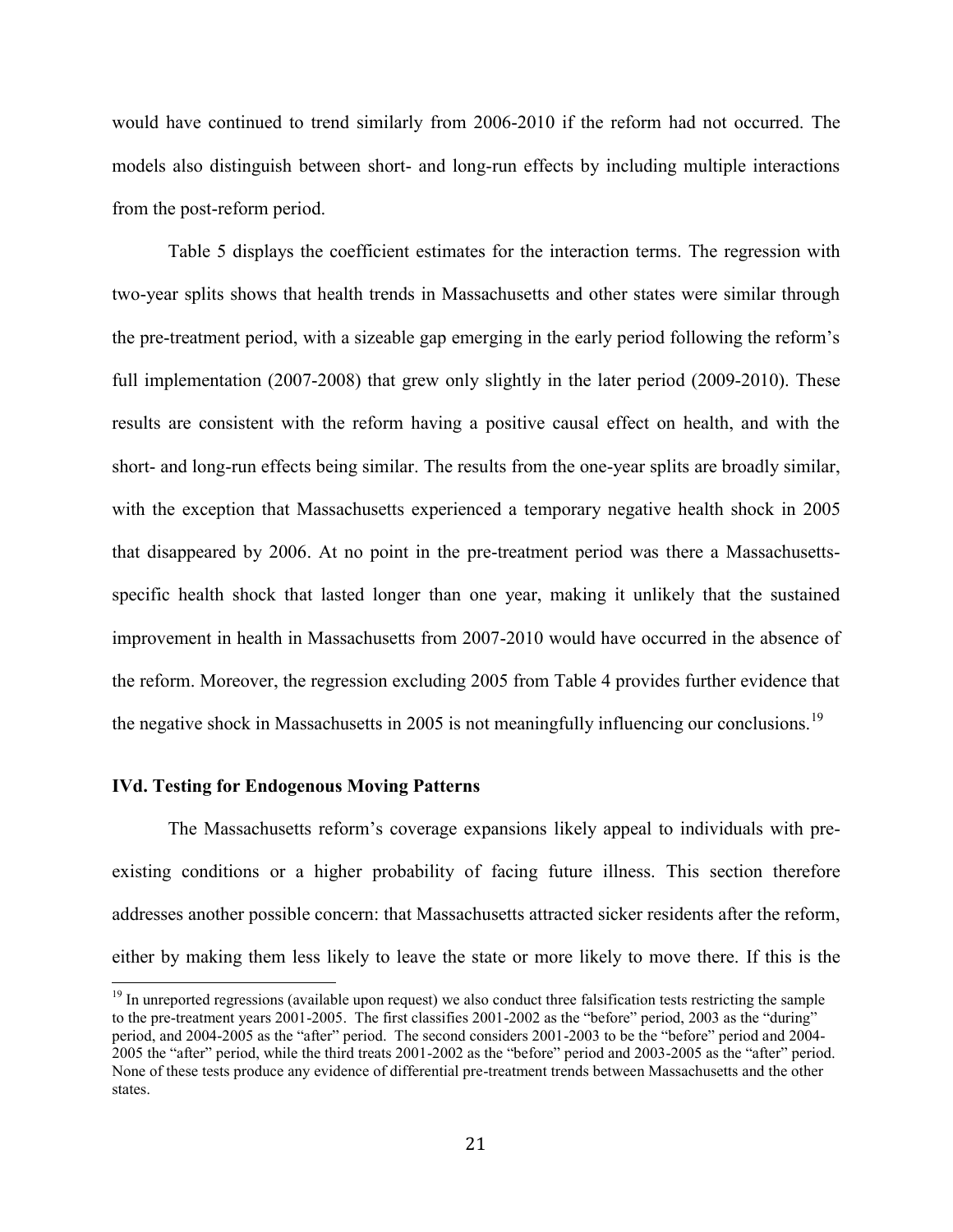case, our estimates may understate the reform's true effect on health, as the positive causal effect would be tempered by negative selection.

We test for endogenous moving patterns by examining whether the demographic and financial profile of Massachusetts residents changed following the reform in a way that would suggest a change in the underlying propensity towards health of the state's population. We first conduct a linear regression of health status index on the individual-level control variables among the pre-treatment portion of the sample, using the coefficient estimates to predict health for the entire sample. We then estimate the influence of  $MA<sub>s</sub> * During<sub>t</sub>$  and  $MA<sub>s</sub> * After<sub>t</sub>$ , along with the state and time fixed effects, on predicted health status. Table 6 reports the results. The coefficient estimates for the interaction terms are both negative, consistent with Massachusetts health care reform attracting sick individuals, but the effects are small and insignificant at the 5% level. It therefore seems unlikely that endogenous moving patters are meaningfully attenuating the estimated impact of the reform on health.

#### **IVe. Tests Related to Inference**

 As shown by Bertrand et al. (2004), conventional difference-in-differences methods can over-reject the null hypothesis because of serial correlation even when standard errors are clustered. We therefore next conduct two tests to help rule out the possibility that the statistical significance observed in the baseline regression is merely an artifact of underestimated standard errors. First, following Bertrand et al.'s (2004) suggestion, we compress all the available data into a state-level panel with two time periods – "before" and "after" (dropping the "during" period) – and run the following regression:

$$
\overline{y}_{st} = \delta_0 + \delta_1 MA_s + \delta_2 After_t + \delta_3 \left( MA_s * After_t \right) + \overline{X}_{st}' \delta_4 + \epsilon_{st}
$$
\n(10)

 $(10)$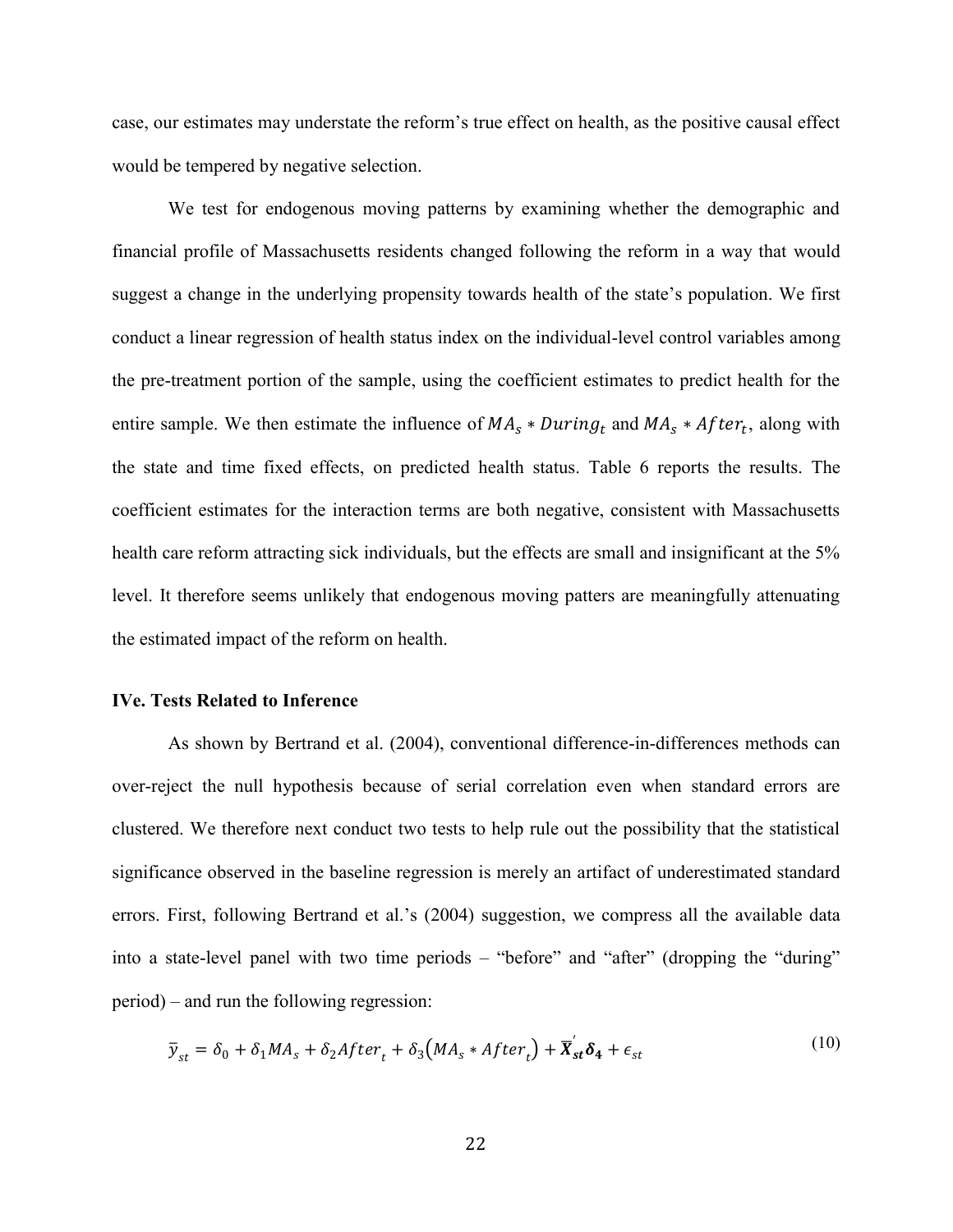where  $\bar{y}_{st}$  and  $\bar{X}_{st}'$  are the state averages for health index and the control variables. Table 7 gives the results.  $MA_s * After_t$  remains significant at the 1% level despite the small sample, and its effect size in standard deviations (of the individual-level health index) is even larger than those from Table 4.

 In the spirit of Abadie et al. (2010), we also consider a different approach to inference and ask how likely it would be to estimate similarly large health improvements simply by picking any state at random. We re-estimate the baseline ordered probit regression with each of the other 50 states as the "treated" unit. Only two states – Oregon and Florida – had larger positive "treatment effects" than Massachusetts. The probability of obtaining as large a health improvement as that estimated for Massachusetts by chance is therefore 4%, below the standard 5% significance level.<sup>20</sup> Moreover, the result for Oregon could potentially be explained by the 2008 Medicaid expansion shown to improve self-assessed health by Finkelstein et al. (2011).

### **IVf. Other Health Outcomes**

 $\overline{a}$ 

This section moves beyond the overall health index and explores the effect of the reform on a variety of additional health outcomes: number of days out of the past 30 not in good physical health, not in good mental health, and with health-related functional limitations; activity-limiting joint pain; BMI; minutes per week of moderate physical activity and vigorous physical activity; and smoking status. These variables were chosen because they satisfy two conditions: 1) they are strongly and significantly correlated with the overall health index in the

 $20$  The full set of results for all 50 states are available upon request.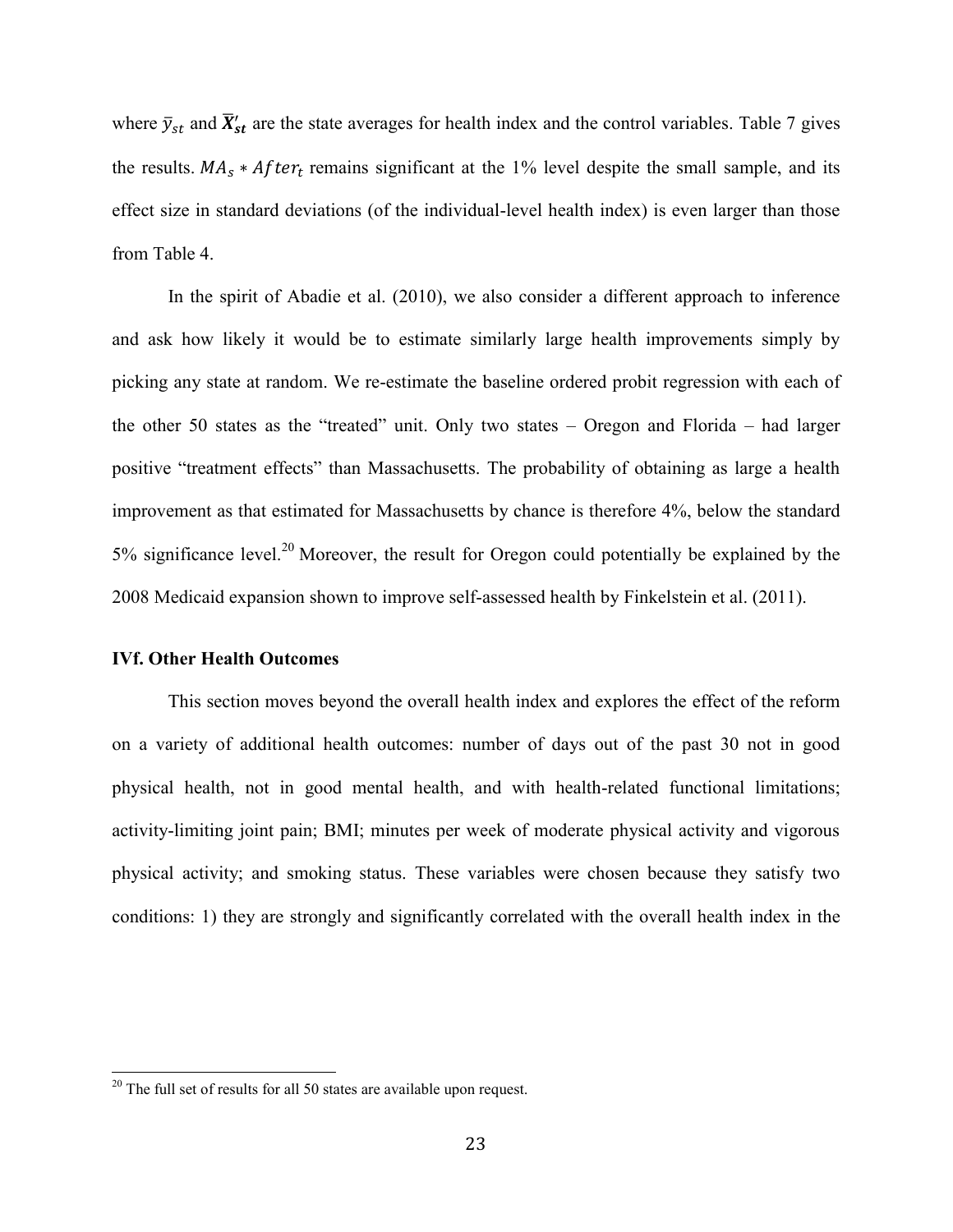expected direction (as shown in Appendix Table A2), and 2) they do not rely on a doctor's diagnosis, since a diagnosis requires medical access which is endogenous to the reform.<sup>21</sup>

Analyzing health outcomes beyond the overall self-assessed health index serves three purposes. First, verifying that we also observe improvements in health using a wide range of more specific (and therefore less subjective) questions increases our confidence that the reform did in fact improve objective – and not merely subjective – health. Second, examining additional outcomes sheds light on the mechanisms through which this effect occurred. For instance, obtaining health insurance can improve physical (or mental) health through increased utilization of medical services, mental health through lower stress from reduced financial risk, or health behaviors through expanded access to advice and information. Third, including the health behavior-related variables BMI and smoking tests a separate prediction of economic theory: reduced financial vulnerability to health shocks from insurance coverage could cause people to take more health risks, a phenomenon known as "ex ante moral hazard" (e.g. Dave and Kaestner, 2009; Bhattacharya et al., 2011).

Days not in good physical and mental health, days with health-related limitations, and minutes of moderate and vigorous exercise per week are non-negative count variables with variances higher than the means. We therefore estimate negative binomial models for these outcomes. The conditional expectation is given by

$$
E[num_{ist}|\mu_{ist},\alpha] = \mu_{ist} \tag{11}
$$

where *num* is the number of days or minutes,  $\alpha$  is the over-dispersion coefficient, and  $\mu$  is defined by

 $21$  The first condition excludes, for instance, alcoholic drinks per month, which is only weakly correlated with health and in the opposite of the expected direction. The second condition excludes BRFSS questions that ask whether a respondent has ever been diagnosed with a particular chronic condition, such as diabetes and asthma.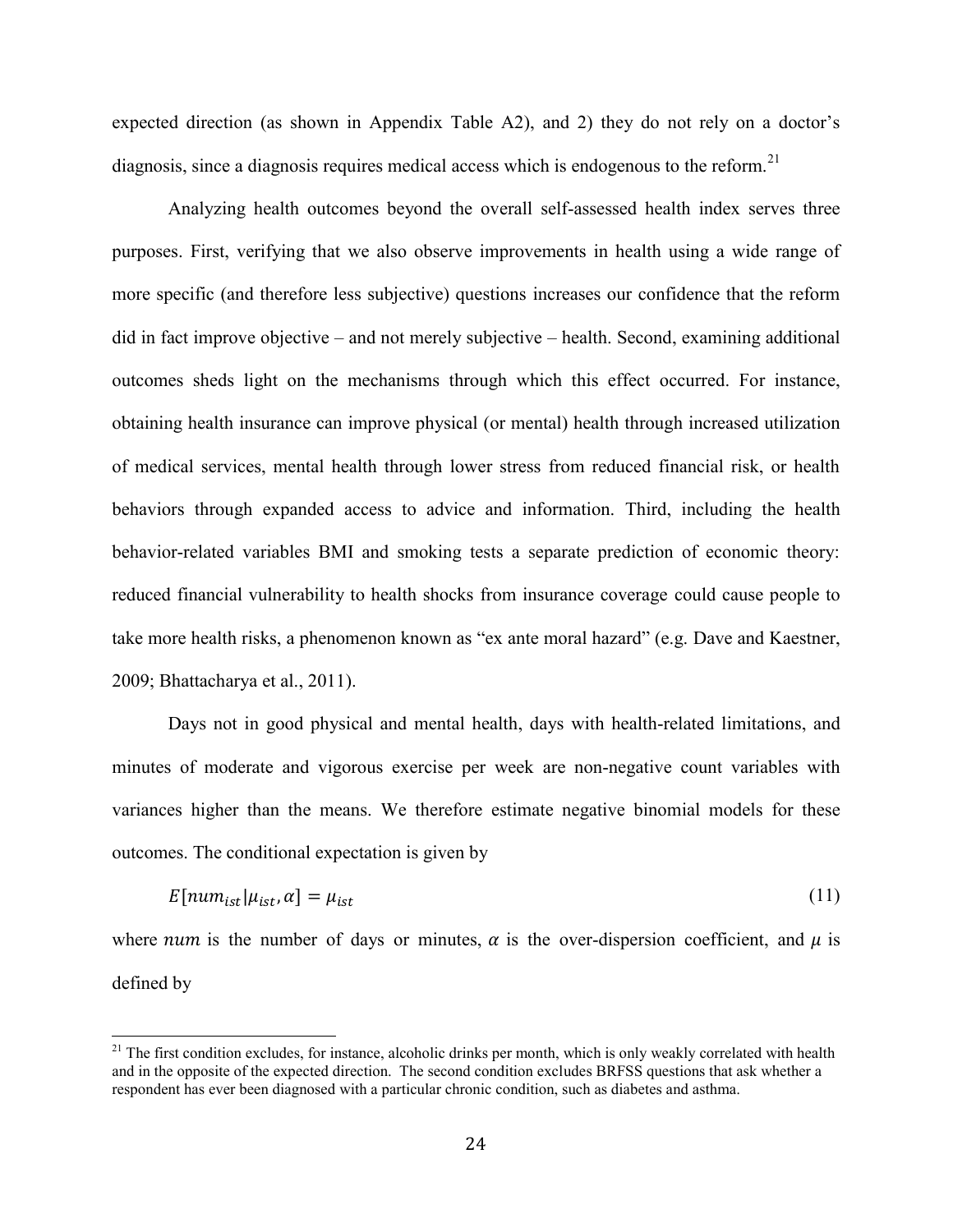$$
\mu_{ist} = \exp\left(\gamma_0 + \gamma_1 (MA_s * During_t) + \gamma_2 (MA_s * After_t) + X'_{ist}\gamma_3 + \theta_s + \rho_t\right) \tag{12}
$$

The treatment effect on the treated is defined as

$$
\tau_{i,MA,t} = \exp(\gamma_0 + \gamma_2 + X'_{i,MA,t}\gamma_3 + \theta_{MA} + \rho_t) - \exp(\gamma_0 + X'_{i,MA,t}\gamma_3 + \theta_{MA} + \rho_t)
$$
 (13)

while the average treatment effect on the treated is the mean of  $\tau$  among Massachusetts residents in the "after" period.

 For the binary outcome variables (activity-limiting joint pain and smoking status), we estimate probit models of the form

$$
\begin{aligned} \Pr\left(y_{ist} = 1\right) \\ &= \Phi\left(\delta_0 + \delta_1(MA_s * During_t) + \delta_2(MA_s * After_t) + X_{ist}'\delta_3 + \omega_s + v_t \right) \end{aligned} \tag{14}
$$

with the treatment effect on the treated being

$$
\tau_{i,MA,t} = \Phi(\delta_0 + \delta_2 + X'_{ist}\delta_3 + \sigma_{MA} + v_t) - \Phi(\delta_0 + X'_{ist}\delta_3 + \omega_{MA} + v_t).^{22}
$$
(15)

Body mass index is continuous, so we estimate a linear regression in which the treatment effect is simply the coefficient estimate for  $MA_s * After_t$ .

Some of the health-related questions were not asked in Massachusetts in certain years, necessitating restrictions to the sample. Activity-limiting joint pain and the two measures of exercise are only available in odd-numbered survey years, meaning that the "during" period spans only six months (January 2007 to June 2007). We therefore combine those six months with the rest of 2007 and 2009 and classify the two years as the "after" period, dropping the  $MA_s$  \* During<sub>t</sub> interaction from those regressions. Additionally, the physical health, mental health, and health limitations variables are not available in 2002.

 $22$  We include cigarette tax as an additional covariate in the smoking regression.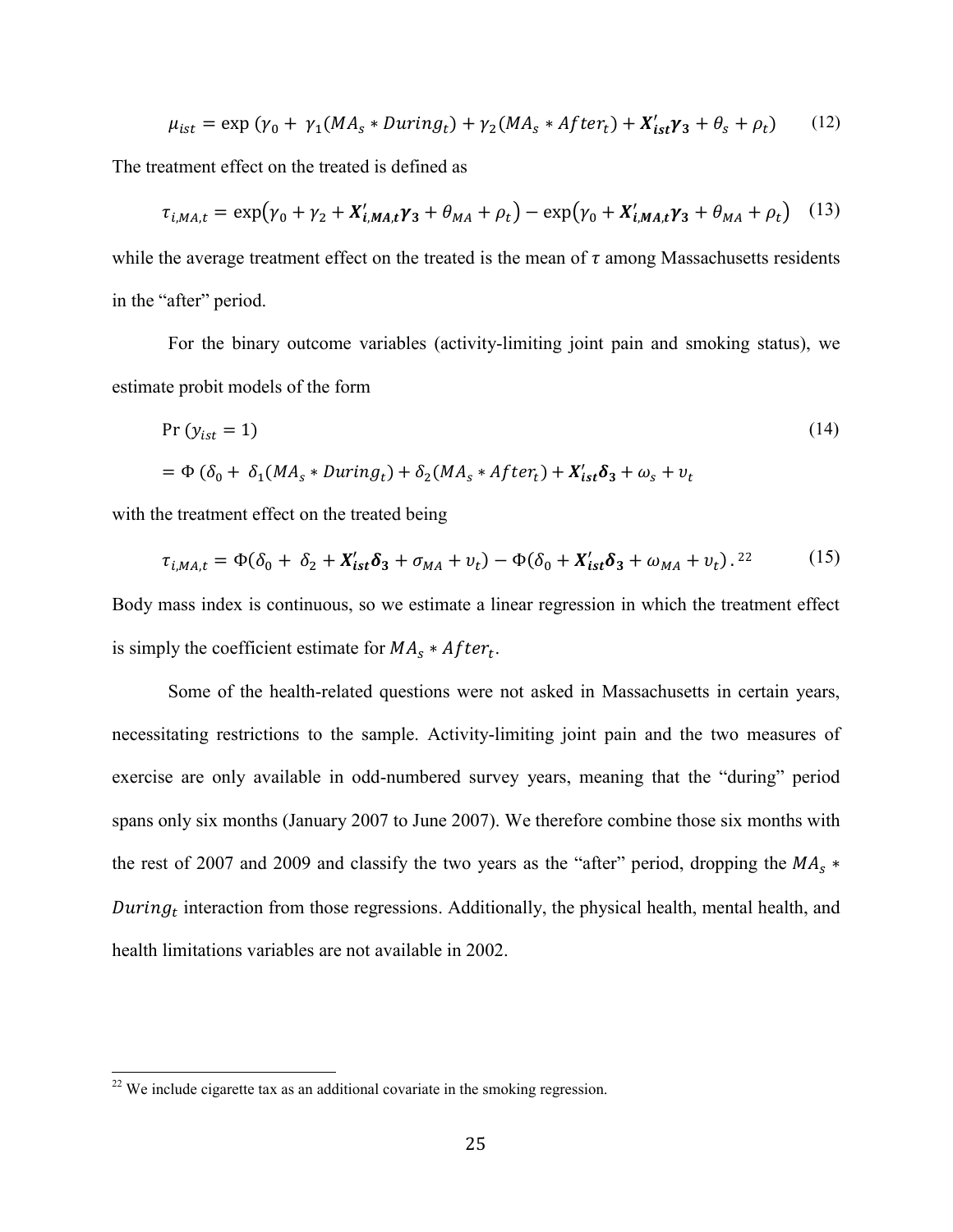Table 8 presents the results using the full control group of 50 states.<sup>23</sup> Health care reform in Massachusetts is associated with reductions in the number of days not in good physical health, not in good mental health, and with health-related functional limitations, as well as a lower probability of having activity-limiting joint pain. The magnitudes of these reductions range from 0.018 to 0.033 standard deviations, roughly similar to the size of the effect for the overall health status index. It therefore seems unlikely that the observed effect on the health index is driven purely by the subjectivity of the question. Moreover, these results suggest that the reform improved health more broadly than merely by reducing stress from lower financial risk.

Turning to the health-behavior related variables, the reform is associated with a 0.025 standard deviation reduction in BMI and a 0.036 standard deviation increase in moderate exercise, but no statistically detectable effect on vigorous exercise or smoking. These results suggest that expanded access to primary care improves at least some health behaviors, perhaps through information or accountability. The increase in moderate but not vigorous exercise is consistent with physician advice encouraging sedentary individuals to begin a light exercise routine, rather than encouraging those who are already active to increase or intensity their activity. The non-effect on smoking is consistent with evidence that smoking habits respond only gradually to external factors (e.g. Courtemanche, 2009), but could also reflect the health consequences of smoking already being widely-known even without physician access. Importantly, none of the regressions provide any evidence of ex-ante moral hazard causing individuals to take more health risks after obtaining insurance.

 $23$  To conserve space, we do not present the results from the full range of specifications from Table 4 for these other health outcomes. Unreported regressions verify that the conclusions reached are not sensitive to the choice of control group or the inclusion of state-level covariates.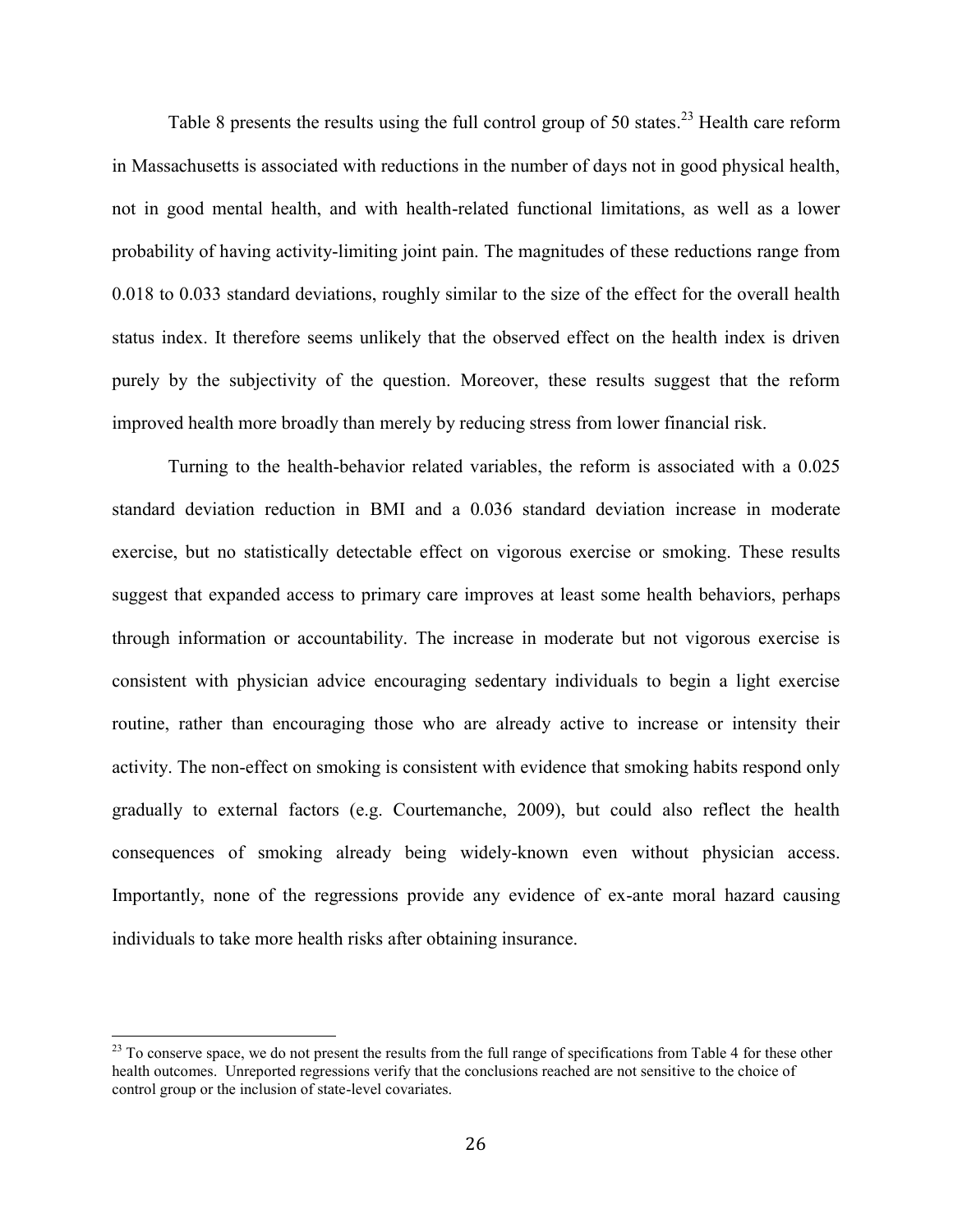The final column of Table 8 presents the results using as the dependent variable a "cardinalized overall health status index" equal to the predicted outcome from a regression of the health index on the six most plausibly objective health outcomes: functional limitations, joint pain, BMI, moderate exercise, vigorous exercise, and smoking  $(R^2 = 0.27)$ .<sup>24</sup> This approach is advocated by Ziebarth et al. (2010) and others as a way to handle reporting heterogeneity in selfassessed health. The impact of  $MA<sub>s</sub> * After<sub>t</sub>$  remain positive and significant, and the effect size in standard deviations is similar to those from Table 4. This provides further evidence that our conclusions are not merely driven by subjectivity.

#### **IVg. Heterogeneity**

 $\overline{a}$ 

 We next return to the actual overall health status index and examine heterogeneity in the effect of Massachusetts health care reform on the bases of gender, race, age, and income. Kolstad and Kowalski (2010) found the largest coverage expansions among men, minorities, young adults, and those with low incomes. However, different effects on coverage do not necessarily translate to different effects on health, as the impacts of coverage on health could also be heterogeneous. We re-estimate the baseline ordered probit model for the following subsamples: women; men; whites; blacks; Hispanics; other race; ages 18-34, 35-44, 45-54, 55-64, and 65 or older; and household incomes below 150% of the FPL, between 150% and 300%, and above 300%<sup>25</sup>. We choose these income splits in order to align with the provisions of the reform, which specify that health insurance be free up to 150% of the FPL and subsidized up to 300%. Those

<sup>&</sup>lt;sup>24</sup> We also considered dropping health limitations from the set of variables used to make the prediction, or using all eight alternate health outcomes to make the prediction. The results were virtually identical.

<sup>&</sup>lt;sup>25</sup> We obtained FPL levels for each household size in each year from the Department of Health and Human Services. The BRFSS does not report household size, so we use an approximation based on marital status and number of children in the home. Also, the BRFSS reports income categories (shown in Table 3) rather than the exact level of household income. We therefore set household income equal to the midpoint of the given category, resulting in some measurement error when computing percentages of the FPL.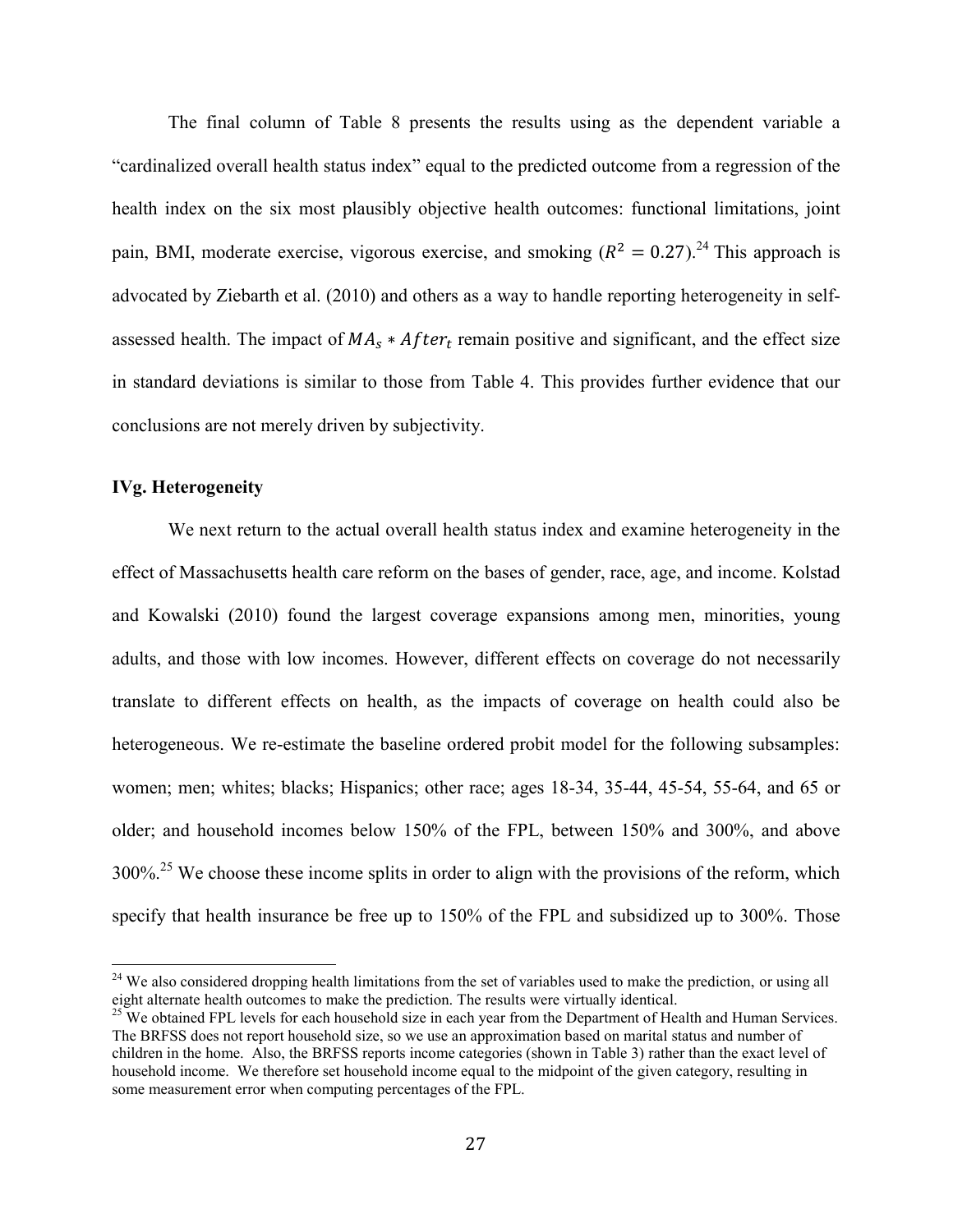below 300% were treated through all three legs of the "three-legged stool", while those above 300% were treated only through mandates and insurance market reforms.

 Table 9 reports the results for the gender and race subsamples. The effect on health is positive and significant for both women and men but stronger for women. Chapter 58 improved health across all racial subgroups, but the effect was largest for blacks and those of a race besides white, black, or Hispanic. A back-of-the-envelope calculation provides a ballpark estimate of the extent to which the reform reduced the health disparity between blacks and whites. In Massachusetts in the "before" period, the mean health status indices of blacks and whites were 2.553 and 2.786, respectively, for a difference of 0.233. The treatment effects imply changes in the health status indices of blacks and whites of 0.081 and 0.031, for a difference of 0.05. We therefore estimate that the reform reduced black-white health disparities by 21.5%.

 Table 10 stratifies by age and income. The reform improved health across all ages but had the largest effect among the near-elderly aged 55-64, the oldest group not yet eligible for Medicare. We observe health gains across all three income ranges, with the largest effect occurring amongst those with incomes below 150% of the FPL for whom insurance premiums are fully subsidized.

 One striking result from the subsample analysis is that the reform appears to have influenced the health of those over 65 despite their access to Medicare. Not all seniors are eligible for free Medicare Part A, only those who have paid Medicare taxes for at least ten years (or whose spouse has done so) (Johnson-Lans, 2005). Indeed, Kolstad and Kowalski (2010) observe a modest but statistically significant decrease in the uninsured rate of those aged 65 to 74 following the reform. Perhaps more importantly, Part A only covers hospitalization – not physician services or prescription drugs – and has an \$800 deductible plus co-payments after 60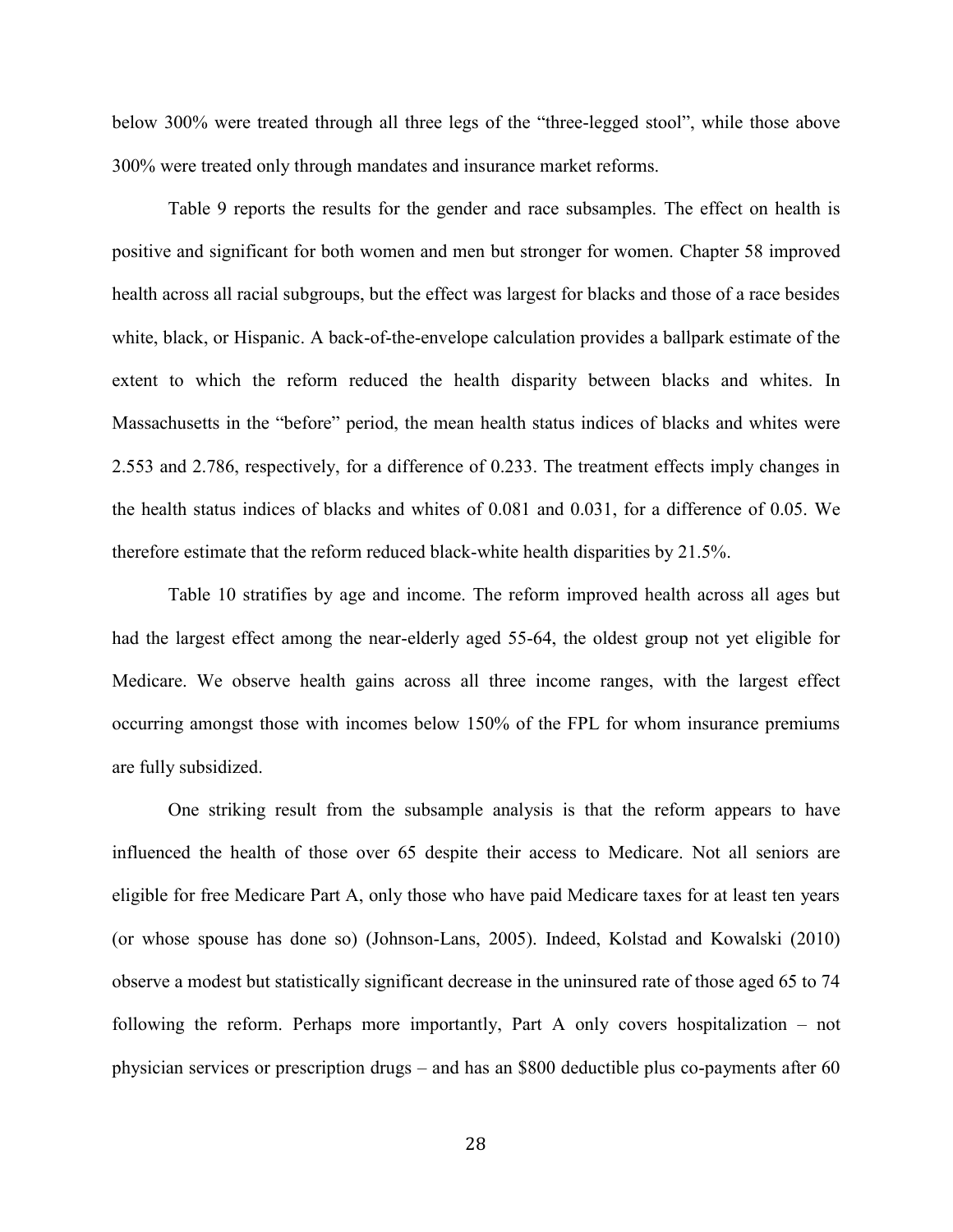hospital days. Filling these gaps in coverage requires the purchase of Medigap, Medicare Part B/Medicare Advantage, and Medicare Part D plans (Johnson-Lans, 2005). Kolstad and Kowalski (2010) show that Chapter 58 increased the proportion of seniors reporting Medicaid (rather than Medicare) as their primary source of insurance, suggesting that the reform resulted in some seniors obtaining more comprehensive coverage. In our sample, 4.6% of seniors reported cost being a barrier to obtaining care in the past year, despite their uninsurance rate being only 1.9%. A regression shows that the Massachusetts reform reduced the probability of seniors having a cost barrier by 1.1 percentage points, or 24% of the sample rate for seniors.

#### **IVh. Instrumental Variables**

We close the empirical analysis by using  $MA_s * During_t$  and  $MA_s * After_t$  as instruments to estimate the impact of having insurance coverage on health. This instrumental variables approach requires stricter assumptions than the reduced-form model, as the reform must only impact health along the extensive margin of insurance coverage, conditional on the controls. This assumption would be violated if the reform also influenced health through the intensive margin of coverage. Given the aforementioned evidence that the intensive margin matters for seniors, we exclude them from the analysis in this section. We cannot rule out the possibility that the type of coverage matters for younger individuals as well, for instance through a transition from high-deductible catastrophic coverage to Medicaid or private plans available through the Connector. Despite this caveat, the instrumental variables analysis is useful because it estimates the magnitude of the impact of insurance on health that would be necessary for the extensive margin to be the only channel through which the reform influenced health. If the magnitude is implausibly large, then other mechanisms must play a role as well.

The first stage predicts insurance coverage using the following linear probability model: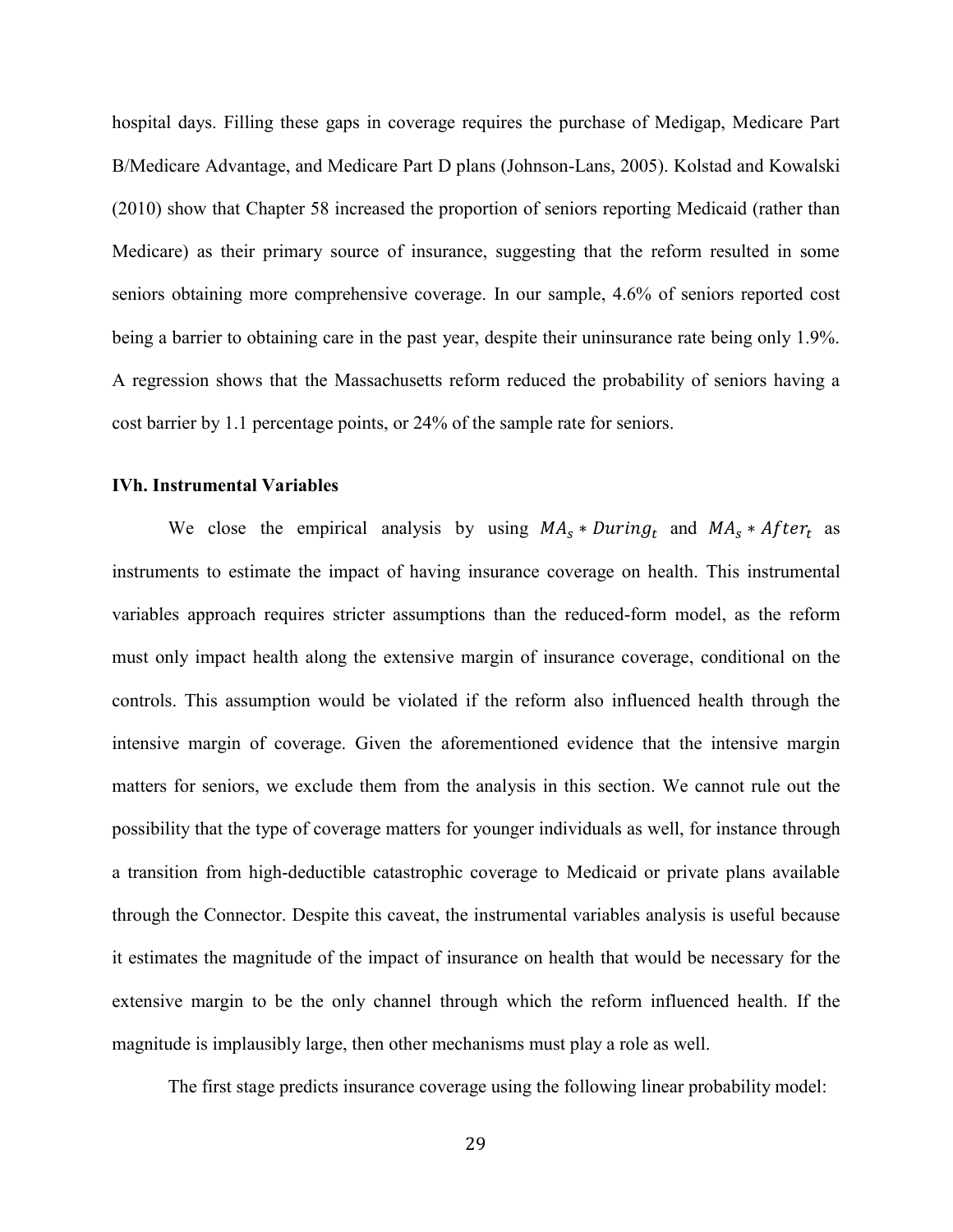$$
ins_{ist} = \alpha_0 + \alpha_1 (MA_s * During_t) + \alpha_2 (MA_s * After_t) + X'_{ist} \alpha_3 + \zeta_s + \eta_t + u_{ist} \quad (15)
$$

where *ins* is a dummy variable equal to 1 if the person reported having any health insurance coverage. Because of the non-linearity of the second stage we utilize a two-stage residual inclusion (2SRI) approach in which the residual from the first-stage regression is included as an additional regressor in the second stage. Terza et al. (2008) show that in non-linear contexts 2SRI gives consistent coefficient estimates, while traditional two stage least squares does not. The second stage is modeled as an ordered probit and the probabilities of being in each of the five health states are given by,

$$
Pr(y_{ist} = 0) = \Phi(\lambda_1 - \pi_1 ins_{ist} - X'_{ist}\pi_2 - \pi_3 \hat{u}_{ist} - \sigma_s - \varphi_t)
$$
\n(16)

$$
Pr(y_{ist} = k) = \Phi(\lambda_j - \pi_1 ins_{ist} - X'_{ist}\pi_2 - \pi_3 \hat{u}_{ist} - \sigma_s - \varphi_t)
$$
  
- 
$$
\Phi(\lambda_{j-1} - \pi_1 ins_{ist} - X'_{ist}\pi_2 - \pi_3 \hat{u}_{ist} - \sigma_s - \varphi_t), \forall j \in (2,3,4)
$$
 (17)

$$
Pr(y_{ist} = 4) = 1 - \Phi(\lambda_4 - \pi_1 ins_{ist} - X'_{ist}\pi_2 - \pi_3 \hat{u}_{ist} - \sigma_s - \varphi_t)
$$
(18)

where  $\hat{u}_{ist}$  is the first-stage residual. The effect of health insurance on the probability of being in health state  $j$  is

$$
\Delta p_j = \Pr(y_{ist} = j | ins_{ist} = 1) - \Pr(y_{ist} = j | ins_{ist} = 0)
$$
\n(19)

The asymptotic standard errors of these probabilities and the standard errors for the second stage estimates were calculated following Terza  $(2011)$ <sup>26</sup> Equation (19) represents the "local average treatment effect" of insurance among those who obtained coverage as a result of the reform, and is subject to the usual caveat regarding generalizability.

 The first column of Table 11 reports the coefficient estimates of interest from the first and second stage regressions for the full sample, along with the estimated impacts of insurance on the health state probabilities. The first stage estimates an increase in the coverage rate of 1.9

<sup>&</sup>lt;sup>26</sup> Mata code is available upon request.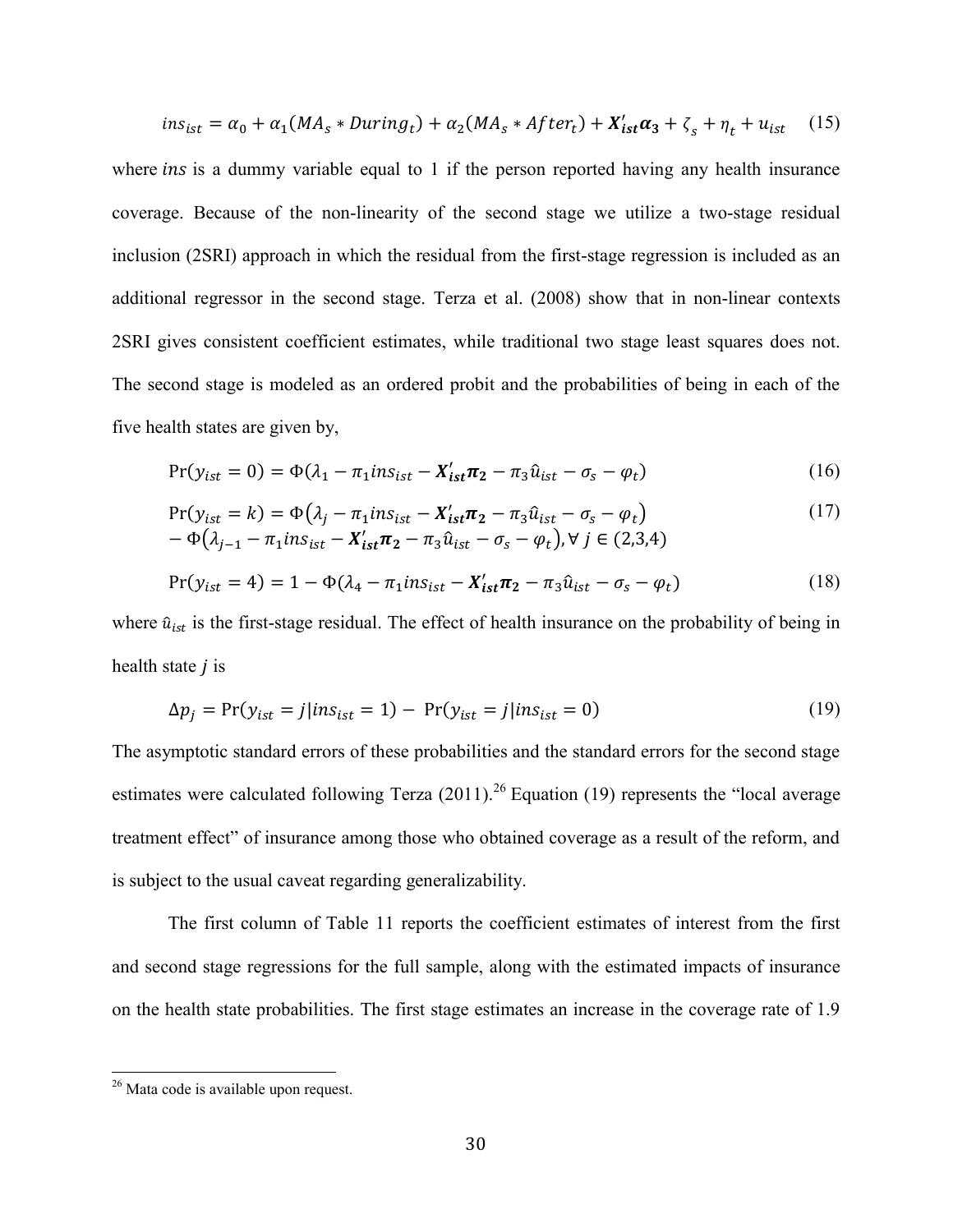percentage points in the "during" period and 5.4 percentage points in the "after" period. The F statistic from a test of the joint significance of  $MA_s * During_t$  and  $MA_s * After_t$  is large, suggesting the instruments are sufficiently strong. Turning to the second stage, obtaining insurance leads to a positive and statistically significant improvement in health. The first-stage residual is significant and negatively associated with health, providing evidence that an OLS estimator would suffer from a downward bias. Insurance is estimated to reduce the probabilities of being in poor, fair, and good health by 6.2, 9.8, and 8.5 percentage points, while increasing the probabilities of being in very good and excellent health by 8.5 and 16 percentage points. The overall effect of insurance on the health status index, encompassing changes in all five probabilities, is 0.585 of the sample standard deviation.

 These effects are strikingly large, but assessing their plausibility requires a comparison to other estimates from the literature. Finkelstein et al. (2011) employ the cleanest research design to date among studies of the impact of insurance on self-assessed health: a randomized intervention in Oregon granting Medicaid eligibility to a subset of the uninsured. They estimate that Medicaid enrollment increases the probability of being in good, very good, or excellent health by 13.3 percentage points. The sum of our estimated effects on the probabilities of being in those three health states is a similar 16 percentage points. The results from the two papers are not directly comparable given the differences in populations, but this similarity suggests that it is conceivable that the reform's entire effect on the health of the non-elderly could have occurred through the extensive margin of coverage. Future research should more directly investigate the role of the intensive margin.

The remaining columns of Tables 11 and 12 conduct instrumental variables analyses for the gender, race, age, and income subgroups, allowing us to assess whether the heterogeneity in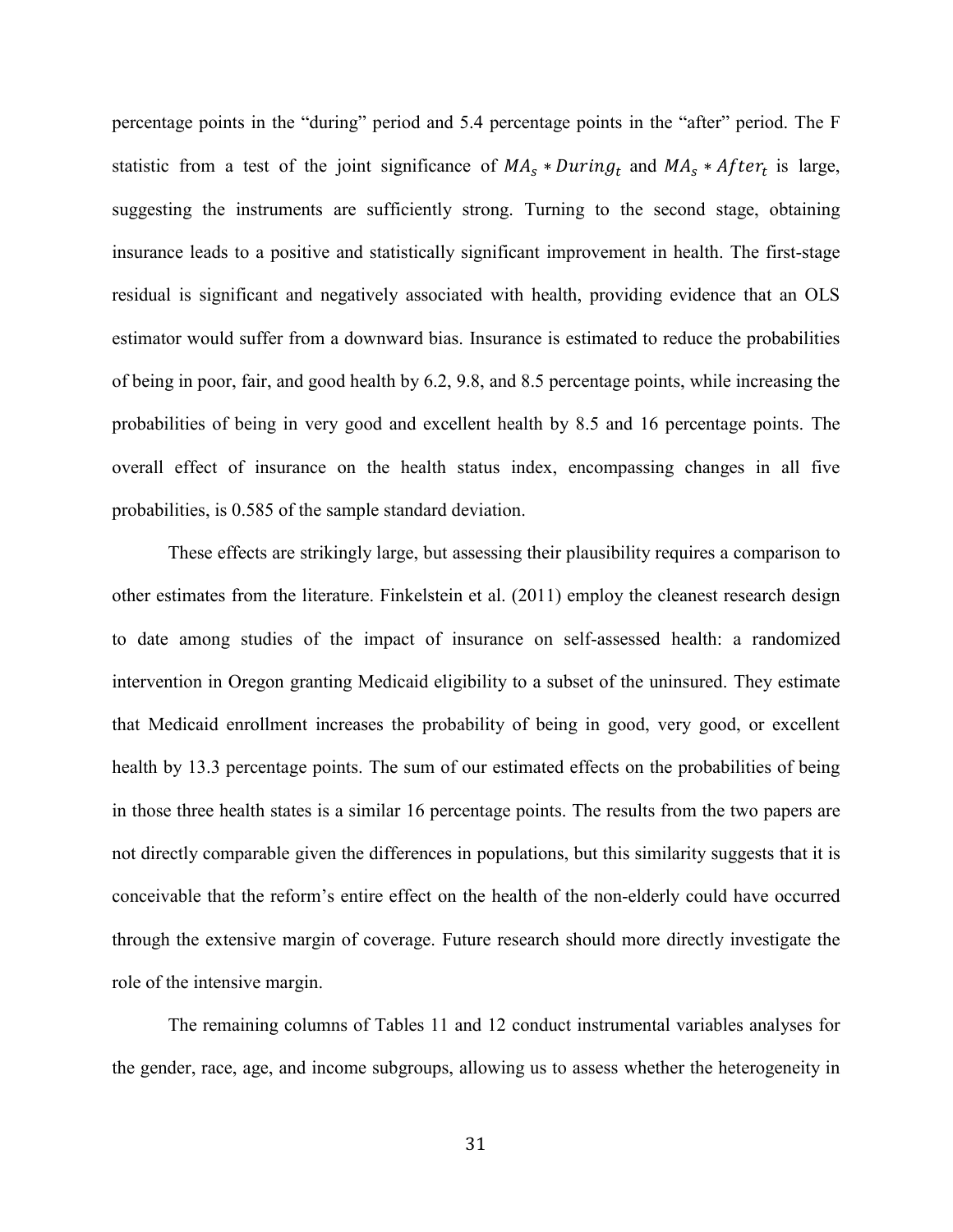the reform's effect on health observed in Section IVf comes from heterogeneity in the effect *on* coverage or the effect *of* coverage. The coverage expansions were larger for men than women, but women experienced greater health gains from coverage, explaining the greater net effect of the reform for women. Stratifying by race shows that coverage rates increased the most for nonblack minorities but that the health effect of coverage was the largest for blacks. Among the age subsamples, those under 35 years old had the largest coverage expansions, but also the smallest health improvements from obtaining coverage. In contrast, the near-elderly had the smallest gains in coverage but these gains translated to the greatest improvements in health. Finally, the coverage expansions were by far the largest among those with incomes below 300% of the FPL who were eligible for the reform's subsidies, but the effect of coverage on health was the strongest for those above 300%. This explains the surprising finding from Table 12 that the reform's effect on health was as large for individuals over 300% as it was for those between 150% and 300%.

#### **V. Conclusion**

This paper examined the effect of health care reform in Massachusetts on self-assessed health using data from the Behavioral Risk Factor Surveillance System (BRFSS). An ordered probit difference-in-differences analysis showed that the reform increased the probability of individuals reporting excellent or very good health while reducing their probability of reporting good, fair, or poor health. These results were robust to alternative constructions of the control group and the addition of state-level covariates. We did not find evidence that the estimates were meaningfully impacted by differential pre-treatment trends or endogenous moving patterns. Next, we examined a number of more specific health outcomes and found improvements in physical health, mental health, functional limitations, joint disorders, body mass index, and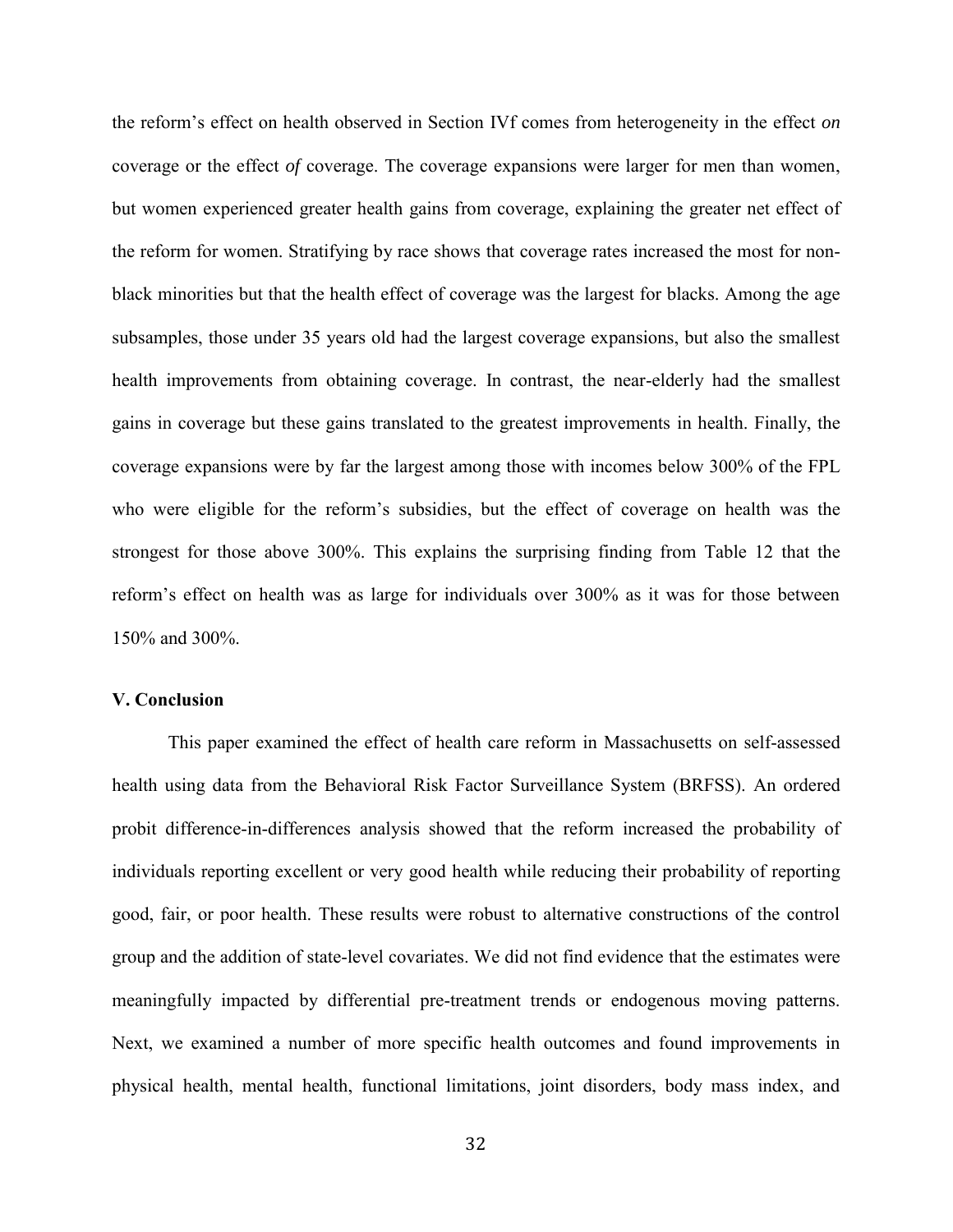moderate physical activity. Testing for heterogeneity revealed that women, minorities, nearelderly adults, and those with incomes low enough to qualify for the law's subsidies experienced the largest gains in health as a result of the reform. Finally, we embedded the reform in an instrumental variables framework and estimated a large positive impact of obtaining health insurance on health. The reform's coverage expansions were largest for men, non-black minorities, young adults, and those who qualified for the subsidies, but the effects of obtaining coverage on health were strongest for women, blacks, the near-elderly, and middle-to-upper income individuals.

Several limitations of our analysis suggest directions for future research. First, all our health outcomes were self-reported, so as the necessary data become available it will be important to evaluate whether health care reform in Massachusetts also improved unambiguously objective measures of health such as mortality. Next, although the available evidence suggests that the reform's effect on health reached a plateau by the end of our sample period, this conclusion should be revisited as future survey waves become available. Finally, future work should continue to examine the mechanisms through which the Massachusetts reform influenced health – both the aspects of health that improved and the types of medical care that contributed to these improvements.

A natural question is the degree to which our results from Massachusetts can serve as projections for the Affordable Care Act. The general strategies for obtaining nearly universal coverage in both the Massachusetts and federal laws involved the same three-pronged approach of non-group insurance market reforms, subsidies, and mandates, suggesting that the health effects should be broadly similar. However, the federal legislation included additional costcutting measures such as Medicare cuts that could potentially mitigate the gains in health from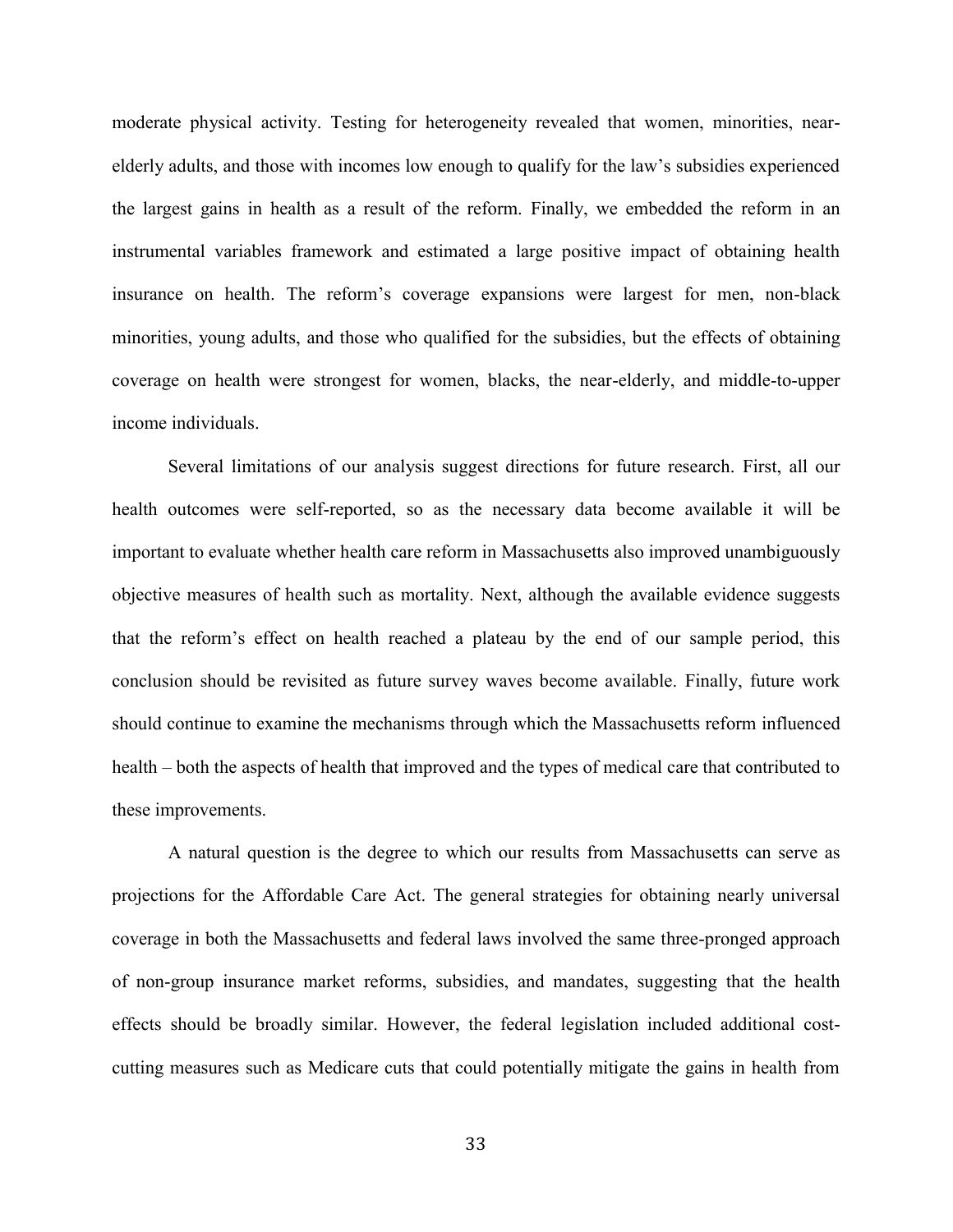the coverage expansions. On the other hand, baseline uninsured rates were unusually low in Massachusetts, so the coverage expansions – and corresponding health improvements – from the Affordable Care Act could potentially be greater. Of course, larger coverage expansions may mean higher costs, and costs should be weighed against benefits when evaluating the welfare implications of reform.

#### **References**

- Abadie A., Diamond A., and Hainmueller J. (2010). Synthetic Control Methods for Comparative Case Studies: Estimating the Effect of California's Tobacco Control Program. *Journal of the American Statistical Association*, 105(490), 493-505.
- Abadie A., Diamond A., and Hainmueller J. (2011). SYNTH: Stata Module to Implement Synthetic Control Methods for Comparative Case Studies. Software item, available http://econpapers.repec.org/software/bocbocode/s457334.htm.
- Arrow K. (1963). Uncertainty and the Demand for Medical Care. *American Economic Review*, 53(5), 941-73.
- Bertrand M., Duflo E., and Mullainathan S. (2004). How Much Should We Trust Difference-in-Differences Estimates? *Quarterly Journal of Economics*, 119(1), 249-275.
- Bhattacharya J., Bundorf M.K., Pace N., and Sood N. (2011). Does Health Insurance Make You Fat? In Grossman M. and Mocan N. (eds.), *Economic Aspects of Obesity*, Chicago, IL: University of Chicago Press, 35-64.
- Card D., Dobkin C., and Maestas N. (2009). Does Medicare Saves Lives? *Quarterly Journal of Economics*, 124(2), 597-636,
- Card D., Dobkin C., and Maestas N. (2004). The Impact of Nearly Universal Insurance Coverage on Health Care Utilization: Evidence from Medicare. National Bureau of Economic Research Working Paper #10365.
- Cawley J. (2004). The Impact of Obesity on Wages. *Journal of Human Resources*, 39(2): 451- 474.
- Cogan J., Hubbard R., and Kessler D. (2010). The Effect of Massachusetts' Health Reform on Employer-Sponsored Insurance Premiums. *Forum for Health Economics and Policy*, 13(2), Article 5.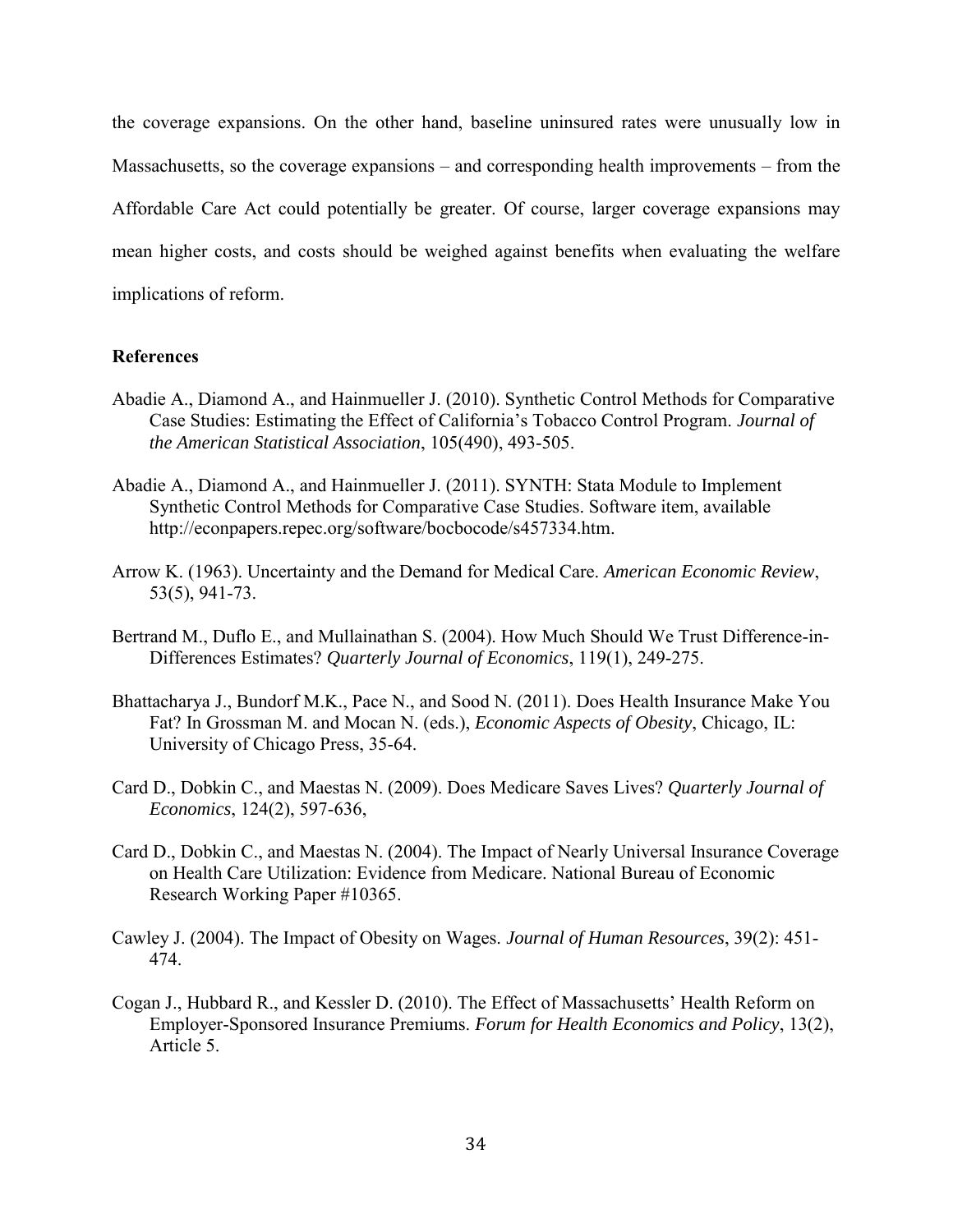- Courtemanche C. (2009). Rising Cigarette Prices and Rising Obesity: Coincidence or Unintended Consequence? *Journal of Health Economics*, 28(4), 781-798.
- Courtemanche C., Heutel G., and McAlvanah P. (2011). Impatience, Incentives, and Obesity. National Bureau of Economic Research Working Paper #17483.
- Currie, J. and Gruber, J. (1996a). Health Insurance Eligibility, Utilization of Medical Care, and Child Health. *Quarterly Journal of Economics*, 111(2), 431-466.
- Currie, J. and Gruber, J. (1996b). Saving Babies: The Efficacy and Cost of Recent Changes in the Medicaid Eligibility of Pregnant Women. *Journal of Political Economy*, 104(6), 1263– 1296.
- Dafny L. and Gruber J. (2005). Public Insurance and Child Hospitalizations: Access and Efficiency Effects*. Journal of Public Economics*, 89, 109-129.
- Dave D. and Kaestner R. (2009). Health Insurance and Ex Ante Moral Hazard: Evidence from Medicare. International Journal of Health Care Finance and Economics, 9, 367-390.
- DeSalvo, K. B., Bloser, N., Reynolds, K., He, J., and Muntner, P. (2006). Mortality prediction with a single general self-rated health question. A meta-analysis. *Journal of General Internal Medicine*, 21(3), 267–275.
- Doyle J. (2005). Health Insurance, Treatment and Outcomes: Using Auto Accidents as Health Shocks. *Review of Economics and Statistics*, 87(2), 256-270.
- Finkelstein A. and McKnight R. (2008). What Did Medicare Do? The Initial Impact of Medicare on Mortality and Out of Pocket Medical Spending. *Journal of Public Economics*, 92, 1644- 1669.
- Finkelstein A., Taubman S., Wright B., Bernstein M., Gruber J., Newhouse J., Allen H., Baicker K., and The Oregon Health Study Group (2011). The Oregon Health Insurance Experiment: Evidence from the First Year. National Bureau of Economic Research Working Paper #17190.
- Fitzpatrick M. (2008). Starting School at Four: The Effect of Universal Pre-Kindergarten on Children's Academic Achievement. *B.E. Journal of Economic Analysis and Policy*, 8(1), Article 46.
- Grossman M. (1972). *The Demand for Health: A Theoretical and Empirical Investigation*, Columbia University Press: New York, NY.
- Gruber J. (2008a). Incremental Universalism for the United States: The States Move First? *Journal of Economic Perspectives*, 22(4), 51-68.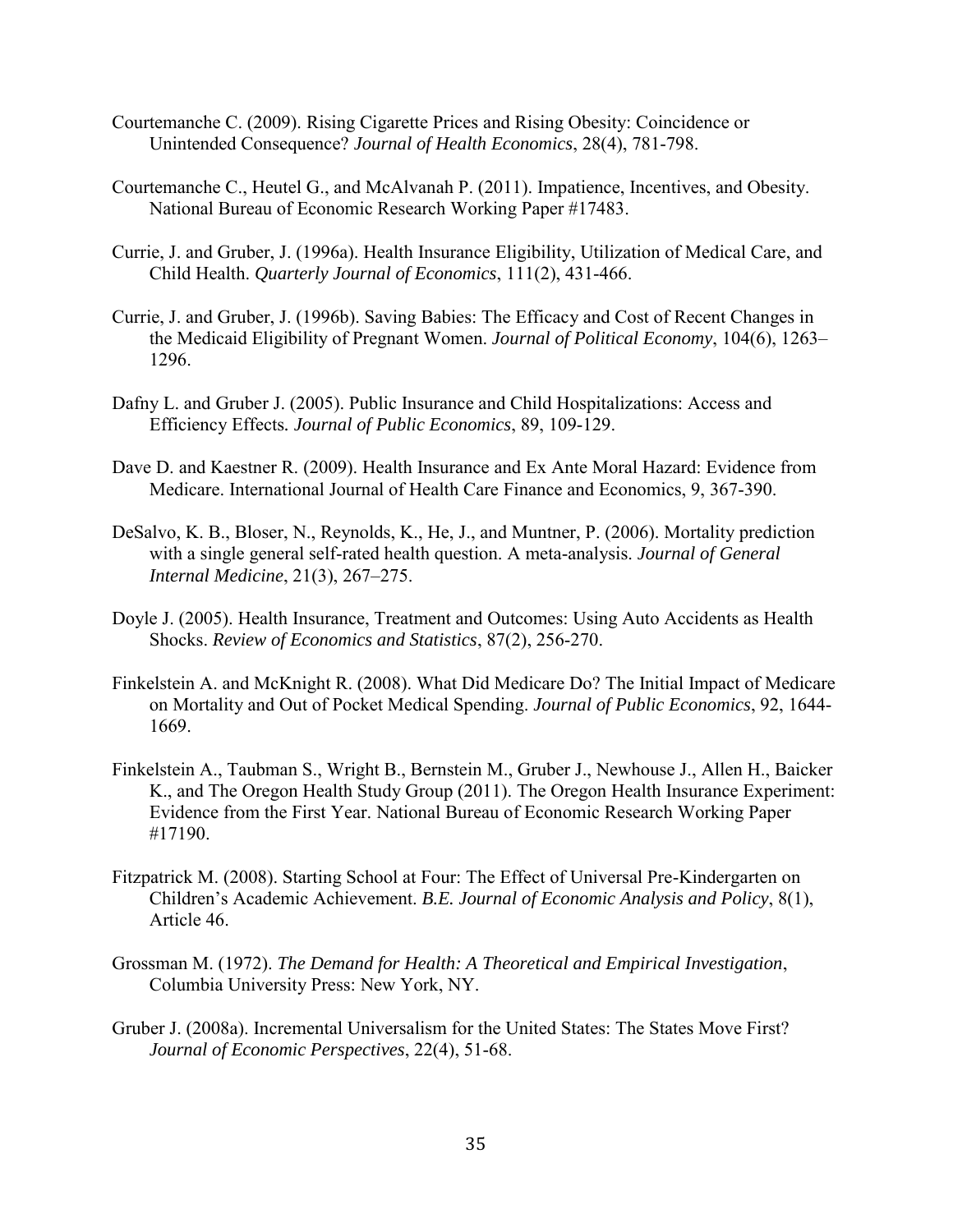- Gruber J. (2008b). Massachusetts Health Care Reform: The View From One Year Out. *Risk Management and Insurance Review*, 11(1), 51-63.
- Gruber J. (2010). Health Care Reform is a "Three-Legged Stool": The Costs of Partially Repealing the Affordable Care Act. Center for American Progress. Available http://www.americanprogress.org/issues/2010/08/pdf/repealing\_reform.pdf.
- Gruber J. (2011a). The impact of the Affordable care Act: How reasonable are the projections? National Bureau of Economic Research Working Paper #17168*.*
- Gruber J. (2011b). Massachusetts Points the Way to Successful Health Care Reform. *Journal of Policy Analysis and Management*, 30(1), 184-192.
- Hadley J. (2003). Sicker and Poorer—The Consequences of Being Uninsured: A Review of the Research on the Relationship between Health Insurance, Medical Care Use, Health, Work, and Income. *Medical Care Research and Review*, 60(2), 3-75.
- Harrington S. (2010). U.S. Health Care Reform: The Patient Protection and Affordable Act. *Journal of Risk and Insurance*, 77(3), 703-708.
- Idler E. and Benyamini Y. (1997). Self-Rated Health and Mortality: A Review of Twenty-Seven Community Studies. *Journal of Health and Social Behavior*, 38 (1), 21-37.

Johnson-Lans S. (2005). *A Health Economics Primer*. Boston, MA: Addison Wesley/Pearson.

- Kolstad J. and Kowalski A. (2010). The impact of Health Care Reform on Hospital and Preventive Care: Evidence from Massachusetts. National Bureau of Economic Research Working Paper #16012.
- Kirk A. (2000). Riding the Bull: Experience with Individual Market Reform in Washington, Kentucky, and Massachusetts. *Journal of Health Politics, Policy and Law*, 25(1), 133-173.
- Levy H. and Meltzer D. (2008). The Impact of Health Insurance on Health. *Annual Review of Public Health*, 29, 399–409.
- Long, S. (2008). On the Road to Universal Coverage: Impacts of Reform in Massachusetts at One Year. *Health Affairs*, 27(4), w270-84.
- Long, S. and Stockely K. (2011). The Impacts of State Health Reform Initiatives on Adults in New York and Massachusetts. *Health Services Research*, 46(1,II), 365-428.
- Long S., Stockely K. and Yemane A. (2009). Another Look at the Impacts of Health Reform in Massachusetts: Evidence Using New Data and a Stronger Model. *American Economic Review Papers and Proceedings*, 99(2), 508-511.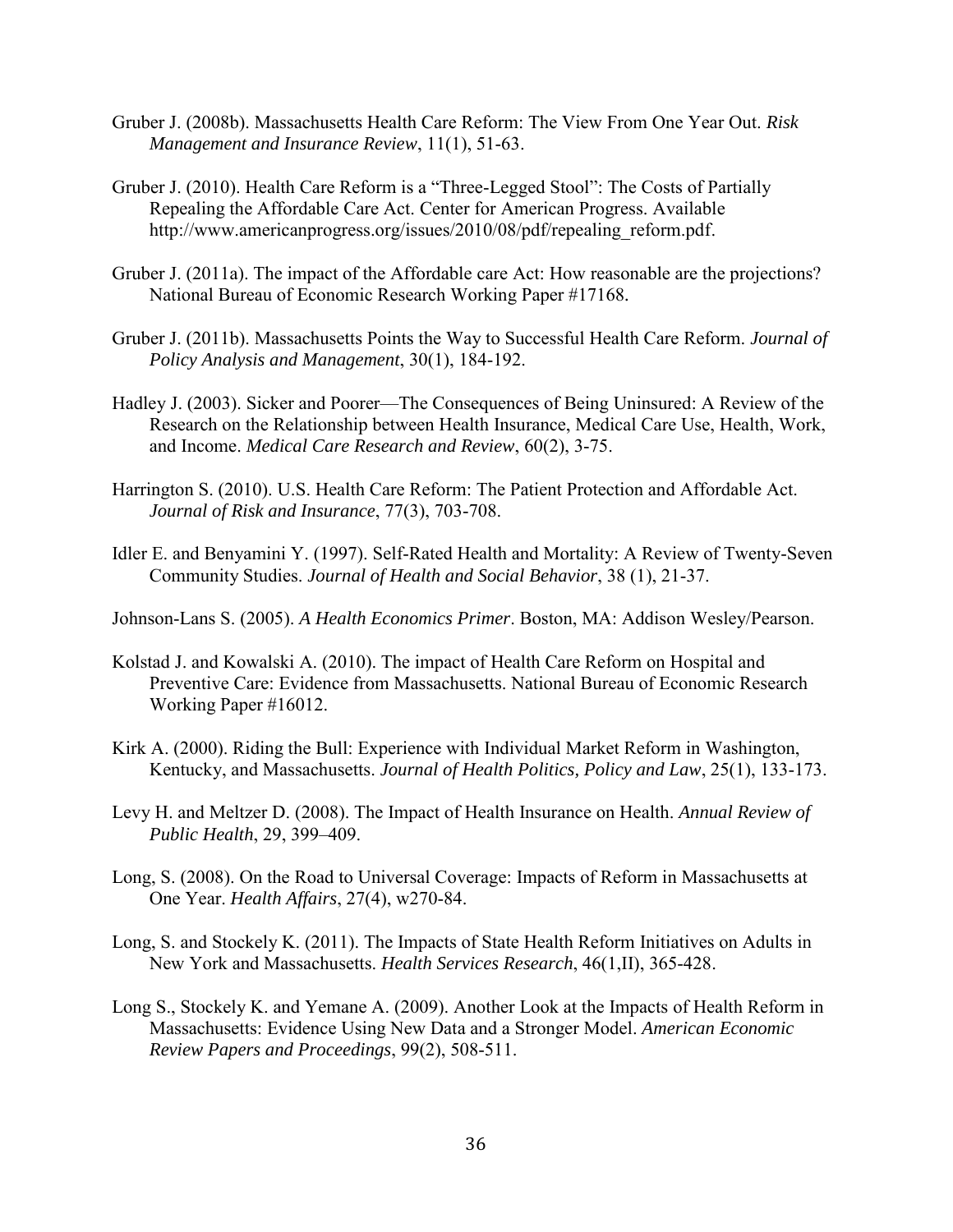- Manning W., Newhouse J., Duan N., Keeler E., Leibowitz A., and Marquis M. (1987). Health Insurance and the Demand for Medical Care: Evidence from a Randomized Experiment. *American Economic Review*, 77(3), 251-77.
- Massachusetts Division of Health Care, Finance, and Policy (2010). Health Care in Massachusetts: Key Indicators. Available http://archives.lib.state.ma.us/handle/2452/69933.
- Massachusetts Governor's Budget FY2010 (2009). Health Care. Retrieved from http://www.mass.gov/bb/h1/fy10h1/prnt10/exec10/pbuddevhc.htm.
- Massachusetts Health Insurance Connector Authority (2008). Report to the Massachusetts Legislature Implementation of the Health Care Reform Law, Chapter 58 2006-2008. Available http://tinyurl.com/74osvco.
- McDonough J., Rosman B., Phelps F., and Shannon M. (2006) The Third Wave of Massachusetts Health Care Access Reform. *Health Affairs*, 25(6), w420-31.
- Miller S. (2011a). The Effect of Insurance on Outpatient Emergency Room Visits: An Analysis of the 2006 Massachusetts Health Reform. Working paper, University of Illinois.
- Miller S. (2011b). The Impact of the Massachusetts Health Care Reform on Health Care Use Among Children. Forthcoming, *American Economic Review Papers and Proceedings*.
- Orzechowski W., Walker R. (2010). *The Tax Burden on Tobacco: Historical Compilation, Volume 45*. Arlington, VA: Orzechowski and Walker.
- Patel K., McDonough J. (2010). From Massachusetts to 1600 Pennsylvania Avenue: Aboard the Health Reform Express. *Health Affairs*, 29(6), 1106-1110.
- Pauly M. (1968). The Economics of Moral Hazard: Comment. *American Economic Review*, 58(3), 531-36.
- Pauly M. (2005). Effects of Insurance Coverage on Use of Care and Health Outcomes for Nonpoor Young Women. *American Economic Review, Papers and Proceedings*, 95(2), 219-223.
- Phillips A., Der G., and Carroll D. (2010). Self-reported health, self-reported fitness, and allcause mortality: Prospective cohort study. *British Journal of Health Psychology*, *15*(2), 337- 346.
- Puhani P. (2008). The Treatment Effect, the Cross Difference, and the Interaction Term in Nonlinear "Difference-in-Differences" Models. IZA Discussion Paper Series, 3478.
- Raymond A. (2009). Massachusetts Health Reform: The Myth of Uncontrolled Costs. Massachusetts Taxpayer Foundation. Retrieved from http://www.masstaxpayers.org/files/Health%20care-NT.pdf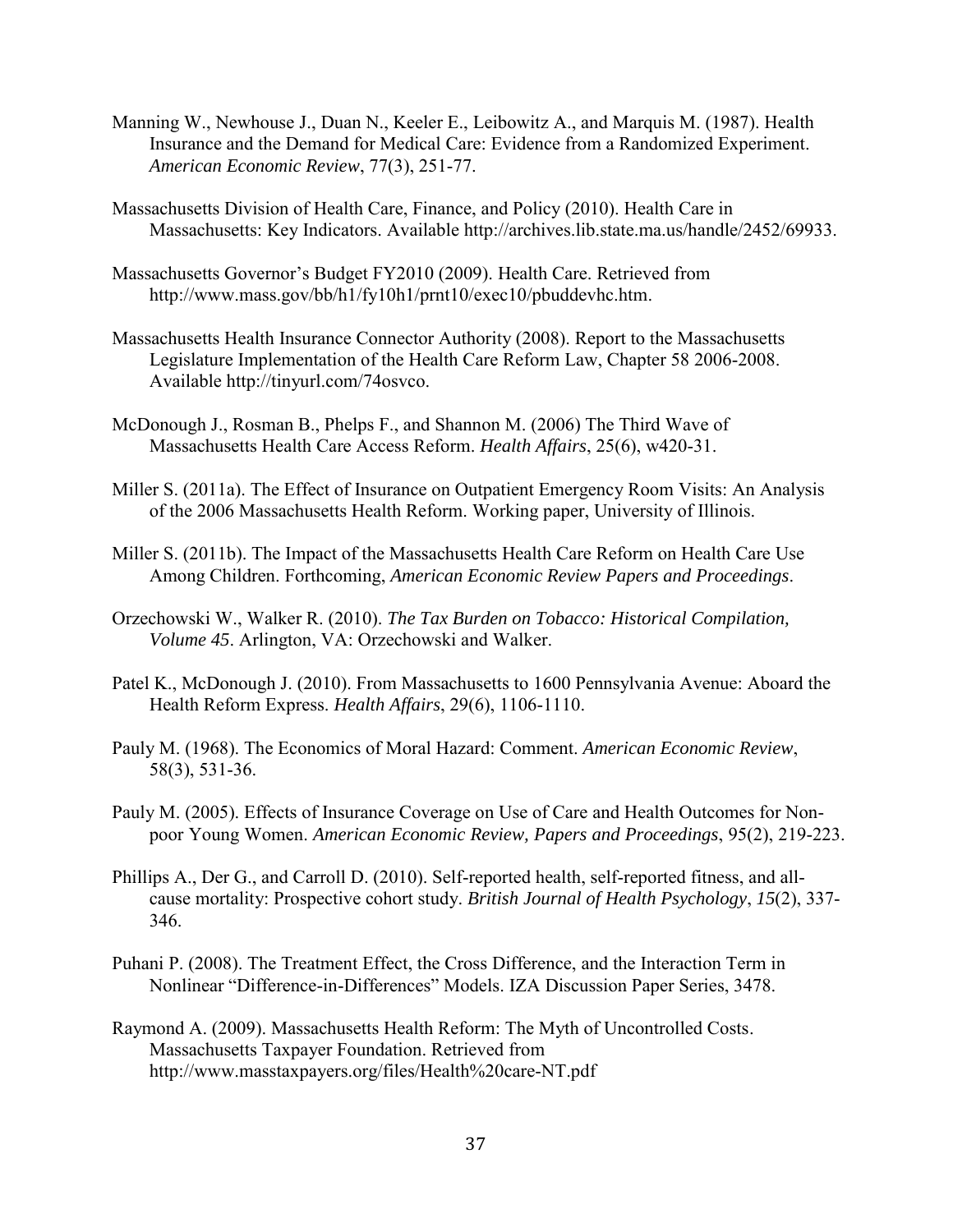- Strauss J., Thomas D. (2007). Health over the life course. *Handbook of Development Economics*, Volume 4, Elsevier.
- Terza J., Basu A., and Rathouz P. (2008). Two-Stage Residual Inclusion Estimation: Addressing Endogeneity in Health Econometric Modeling. *Journal of Health Economics*, 27, 531–543.
- Terza, J.V. (2011). Correct Standard Errors for Multi-Stage Causal Effect Estimation in the Context of Empirical Health Policy Analysis: A Practitioner's Guide. Unpublished Manuscript, University of North Carolina at Greensboro.
- Weissman J. and Bigby J. (2009). Massachusetts Health Care Reform Near-Universal Coverage at What Cost? *New England Journal of Medicine*, 361(21), 2012-2015.
- Yelowitz A. and Cannon M. (2010). The Massachusetts Health Plan Much Pain, Little Gain. *Policy Analysis*, 657.
- Ziebarth N. (2010). Measurement of Health, Health Inequality, and Reporting Heterogeneity. *Social Science and Medicine*, 71, 116-124.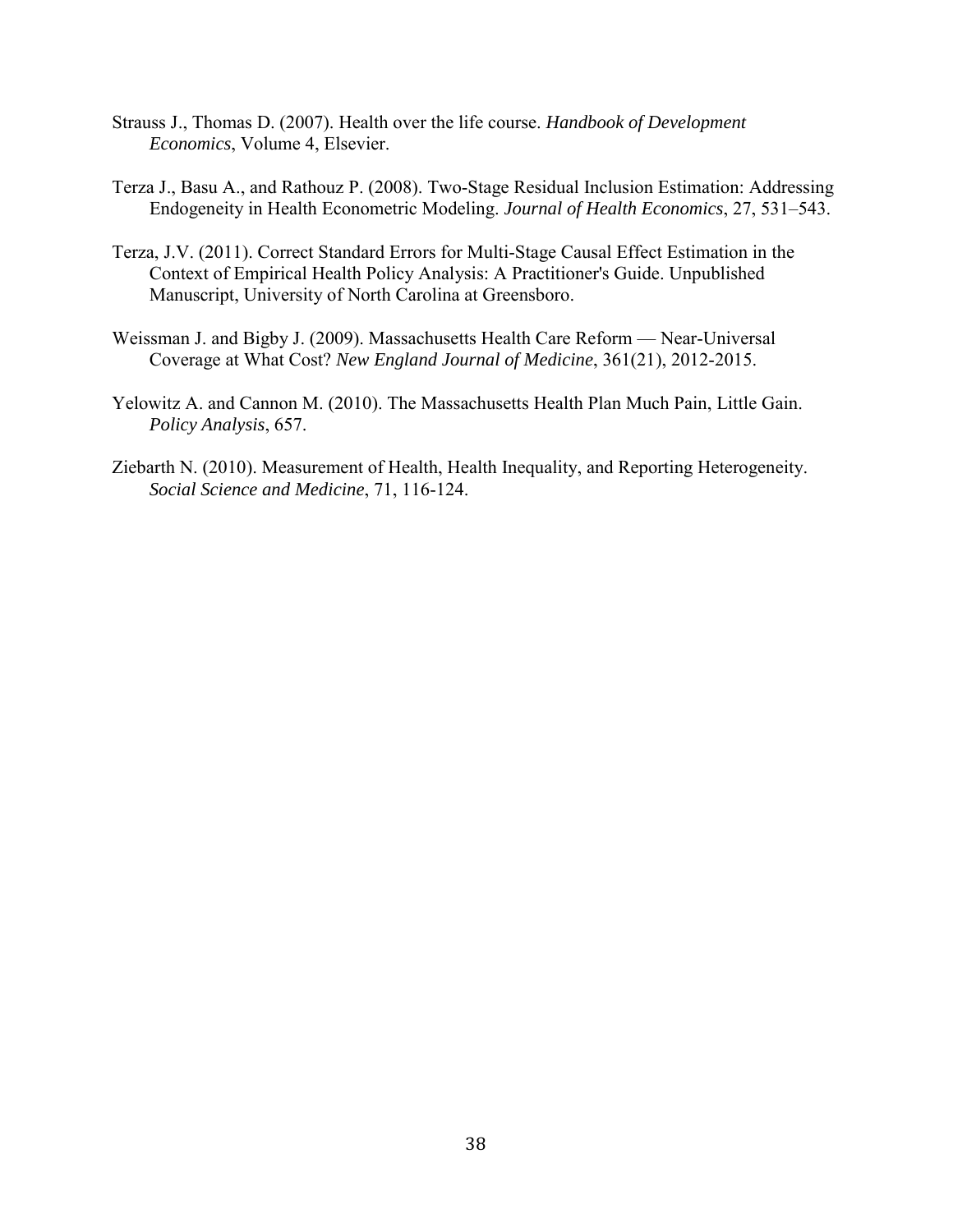

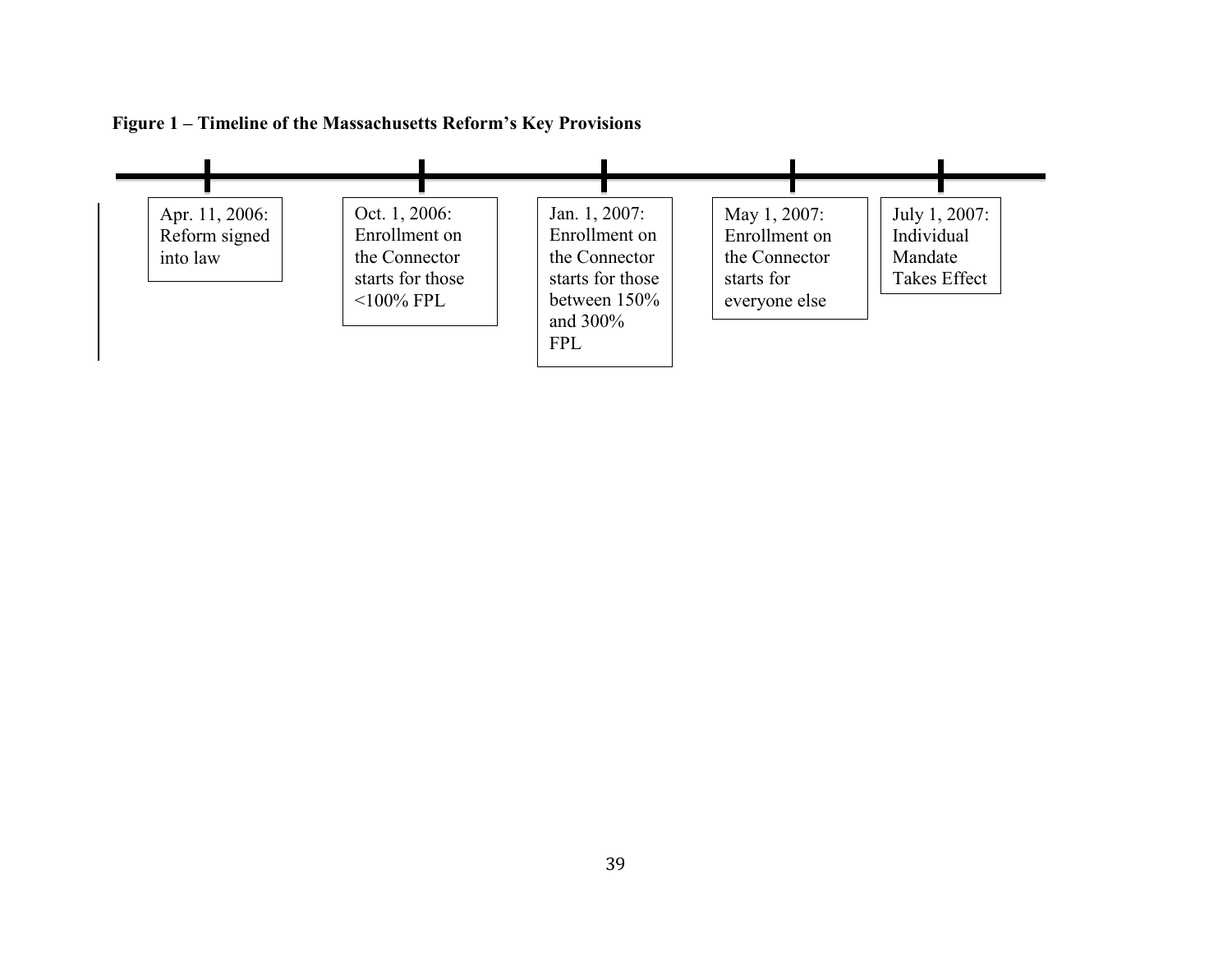

**Figure 2 – Changes in Health Status Index 2001-2010**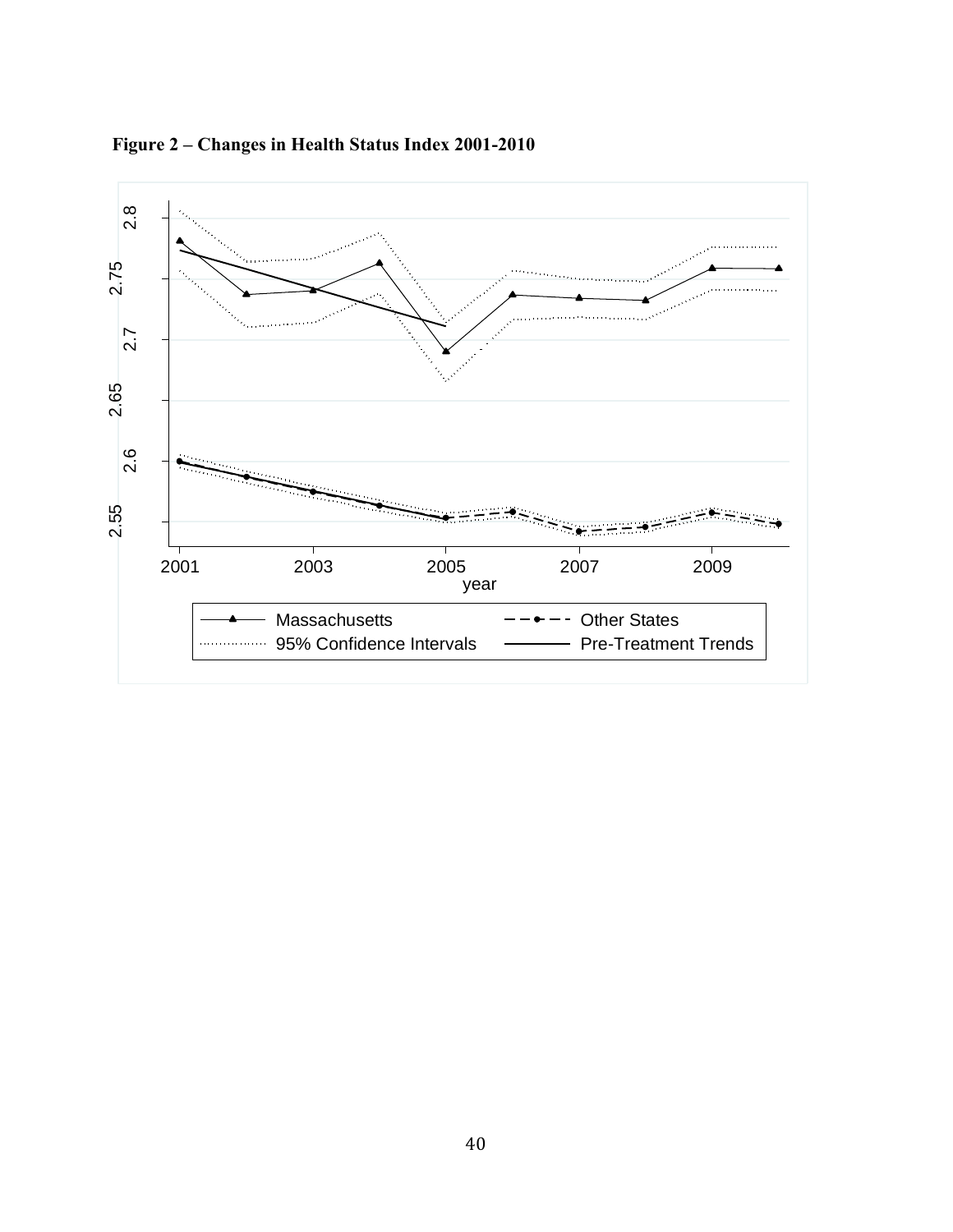| Domain                            | Massachusetts reform                                               | National reform (ACA)                                        |
|-----------------------------------|--------------------------------------------------------------------|--------------------------------------------------------------|
|                                   | Modification of existing insurance markets                         |                                                              |
|                                   | No pre-existing condition exclusions (since 1996).<br>$\mathbf{r}$ | No pre-existing condition exclusions.                        |
|                                   | Community rated premiums that can only vary by age and             | Community rated premiums that can only vary by age and       |
|                                   | smoking status (in place since 1996).                              | smoking status.                                              |
|                                   | Minimum standards for policies, including essential                | Minimum standards for policies, including essential          |
|                                   | benefits and maximum out of pocket expenditures.                   | benefits and maximum out of pocket expenditures.             |
|                                   | Creation of a state health insurance exchange where                | States must create a health insurance exchange where         |
|                                   | insurance companies compete to offer three regulated               | insurance companies compete to offer four regulated levels   |
|                                   | levels of coverage to small employers and individuals.             | of coverage to small employers and individuals. States are   |
|                                   | Young adults must be allowed coverage on their parents'            | able to join multistate exchanges.                           |
|                                   | plans for up to two years after they are no longer                 | Young adults must be allowed coverage on their parents'      |
|                                   | dependents or until their 26 <sup>th</sup> birthday.               | plans until their 26 <sup>th</sup> birthday.                 |
| Mandates                          | Individuals are required to purchase coverage if affordable,       | Individuals are required to purchase coverage if it costs no |
|                                   | (based on income and family size) or pay a penalty of no           | more than 8% of income, or pay a penalty of the greater of   |
|                                   | more than 50% of the insurance premium of the lowest-              | 2.5 percent of taxable income or \$695.                      |
|                                   | cost insurance exchange plan for which they are eligible.          |                                                              |
|                                   | Employers with more than 10 full time employees (FTE)              | Employers with 50 employees or more are required to offer    |
|                                   | are required to offer policies with minimum standard or            | policies with minimum standard or pay penalties that range   |
|                                   | pay a penalty of up to \$295 annually per FTE.                     | from \$2,000-\$3,000 per FTE.                                |
| Medicaid expansions and subsidies |                                                                    |                                                              |
|                                   | Medicaid expansions for children with household incomes            | Medicaid expansions to all individuals with incomes below    |
|                                   | up to 300% of the poverty line (FPL), for long-term                | 133% FPL.                                                    |
|                                   | unemployed up to 100% FPL, and for people with HIV up              | Sliding scale of tax credits for people up to 400% FPL.      |
|                                   | to 200% FPL.                                                       | Tax credits for employers with 25 or fewer employees and     |
|                                   | Free coverage for all adults below 150% FPL. Sliding scale         | average annual wages less than \$50,000 for offering         |
|                                   | of subsidies for adults up to 300% FPL.                            | coverage.                                                    |
| Financing                         | Redirection of federal funding to safety net providers.            | Reduction of Medicare reimbursements.                        |
|                                   | Redirection of the state uncompensated care pool, a                | Increase in the Medicare payroll tax and extension of this   |
|                                   | mechanism through which hospitals were able to bill the            | tax to capital income for singles (families) with incomes    |
|                                   | state the cost of treating low-income patients.                    | more than \$200,000 (\$250,000).                             |
|                                   | Individual and employer penalties.                                 | Taxes on insurers, pharmaceutical companies, and medical     |
|                                   | One-time assessment to health care providers and insurers.         | device manufactures.                                         |
|                                   | Since 2009, a \$1 per pack cigarette tax.                          | Excise taxes on high-cost insurance plans ("Cadillac tax").  |
|                                   |                                                                    | Individual and employer penalties.                           |

# **Table 1 – Similarities and Differences between the Massachusetts Reform and the National Reform (ACA)**

Sources: Gruber (2011a, 2008b) and Harrington (2010).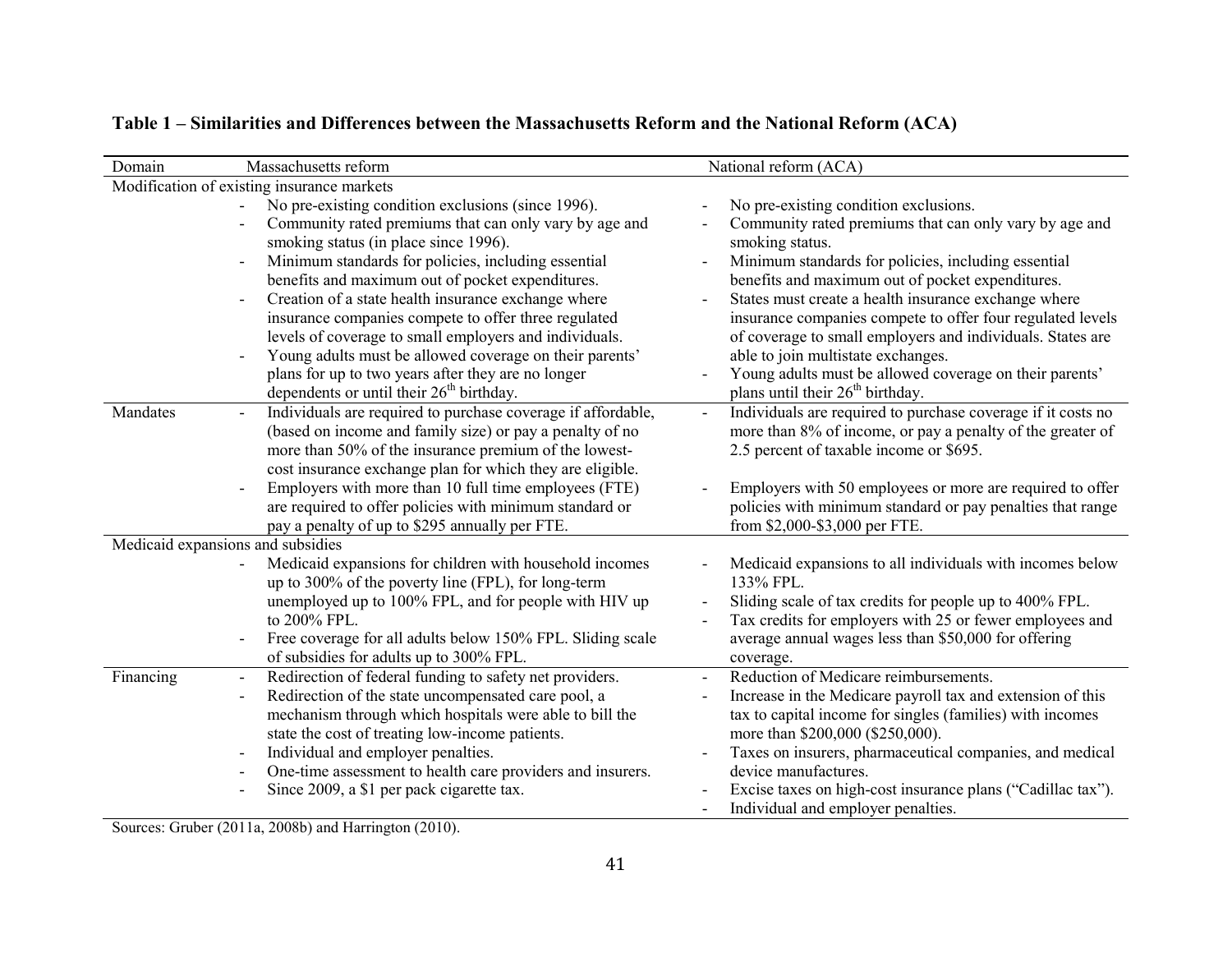| Variable                                                                 | MA           | <b>Other States</b> | Difference  |
|--------------------------------------------------------------------------|--------------|---------------------|-------------|
|                                                                          | $(n=35,990)$ | $(n=1,177,056)$     |             |
| Any health insurance coverage                                            | 0.911        | 0.848               | $-0.063***$ |
| Overall health; 0 (poor) to 4 (excellent)                                | 2.743        | 2.575               | $0.168***$  |
| Poor health                                                              | 0.030        | 0.041               | $-0.011***$ |
| Fair health                                                              | 0.089        | 0.112               | $-0.023***$ |
| Good health                                                              | 0.261        | 0.294               | $-0.034***$ |
| Very good health                                                         | 0.351        | 0.336               | $0.015***$  |
| Excellent health                                                         | 0.270        | 0.212               | $0.054***$  |
| Days not in good physical health (of last $30$ ) <sup>++</sup>           | 3.271        | 3.479               | $-0.207***$ |
| Days not in good mental health (of last $30$ ) <sup><math>+</math></sup> | 3.307        | 3.437               | $-0.130*$   |
| Days with health limitations (of last $30$ <sup>++</sup>                 | 1.916        | 2.080               | $-0.164***$ |
| Activity-limiting joint problems <sup>+</sup>                            | 0.123        | 0.133               | $-0.009**$  |
| Body mass index                                                          | 26.319       | 26.992              | $-0.673***$ |
| Minutes of moderate exercise per day <sup>+</sup>                        | 57.658       | 58.788              | $-1.130$    |
| Minutes of vigorous exercise per day <sup>+</sup>                        | 40.065       | 38.830              | 1.235       |
| Currently smokes cigarettes                                              | 0.192        | 0.224               | $-0.032***$ |

# **Table 2 – Pre-Treatment Means of Health Variables**

Notes: \*\*\* indicates difference between Massachusetts and other states is significant at the 0.1% level; \*\* 1% level; \* 5% level. Observations are weighted using the BRFSS sampling weights. + indicates variable from only oddnumbered survey years.  $++$  indicates variable from all years except 2002. Standard errors are available on request.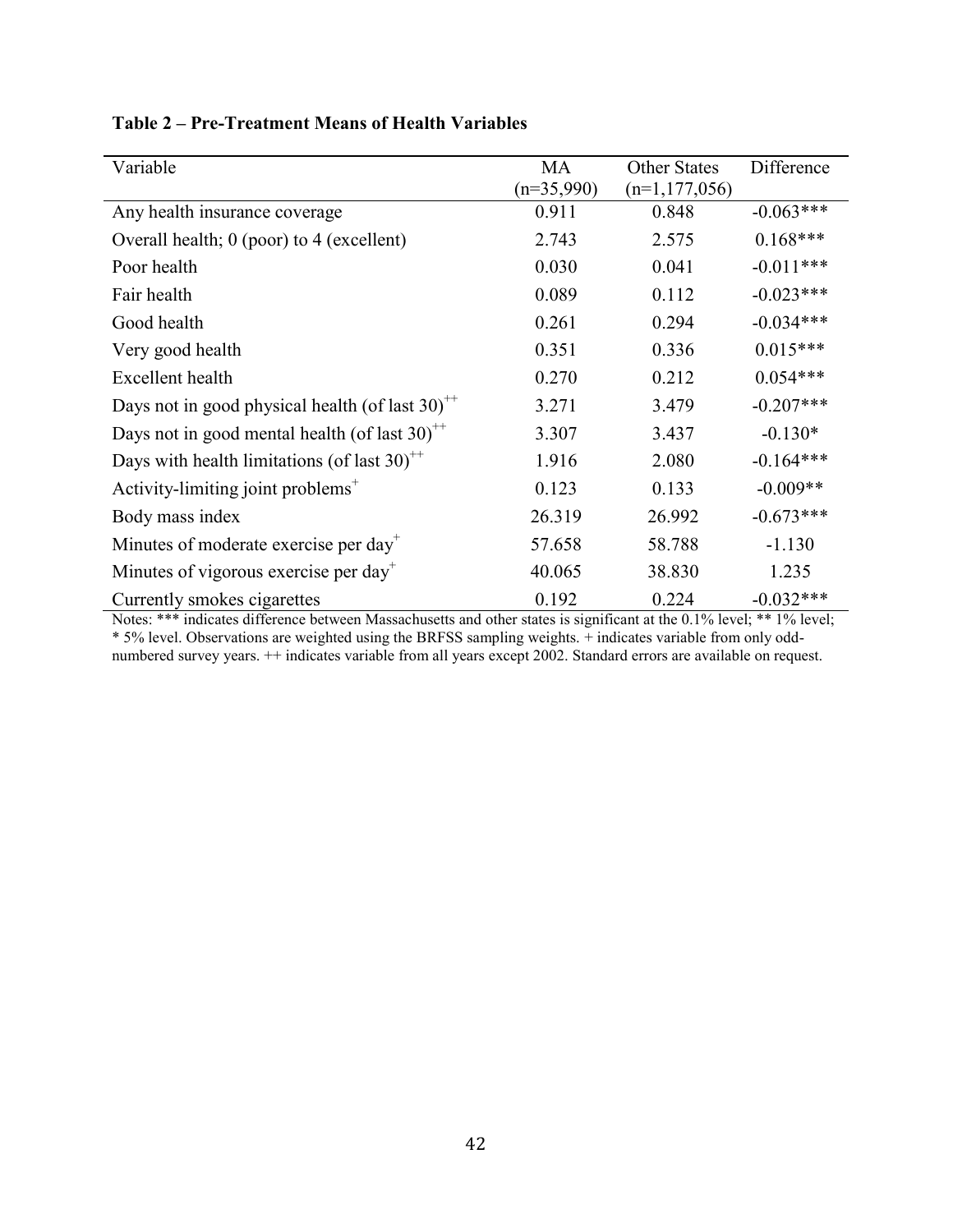| Variable                                       | Massachusetts | Other States      | Difference  |
|------------------------------------------------|---------------|-------------------|-------------|
|                                                | $(n=35,990)$  | $(n=1, 177, 056)$ |             |
| Age 18 to 24                                   | 0.114         | 0.121             | $-0.007*$   |
| Age 25 to 29                                   | 0.083         | 0.089             | $-0.006**$  |
| Age 30 to 34                                   | 0.107         | 0.105             | 0.002       |
| Age 35 to 39                                   | 0.105         | 0.104             | 0.001       |
| Age 40 to 44                                   | 0.116         | 0.112             | 0.004       |
| Age 45 to 49                                   | 0.100         | 0.101             | $-0.001$    |
| Age 50 to 54                                   | 0.089         | 0.091             | $-0.003$    |
| Age 55 to 59                                   | 0.073         | 0.073             | 0.000       |
| Age 60 to 64                                   | 0.056         | 0.056             | 0.000       |
| Age 65 to 69                                   | 0.045         | 0.047             | $-0.002$    |
| Age 70 to 74                                   | 0.038         | 0.040             | 0.002       |
| Age 75 to 79                                   | 0.039         | 0.034             | $0.005***$  |
| Age 80 or older                                | 0.035         | 0.030             | $0.005***$  |
| Female                                         | 0.510         | 0.502             | $0.008*$    |
| Married                                        | 0.571         | 0.598             | $-0.028***$ |
| Race is non-Hispanic white                     | 0.846         | 0.709             | $0.137***$  |
| Race is non-Hispanic black                     | 0.034         | 0.098             | $-0.063***$ |
| Race is Hispanic                               | 0.113         | 0.178             | $-0.065***$ |
| Race is neither black nor white nor Hispanic   | 0.006         | 0.015             | $-0.009***$ |
| Income less than \$10,000                      | 0.037         | 0.055             | $-0.018***$ |
| Income \$10,000 to \$15,000                    | 0.039         | 0.056             | $-0.017***$ |
| Income \$15,000 to \$20,000                    | 0.057         | 0.079             | $-0.022***$ |
| Income \$20,000 to \$25,000                    | 0.077         | 0.096             | $-0.019***$ |
| Income \$25,000 to \$35,000                    | 0.108         | 0.139             | $-0.031***$ |
| Income \$35,000 to \$50,000                    | 0.149         | 0.172             | $-0.023***$ |
| Income \$50,000 to \$75,000                    | 0.188         | 0.174             | $0.014***$  |
| Income \$75,000 or more                        | 0.345         | 0.228             | $0.117***$  |
| Less than a high school degree                 | 0.071         | 0.114             | $-0.043***$ |
| High school degree but no college              | 0.251         | 0.299             | $-0.048***$ |
| Some college but not four-year degree          | 0.242         | 0.273             | $-0.031***$ |
| College graduate                               | 0.436         | 0.314             | $0.121***$  |
| Currently pregnant                             | 0.011         | 0.012             | $-0.001$    |
| State unemployment rate                        | 4.979         | 5.435             | $-0.456***$ |
| State cigarette tax (20010 \$)                 | 0.820         | 1.485             | $0.665***$  |
| State population density (1000s/square mile)   | 82.168        | 24.332            | 57.836***   |
| State physician density (per 10,000 residents) | 436.247       | 256.945           | 179.302***  |
| State hospital density (per 10,000 residents)  | 1.208         | 1.701             | $-0.493***$ |

**Table 3 – Pre-Treatment Means of Control Variables** 

Notes: \*\*\* indicates difference between Massachusetts and other states is significant at the 0.1% level; \*\* 1% level; \* 5% level. Observations are weighted using the BRFSS sampling weights. Standard errors are available on request.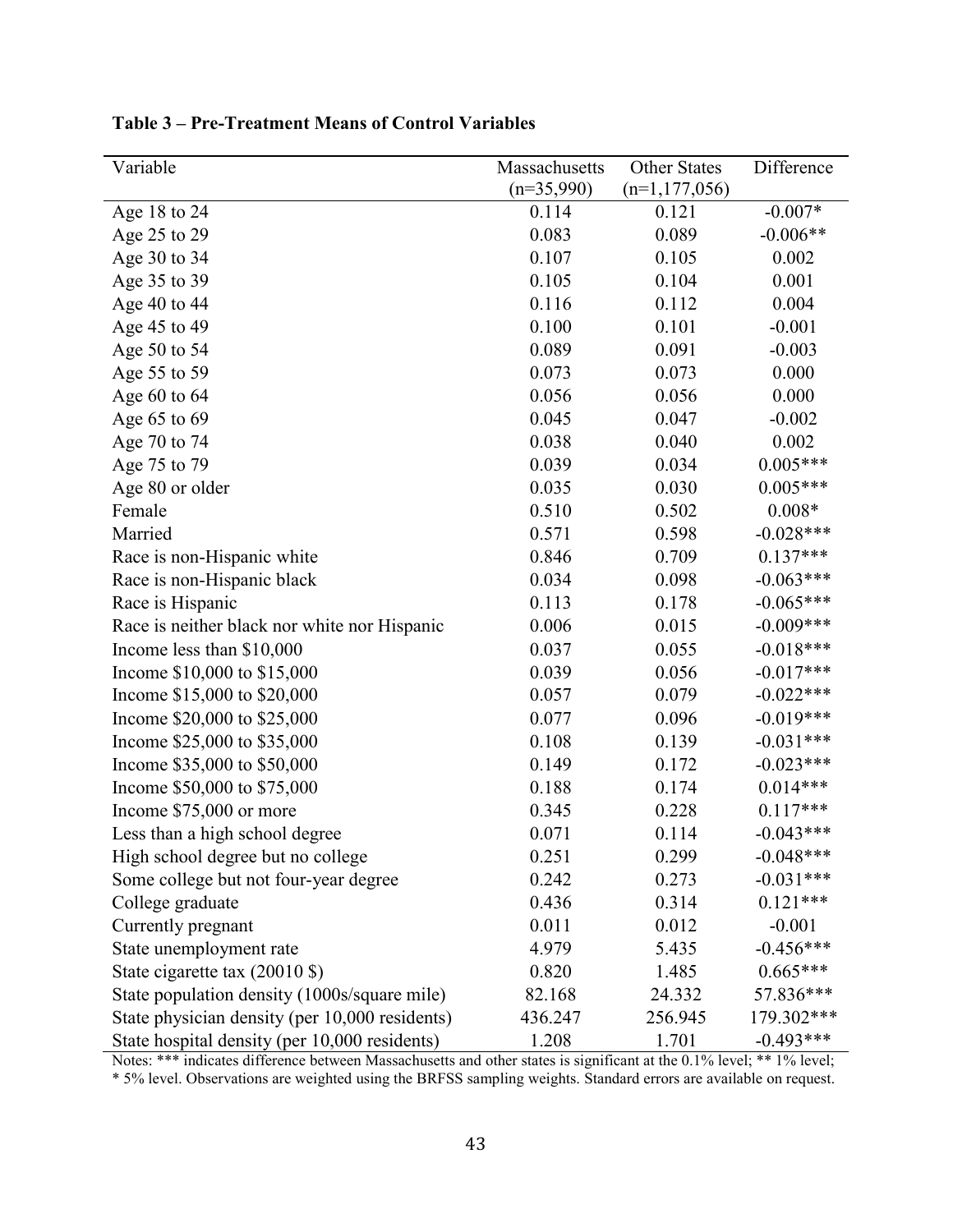| Dependent Variable: Overall Health                  |                |                |                |                |                |                |                |                |                  |
|-----------------------------------------------------|----------------|----------------|----------------|----------------|----------------|----------------|----------------|----------------|------------------|
|                                                     | Full           | Match on       | Match on       | Match on       | New            | Drop CA,       | Synthetic      | Drop 2005      | <b>Add State</b> |
|                                                     | Sample         | Pre-Tx.        | Pre-Tx.        | Pre-Tx.        | England        | HI, ME,        | Control        |                | Controls         |
|                                                     |                | Level          | Trend          | Coverage       |                | <b>VT</b>      | Group          |                |                  |
| Coefficient Estimates of Interest                   |                |                |                |                |                |                |                |                |                  |
| MA*During                                           | 0.016          | 0.013          | 0.022          | 0.013          | 0.015          | 0.015          | 0.004          | 0.010          | 0.021            |
|                                                     | $(0.006)$ **   | (0.008)        | $(0.008)$ **   | $(0.007)*$     | (0.010)        | $(0.007)*$     | (0.003)        | (0.006)        | $(0.008)$ **     |
| MA*After                                            | 0.039          | 0.049          | 0.037          | 0.046          | 0.049          | 0.037          | 0.043          | 0.032          | 0.042            |
|                                                     | $(0.006)$ ***  | $(0.012)$ ***  | $(0.009)$ ***  | $(0.006)$ ***  | $(0.011)$ ***  | $(0.006)$ ***  | $(0.001)$ ***  | $(0.006)$ ***  | $(0.010)$ ***    |
| Average Treatment Effects on Treated (After Period) |                |                |                |                |                |                |                |                |                  |
| P(Poor)                                             | $-0.002$       | $-0.003$       | $-0.002$       | $-0.002$       | $-0.003$       | $-0.002$       | $-0.002$       | $-0.002$       | $-0.002$         |
|                                                     | $(0.0003)$ *** | $(0.0007)$ *** | $(0.0005)$ *** | $(0.0003)$ *** | $(0.0007)$ *** | $(0.0004)$ *** | $(0.0001)$ *** | $(0.0003)$ *** | $(0.0005)$ ***   |
| P(Fair)                                             | $-0.005$       | $-0.006$       | $-0.004$       | $-0.005$       | $-0.006$       | $-0.004$       | $-0.005$       | $-0.004$       | $-0.005$         |
|                                                     | $(0.0007)$ *** | $(0.001)$ ***  | $(0.0009)$ *** | $(0.0008)$ *** | $(0.001)$ ***  | $(0.0007)$ *** | $(0.0002)$ *** | $(0.0007)$ *** | $(0.001)$ ***    |
| P(Good)                                             | $-0.007$       | $-0.008$       | $-0.006$       | $-0.008$       | $-0.008$       | $-0.006$       | $-0.007$       | $-0.005$       | $-0.007$         |
|                                                     | $(0.0009)$ *** | $(0.002)$ ***  | $(0.001)$ ***  | $(0.001)$ ***  | $(0.002)$ ***  | $(0.001)$ ***  | $(0.0002)$ *** | $(0.001)$ ***  | $(0.002)$ ***    |
| P(Very Good)                                        | 0.002          | 0.002          | 0.002          | 0.002          | 0.002          | 0.002          | 0.002          | 0.001          | 0.002            |
|                                                     | $(0.0003)$ *** | $(0.0006)$ *** | $(0.0004)$ *** | $(0.0004)$ *** | $(0.0006)$ *** | $(0.0003)$ *** | $(0.0001)$ *** | $(0.0003)$ *** | $(0.0005)$ ***   |
| P(Excellent)                                        | 0.012          | 0.014          | 0.011          | 0.013          | 0.014          | 0.011          | 0.013          | 0.010          | 0.012            |
|                                                     | $(0.002)$ ***  | $(0.003)$ ***  | $(0.003)$ ***  | $(0.002)$ ***  | $(0.003)$ ***  | $(0.002)$ ***  | $(0.0004)$ *** | $(0.002)$ ***  | $(0.003)$ ***    |
| Overall Effect in                                   | 0.033          | 0.037          | 0.032          | 0.035          | 0.037          | 0.032          | 0.038          | 0.027          | 0.033            |
| Std. Dev.                                           |                |                |                |                |                |                |                |                |                  |
| # Control States                                    | 50             | 10             | 10             | 10             | 5              | 46             | 4              | 50             | 50               |
| Observations                                        | 2,879,296      | 633,979        | 643,302        | 578,530        | 340,592        | 2,664,194      | 291,477        | 2,582,055      | 2,879,296        |

## **Table 4 – Difference-in-Differences Ordered Probit Regressions**

Notes: Standard errors, heteroskedasticity-robust and clustered by state, are in parentheses. \*\*\* indicates statistically significant at the 0.1% level; \*\* 1% level; \* 5 % level. All regressions include the individual-level control variables, state fixed effects, and fixed effects for each month in each year. Observations are weighted using the BRFSS sampling weights.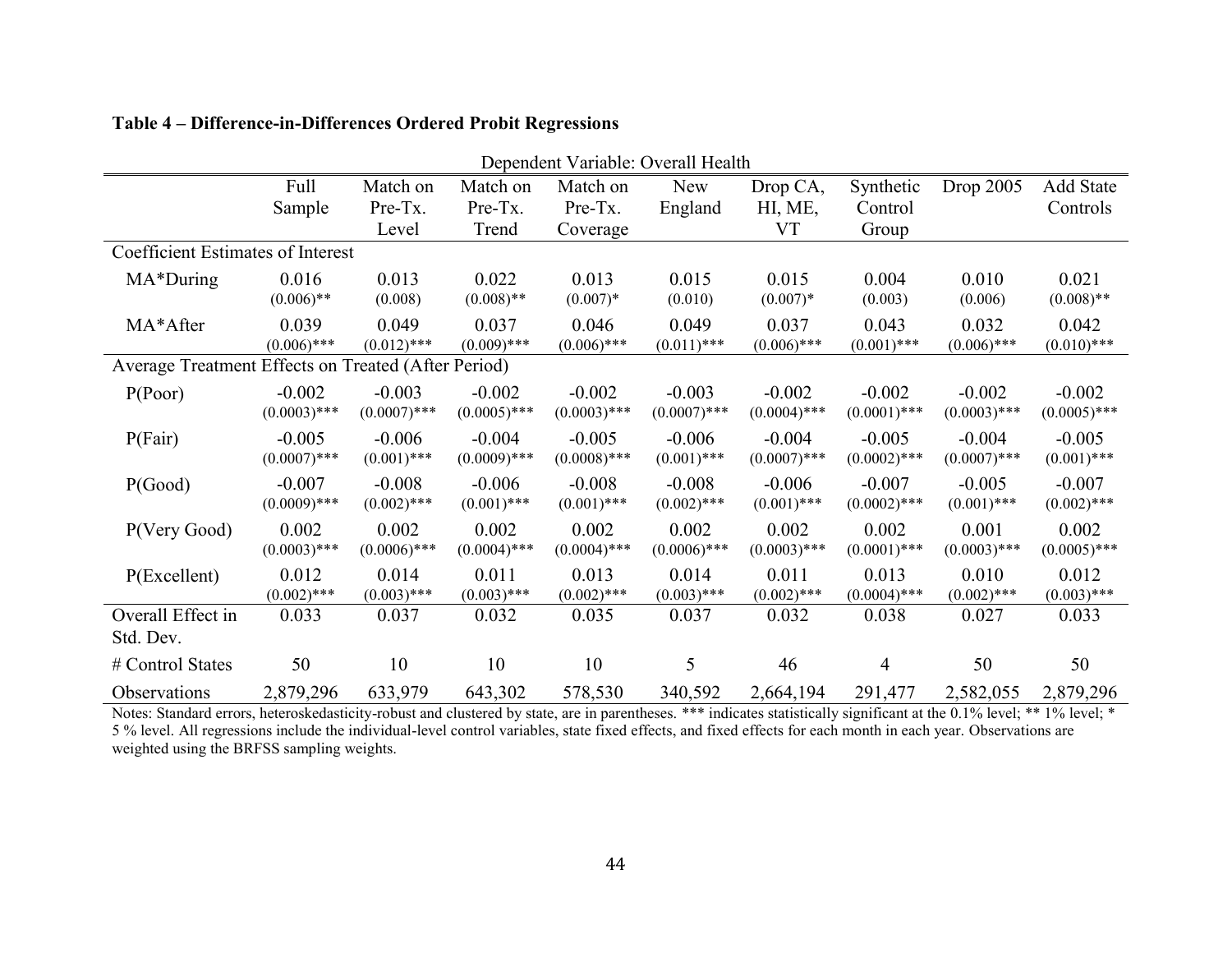| Dependent Variable: Overall Health |                                                                                                   |                           |  |  |  |  |  |
|------------------------------------|---------------------------------------------------------------------------------------------------|---------------------------|--|--|--|--|--|
|                                    | 2-Year Splits                                                                                     | 1-Year Splits             |  |  |  |  |  |
| MA*2003 to 2004                    | 0.004<br>(0.007)                                                                                  |                           |  |  |  |  |  |
| MA*2005 to 2006                    | $-0.014$<br>(0.007)                                                                               |                           |  |  |  |  |  |
| MA*2007 to 2008                    | 0.032<br>$(0.005)$ ***                                                                            |                           |  |  |  |  |  |
| MA*2009 to 2010                    | 0.039<br>$(0.007)$ ***                                                                            |                           |  |  |  |  |  |
| MA*2002                            |                                                                                                   | $-0.013$<br>(0.010)       |  |  |  |  |  |
| MA*2003                            |                                                                                                   | $-0.014$<br>(0.009)       |  |  |  |  |  |
| MA*2004                            |                                                                                                   | 0.010<br>(0.008)          |  |  |  |  |  |
| MA*2005                            |                                                                                                   | $-0.039$<br>$(0.007)$ *** |  |  |  |  |  |
| MA*2006                            |                                                                                                   | $-0.0009$<br>(0.009)      |  |  |  |  |  |
| MA*2007                            |                                                                                                   | 0.026<br>$(0.008)$ **     |  |  |  |  |  |
| MA*2008                            |                                                                                                   | 0.024<br>$(0.008)$ ***    |  |  |  |  |  |
| MA*2009                            |                                                                                                   | 0.036<br>$(0.010)$ ***    |  |  |  |  |  |
| MA*2010                            |                                                                                                   | 0.028<br>$(0.009)$ **     |  |  |  |  |  |
| Observations                       | 2,879,296<br>Notes: Coofficient estimates are shown; everyon treatment effects on the treated are | 2,879,296                 |  |  |  |  |  |

**Table 5 – Testing for Differential Pre-Treatment Trends and Delayed Effects** 

Notes: Coefficient estimates are shown; average treatment effects on the treated are available upon request. Standard errors, heteroskedasticity-robust and clustered by state, are in parentheses. \*\*\* indicates statistically significant at the 0.1% level; \*\* 1% level; \* 5 % level. All regressions include the individual-level control variables, state fixed effects, and fixed effects for each month in each year. The control group consists of all 50 other states. Observations are weighted using the BRFSS sampling weights.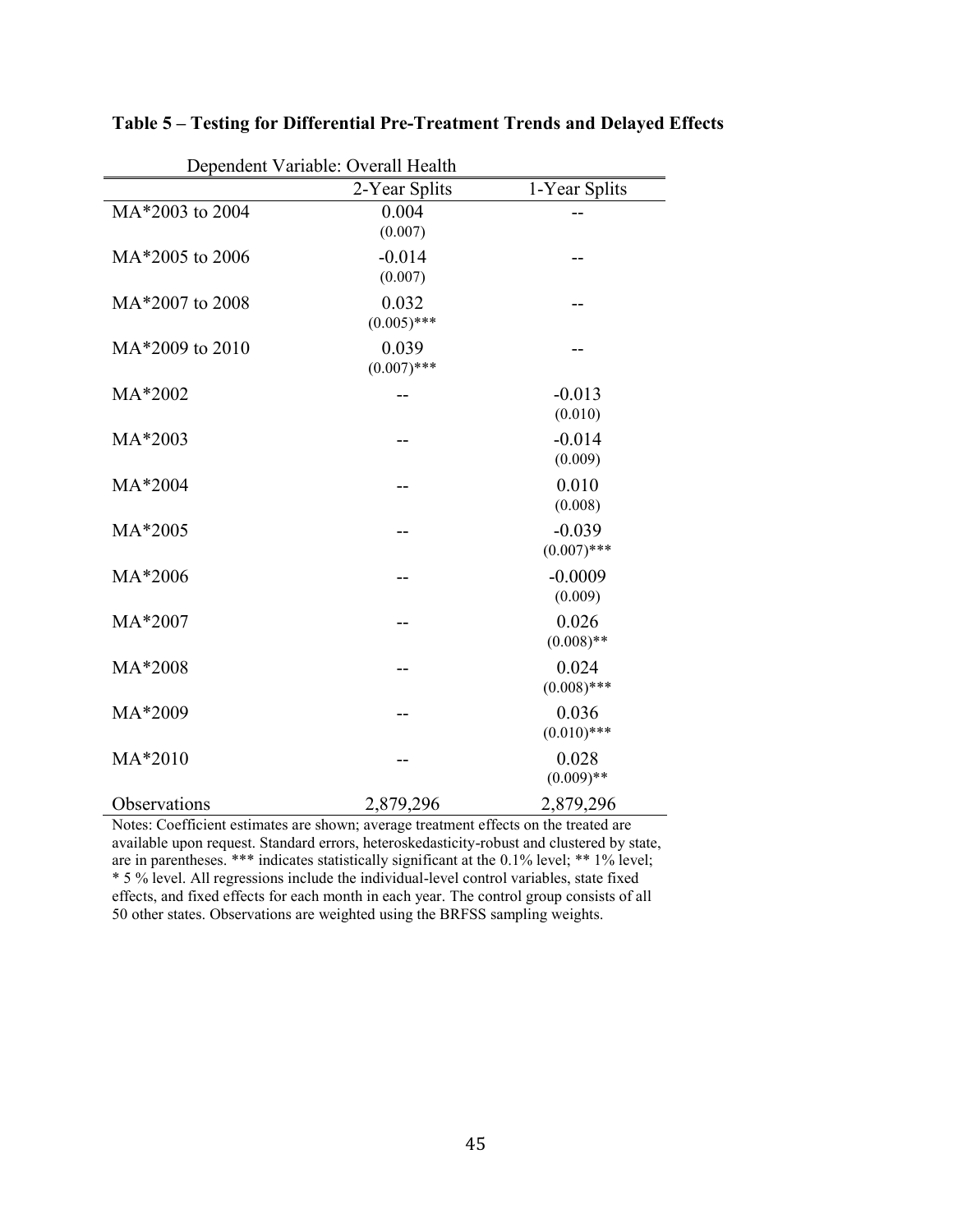#### **Table 6 – Testing for Endogenous Moving Patterns**

| Dependent Variable. I redicted ricarin Diatab                       |                              |
|---------------------------------------------------------------------|------------------------------|
|                                                                     | <b>Coefficient Estimates</b> |
| MA*During                                                           | $-0.008$                     |
|                                                                     | (0.004)                      |
| MA*After                                                            | $-0.008$                     |
|                                                                     | (0.008)                      |
| <b>Effect in Standard Deviations</b>                                | $-0.016$                     |
| Observations                                                        | 2,888,559                    |
| Notes: The coefficient estimates are equal to the treatment effects |                              |

Dependent Variable: Predicted Health Status

Notes: The coefficient estimates are equal to the treatment effects because the model is linear. Standard errors, heteroskedasticityrobust and clustered by state, are in parentheses. \*\*\* indicates statistically significant at the 0.1% level; \*\* 1% level; \* 5 % level. The regression includes state fixed effects, and fixed effects for each month in each year. The control group consists of all 50 other states. Observations are weighted using the BRFSS sampling weights.

#### **Table 7 – State-Level Regression with Two Time Periods**

| Dependent Variable: Average Health Status |                              |
|-------------------------------------------|------------------------------|
|                                           | <b>Coefficient Estimates</b> |
| MA*After                                  | 0.057                        |
|                                           | $(0.017)$ **                 |
| <b>Effect in Standard Deviations</b>      | 0.053                        |
| Observations                              | 102                          |
| $T = 1$<br>$\mathbf{r}$                   | $\alpha$                     |

Notes: The coefficient estimates are equal to the treatment effects because the model is linear. Heteroskedasticity-robust standard errors are in parentheses. \*\*\* indicates statistically significant at the 0.1% level; \*\* 1% level; \* 5 % level. The regression includes dummies for "MA" and "After", along with the individual-level control variables. state fixed effects, and fixed effects for each. The control group consists of all 50 other states. Observations are weighted using the BRFSS sampling weights when constructing the state averages.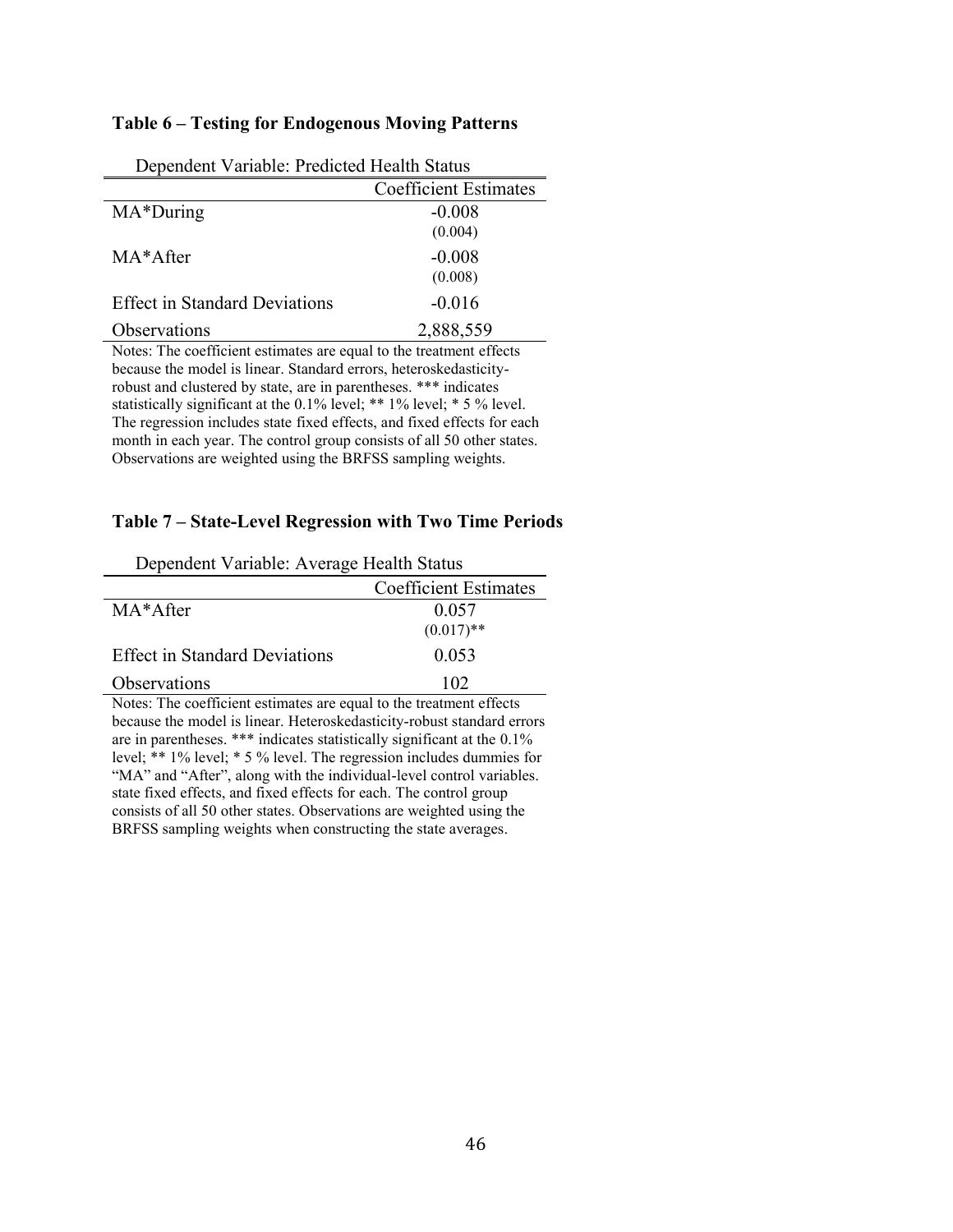| Dependent                                          | Days not                  | Days not                  | Days with                 | Activity-                 | <b>BMI</b>                            | Minutes of            | Minutes of          | Smoker              | Cardinal-                           |
|----------------------------------------------------|---------------------------|---------------------------|---------------------------|---------------------------|---------------------------------------|-----------------------|---------------------|---------------------|-------------------------------------|
| Variable:                                          | in Good                   | in Good                   | Health                    | Limiting                  |                                       | Moderate              | Vigorous            |                     | ized                                |
|                                                    | Physical                  | Mental                    | Limit-                    | Joint Pain                |                                       | Exercise              | Exercise            |                     | Overall                             |
|                                                    | Health                    | Health                    | ations                    |                           |                                       |                       |                     |                     | Health                              |
| <b>Coefficient Estimates</b>                       |                           |                           |                           |                           |                                       |                       |                     |                     |                                     |
| MA*During                                          | $-0.069$<br>$(0.013)$ *** | $-0.006$<br>(0.012)       | $-0.053$<br>$(0.019)$ **  | --                        | $-0.022$<br>(0.047)                   |                       |                     | $-0.002$<br>(0.008) | --                                  |
| MA*After                                           | $-0.079$<br>$(0.011)$ *** | $-0.051$<br>$(0.012)$ *** | $-0.065$<br>$(0.013)$ *** | $-0.036$<br>$(0.010)$ *** | $-0.143$<br>$(0.047)$ **              | 0.039<br>$(0.018)$ ** | $-0.002$<br>(0.018) | 0.006<br>(0.007)    | 0.013<br>$(0.004)$ ***              |
| Average Treatment Effect on Treated (After Period) |                           |                           |                           |                           |                                       |                       |                     |                     |                                     |
| MA*After                                           | $-0.255$<br>$(0.037)$ *** | $-0.165$<br>$(0.041)$ *** | $-0.128$<br>$(0.028)$ *** | $-0.006$<br>$(0.002)$ *** | $-0.143$<br>$(0.047)$ ** <sup>+</sup> | 2.026<br>$(0.912)*$   | $-0.079$<br>(0.608) | 0.001<br>(0.002)    | 0.013<br>$(0.004)$ *** <sup>+</sup> |
| Effect in Std.<br>Deviations                       | $-0.033$                  | $-0.022$                  | $-0.022$                  | $-0.018$                  | $-0.025$                              | 0.036                 | $-0.001$            | 0.002               | 0.027                               |
| Observations                                       | 2,642,885                 | 2,649,994                 | 2,663,473                 | 1,333,179                 | 2,794,388                             | 1,217,299             | 1,217,299           | 2,878,751           | 1,122,083                           |

## **Table 8 – Regression Results for Other Health Outcomes**

Notes: + indicates the treatment effect and coefficient estimate are equal because the model is linear. MA\*During is missing for the outcomes that are only available in odd-numbered survey years. Standard errors, heteroskedasticity-robust and clustered by state, are in parentheses. \*\*\* indicates statistically significant at the 0.1% level; \*\* 1% level; \* 5 % level. All regressions include the individual-level control variables, state fixed effects, and fixed effects for each month in each year. The control group consists of all 50 other states. Observations are weighted using the BRFSS sampling weights.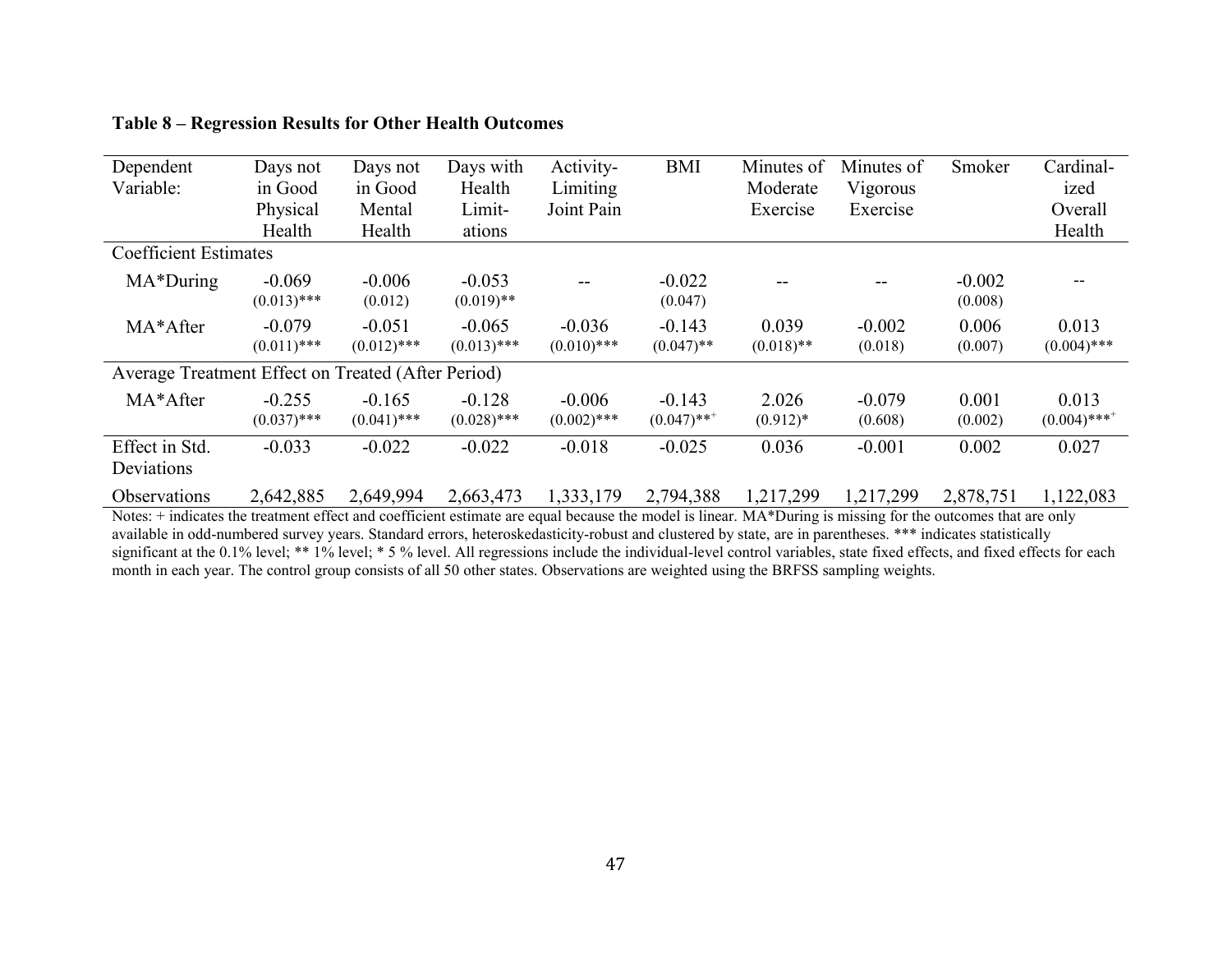|                                                     |                |                | Dependent Variable: Overall Health |               |              |               |  |
|-----------------------------------------------------|----------------|----------------|------------------------------------|---------------|--------------|---------------|--|
|                                                     |                | Gender         | Race                               |               |              |               |  |
|                                                     | Women          | Men            | White                              | <b>Black</b>  | Hispanic     | Other         |  |
| <b>Coefficient Estimates</b>                        |                |                |                                    |               |              |               |  |
| MA*During                                           | 0.029          | 0.005          | 0.026                              | 0.011         | $-0.015$     | 0.023         |  |
|                                                     | $(0.008)$ ***  | (0.007)        | $(0.006)$ ***                      | (0.013)       | (0.017)      | (0.029)       |  |
| MA*After                                            | 0.046          | 0.029          | 0.036                              | 0.091         | 0.041        | 0.081         |  |
|                                                     | $(0.006)$ ***  | $(0.006)$ ***  | $(0.005)$ ***                      | $(0.012)$ *** | $(0.016)*$   | $(0.021)$ *** |  |
| Average Treatment Effects on Treated (After Period) |                |                |                                    |               |              |               |  |
| P(Poor)                                             | $-0.003$       | $-0.002$       | $-0.002$                           | $-0.006$      | $-0.003$     | $-0.009$      |  |
|                                                     | $(0.0003)$ *** | $(0.0004)$ *** | $(0.0003)$ ***                     | $(0.001)$ *** | $(0.001)*$   | $(0.002)$ *** |  |
| P(Fair)                                             | $-0.005$       | $-0.004$       | $-0.004$                           | $-0.013$      | $-0.006$     | $-0.011$      |  |
|                                                     | $(0.0007)$ *** | $(0.0008)$ *** | $(0.0005)$ ***                     | $(0.002)$ *** | $(0.003)*$   | $(0.003)$ *** |  |
| P(Good)                                             | $-0.008$       | $-0.005$       | $-0.006$                           | $-0.013$      | $-0.005$     | $-0.009$      |  |
|                                                     | $(0.001)$ ***  | $(0.001)$ ***  | $(0.0009)$ ***                     | $(0.002)$ *** | $(0.002)$ ** | $(0.002)$ *** |  |
| P(Very Good)                                        | 0.002          | 0.001          | 0.001                              | 0.008         | 0.003        | 0.009         |  |
|                                                     | $(0.0003)$ *** | $(0.0003)$ *** | $(0.0002)$ ***                     | $(0.001)$ *** | $(0.001)*$   | $(0.003)$ *** |  |
| P(Excellent)                                        | 0.014          | 0.009          | 0.011                              | 0.024         | 0.011        | 0.020         |  |
|                                                     | $(0.002)$ ***  | $(0.002)$ ***  | $(0.001)$ ***                      | $(0.003)$ *** | $(0.004)$ ** | $(0.005)$ *** |  |
| Overall Effect in<br><b>Standard Deviations</b>     | 0.038          | 0.024          | 0.030                              | 0.074         | 0.034        | 0.069         |  |
| Observations                                        | 1,733,131      | 1,146,165      | 2,320,271                          | 222,581       | 287,895      | 48,549        |  |

# **Table 9 – Heterogeneity in the Effect on Health by Gender and Race**

Notes: Standard errors, heteroskedasticity-robust and clustered by state, are in parentheses. \*\*\* indicates statistically significant at the 0.1% level; \*\* 1% level; \* 5 % level. All regressions include the individual-level control variables, state fixed effects, and fixed effects for each month in each year. The control group consists of all 50 other states. Observations are weighted using the BRFSS sampling weights.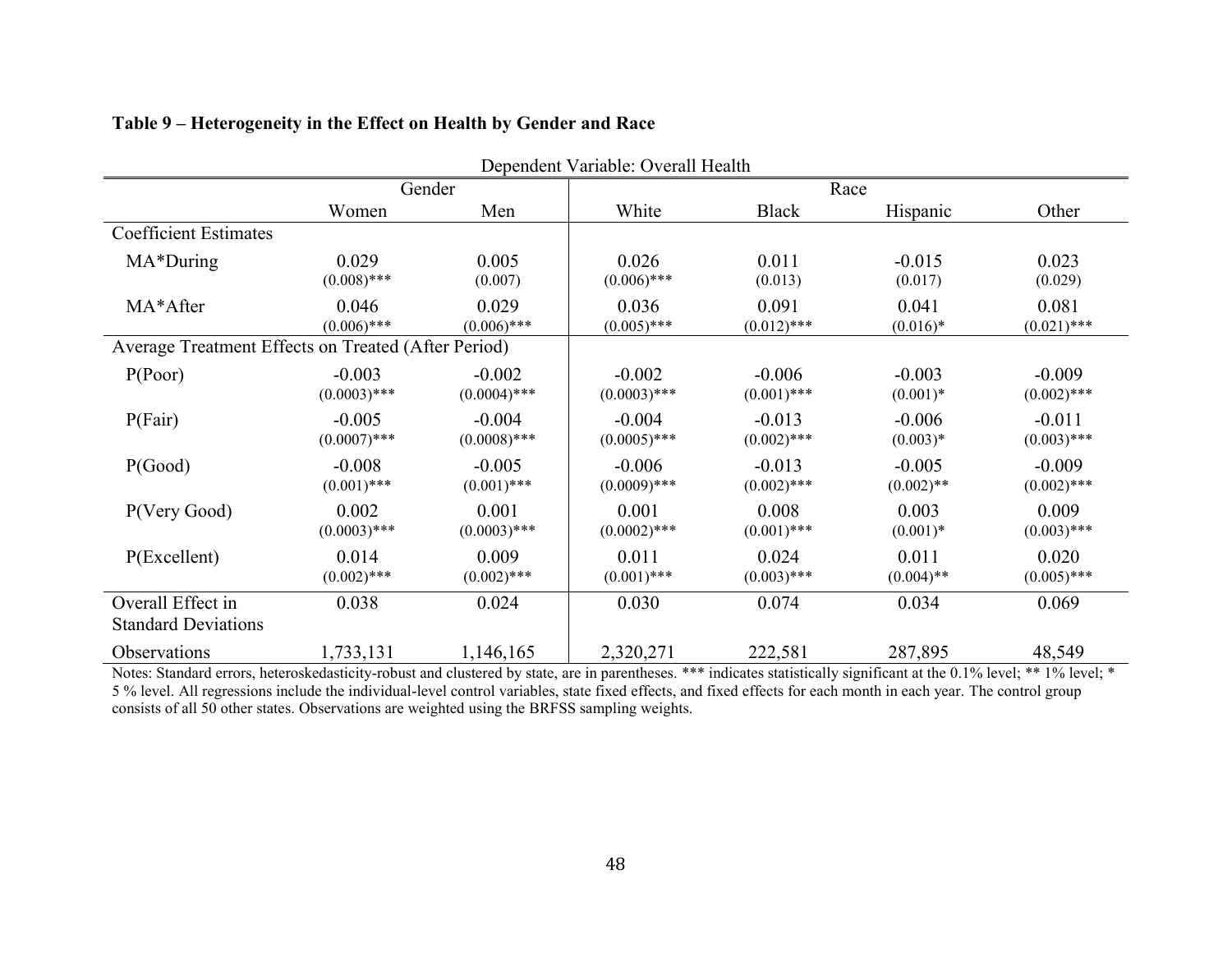|                                             |                          |                            |                            | Dependent Variable: Overall Health |                            |                             |                                    |                             |
|---------------------------------------------|--------------------------|----------------------------|----------------------------|------------------------------------|----------------------------|-----------------------------|------------------------------------|-----------------------------|
|                                             | Age                      |                            |                            |                                    |                            |                             | Income (% of Federal Poverty Line) |                             |
|                                             | 18-34                    | 35-44                      | $45 - 54$                  | 55-64                              | $65+$                      | $\leq 150$                  | 150-300                            | >300                        |
| <b>Coefficient Estimates</b>                |                          |                            |                            |                                    |                            |                             |                                    |                             |
| MA*During                                   | $-0.023$<br>(0.013)      | 0.048<br>$(0.007)$ ***     | $-0.007$<br>(0.007)        | $-0.015$<br>(0.010)                | 0.077<br>$(0.008)$ ***     | 0.008<br>(0.008)            | 0.027<br>$(0.008)$ ***             | 0.016<br>$(0.008)*$         |
| MA*After                                    | 0.023<br>$(0.010)*$      | 0.021<br>$(0.008)$ **      | 0.036<br>$(0.007)$ ***     | 0.060<br>$(0.011)$ ***             | 0.043<br>$(0.005)$ ***     | 0.052<br>$(0.008)$ ***      | 0.033<br>$(0.007)$ ***             | 0.035<br>$(0.006)$ ***      |
| Average Treatment Effects on Treated        |                          |                            |                            |                                    |                            |                             |                                    |                             |
| P(Poor)                                     | $-0.0004$<br>$(0.0002)*$ | $-0.0007$<br>$(0.0002)$ ** | $-0.002$<br>$(0.0004)$ *** | $-0.005$<br>$(0.0009)$ ***         | $-0.005$<br>$(0.0007)$ *** | $-0.008$<br>$(0.001)$ ***   | $-0.003$<br>$(0.0006)$ ***         | $-0.0009$<br>$(0.0002)$ *** |
| P(Fair)                                     | $-0.002$<br>$(0.0009)*$  | $-0.002$<br>$(0.0008)$ **  | $-0.004$<br>$(0.0008)$ *** | $-0.008$<br>$(0.001)$ ***          | $-0.007$<br>$(0.0009)$ *** | $-0.009$<br>$(0.001)$ ***   | $-0.005$<br>$(0.001)$ ***          | $-0.003$<br>$(0.0005)$ ***  |
| P(Good)                                     | $-0.005$<br>$(0.002)*$   | $-0.004$<br>$(0.002)$ **   | $-0.006$<br>$(0.001)$ ***  | $-0.009$<br>$(0.002)$ ***          | $-0.004$<br>$(0.0004)$ *** | $-0.0005$<br>$(0.0001)$ *** | $-0.004$<br>$(0.0009)$ ***         | $-0.008$<br>$(0.001)$ ***   |
| P(Very Good)                                | 0.0001<br>(0.0001)       | 0.00005<br>(0.00005)       | 0.0009<br>$(0.0002)$ ***   | 0.004<br>$(0.0009)$ ***            | 0.007<br>$(0.0009)$ ***    | 0.007<br>$(0.001)$ ***      | 0.004<br>$(0.0009)$ ***            | $-0.0005$<br>$(0.0001)$ *** |
| P(Excellent)                                | 0.008<br>$(0.003)*$      | 0.007<br>$(0.003)$ **      | 0.011<br>$(0.002)$ ***     | 0.017<br>$(0.003)$ ***             | 0.009<br>$(0.001)$ ***     | 0.010<br>$(0.001)$ ***      | 0.008<br>$(0.002)$ ***             | 0.012<br>$(0.002)$ ***      |
| Overall Effect in<br><b>Std. Deviations</b> | 0.021                    | 0.018                      | 0.028                      | 0.047                              | 0.037                      | 0.044                       | 0.029                              | 0.029                       |
| Observations                                | 485,376                  | 512,575                    | 614,489                    | 563,405                            | 703,451                    | 531,560                     | 857,279                            | 1,488,759                   |
| See notes for Table 9.                      |                          |                            |                            |                                    |                            |                             |                                    |                             |

# **Table 10 – Heterogeneity in the Effect on Health by Age and Income**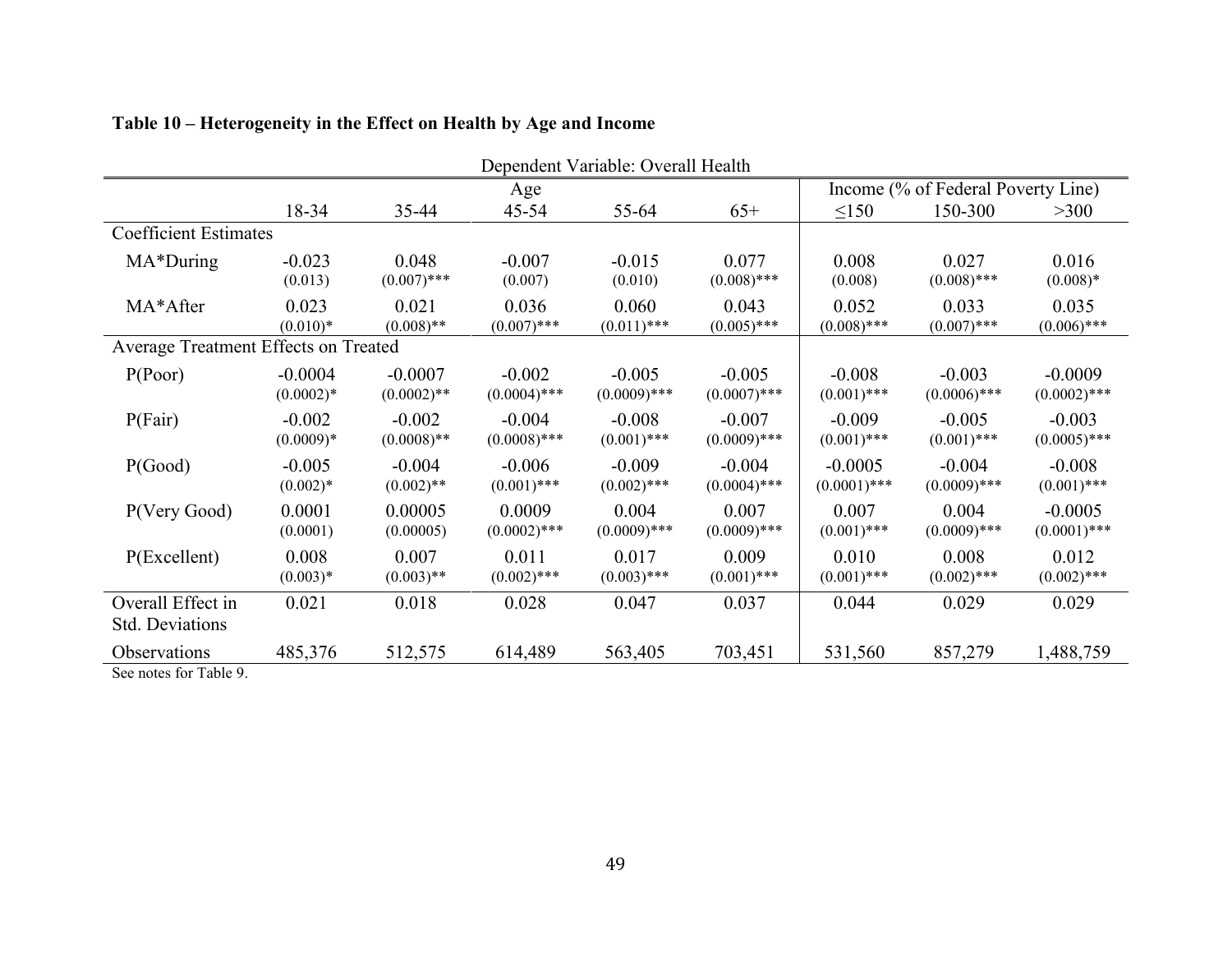|                                                                          | Full Sample               | Gender                                                 |                           | Race                      |                           |                        |                           |  |  |
|--------------------------------------------------------------------------|---------------------------|--------------------------------------------------------|---------------------------|---------------------------|---------------------------|------------------------|---------------------------|--|--|
|                                                                          |                           | Women                                                  | Men                       | White                     | <b>Black</b>              | Hispanic               | Other                     |  |  |
| Panel A: Linear Probability Model Regressions for Any Insurance Coverage |                           |                                                        |                           |                           |                           |                        |                           |  |  |
| <b>Coefficient Estimates</b>                                             |                           |                                                        |                           |                           |                           |                        |                           |  |  |
| MA*During                                                                | 0.019<br>$(0.002)$ ***    | 0.023<br>$(0.002)$ ***                                 | 0.016<br>$(0.003)$ ***    | 0.014<br>$(0.002)$ ***    | $-0.015$<br>$(0.006)$ **  | 0.041<br>$(0.007)$ *** | 0.074<br>$(0.019)$ ***    |  |  |
| MA*After                                                                 | 0.054<br>$(0.003)$ ***    | 0.042<br>$(0.003)$ ***                                 | 0.066<br>$(0.004)$ ***    | 0.041<br>$(0.002)$ ***    | 0.056<br>$(0.004)$ ***    | 0.093<br>$(0.006)$ *** | 0.136<br>$(0.011)$ ***    |  |  |
| 1 <sup>st</sup> Stage F Statistic                                        | 171.42                    | 142.34                                                 | 201.30                    | 177.77                    | 109.23                    | 125.02                 | 88.78                     |  |  |
|                                                                          |                           | Panel B: Ordered Probit Regressions for Overall Health |                           |                           |                           |                        |                           |  |  |
| <b>Coefficient Estimates</b>                                             |                           |                                                        |                           |                           |                           |                        |                           |  |  |
| Insurance                                                                | 0.688<br>$(0.112)$ ***    | 1.114<br>$(0.159)$ ***                                 | 0.420<br>$(0.107)$ ***    | 0.905<br>$(0.132)$ ***    | 1.310<br>$(0.200)$ ***    | 0.319<br>$(0.157)^*$   | 0.793<br>$(0.194)$ ***    |  |  |
| 1 <sup>st</sup> Stage Residual                                           | $-0.663$<br>$(0.112)$ *** | $-1.075$<br>$(0.156)$ ***                              | $-0.402$<br>$(0.109)$ *** | $-0.905$<br>$(0.134)$ *** | $-1.276$<br>$(0.205)$ *** | $-0.240$<br>(0.152)    | $-0.851$<br>$(0.196)$ *** |  |  |
| <b>Local Average Treatment Effects</b>                                   |                           |                                                        |                           |                           |                           |                        |                           |  |  |
| P(Poor)                                                                  | $-0.062$<br>$(0.011)$ *** | $-0.135$<br>$(0.194)$ ***                              | $-0.030$<br>$(0.009)$ *** | $-0.093$<br>$(0.016)$ *** | $-0.194$<br>$(0.032)$ *** | $-0.025$<br>$(0.014)*$ | $-0.114$<br>$(0.027)$ *** |  |  |
| P(Fair)                                                                  | $-0.098$<br>$(0.015)$ *** | $-0.156$<br>$(0.017)$ ***                              | $-0.058$<br>$(0.015)$ *** | $-0.114$<br>$(0.014)$ *** | $-0.175$<br>$(0.015)$ *** | $-0.058$<br>$(0.029)*$ | $-0.107$<br>$(0.024)$ *** |  |  |
| P(Good)                                                                  | $-0.085$<br>$(0.013)$ *** | $-0.084$<br>$(0.015)$ ***                              | $-0.063$<br>$(0.015)$ *** | $-0.112$<br>$(0.015)$ *** | $-0.022$<br>$(0.013)*$    | $-0.029$<br>$(0.013)*$ | $-0.046$<br>$(0.020)*$    |  |  |
| P(Very Good)                                                             | 0.085<br>$(0.013)$ ***    | 0.151<br>$(0.012)$ ***                                 | 0.046<br>$(0.013)$ ***    | 0.117<br>$(0.014)$ ***    | 0.158<br>$(0.010)$ ***    | 0.038<br>(0.020)       | 0.106<br>$(0.020)$ ***    |  |  |
| P(Excellent)                                                             | 0.160<br>$(0.026)$ ***    | 0.223<br>$(0.037)$ ***                                 | 0.106<br>$(0.026)$ ***    | 0.202<br>$(0.030)$ ***    | 0.233<br>$(0.040)$ ***    | 0.075<br>$(0.035)*$    | 0.160<br>$(0.045)$ ***    |  |  |
| Overall Effect in Std. Dev.                                              | 0.585                     | 0.943                                                  | 0.357                     | 0.783                     | 1.087                     | 0.271                  | 0.667                     |  |  |
| Observations<br>T110                                                     | 2,172,797                 | 1,299,806                                              | 872,991                   | 1,704,544                 | 182,200                   | 247,267                | 38,786                    |  |  |

# **Table 11 – Instrumental Variables: Full Sample and Stratified by Gender and Race**

See notes for Table 9.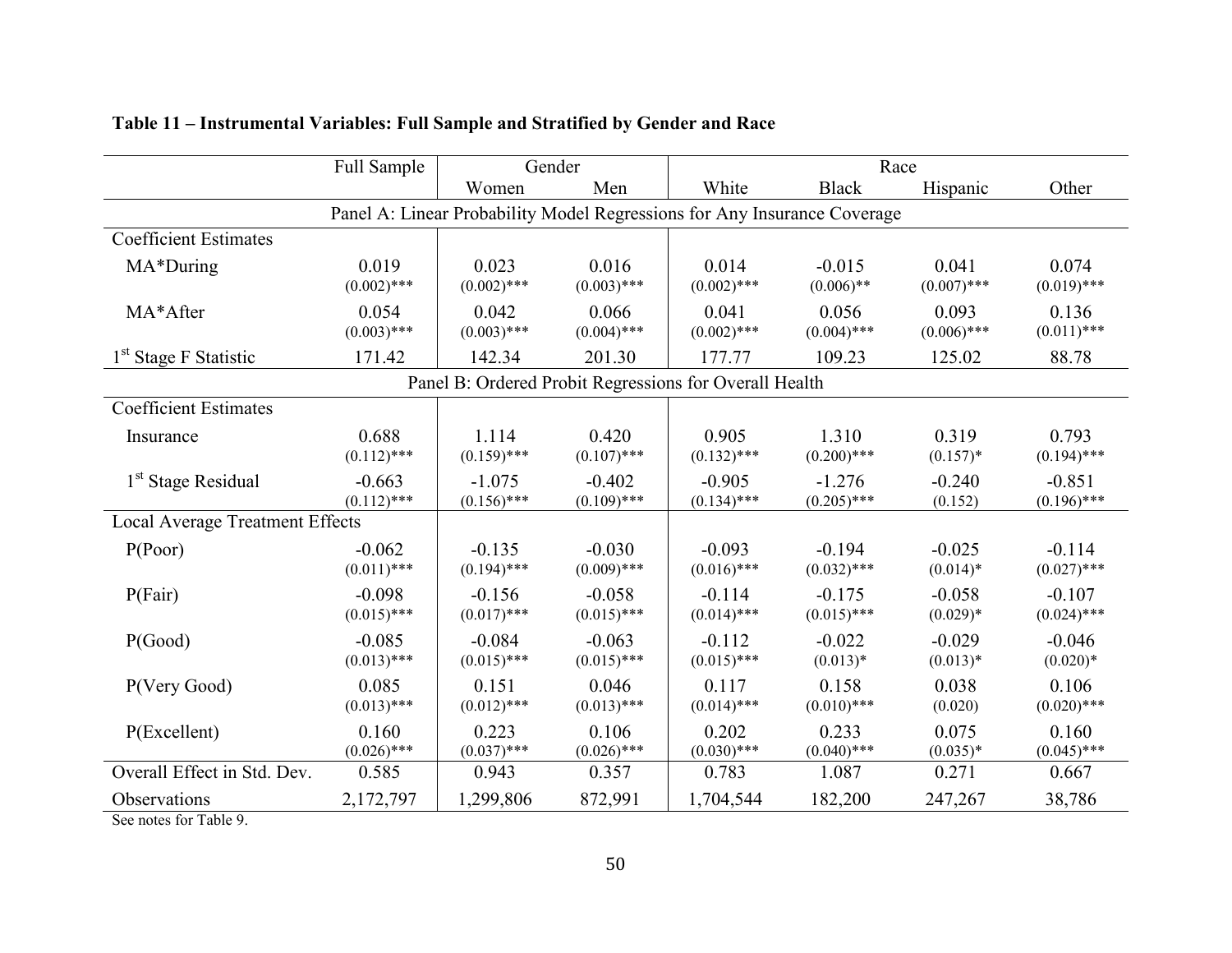|                                                                          | Age                       |                                                        |                           |                           | Income (% of Federal Poverty Line) |                           |                           |  |  |
|--------------------------------------------------------------------------|---------------------------|--------------------------------------------------------|---------------------------|---------------------------|------------------------------------|---------------------------|---------------------------|--|--|
|                                                                          | 18-34                     | 35-44                                                  | 45-54                     | 55-64                     | <150                               | 150-300                   | $>300$                    |  |  |
| Panel A: Linear Probability Model Regressions for Any Insurance Coverage |                           |                                                        |                           |                           |                                    |                           |                           |  |  |
| <b>Coefficient Estimates</b>                                             |                           |                                                        |                           |                           |                                    |                           |                           |  |  |
| MA*During                                                                | 0.027<br>$(0.004)$ ***    | 0.016<br>$(0.004)$ ***                                 | 0.012<br>$(0.002)$ ***    | 0.021<br>$(0.002)$ ***    | 0.052<br>$(0.009)$ ***             | 0.047<br>$(0.005)$ ***    | 0.006<br>$(0.002)$ ***    |  |  |
| MA*After                                                                 | 0.081<br>$(0.006)$ ***    | 0.048<br>$(0.003)$ ***                                 | 0.043<br>$(0.003)$ ***    | 0.042<br>$(0.002)$ ***    | 0.096<br>$(0.009)$ ***             | 0.101<br>$(0.003)$ ***    | 0.026<br>$(0.002)$ ***    |  |  |
| First-Stage F Statistic                                                  | 105.63                    | 159.19                                                 | 138.04                    | 224.35                    | 62.97                              | 463.82                    | 62.49                     |  |  |
|                                                                          |                           | Panel B: Ordered Probit Regressions for Overall Health |                           |                           |                                    |                           |                           |  |  |
| <b>Coefficient Estimates</b>                                             |                           |                                                        |                           |                           |                                    |                           |                           |  |  |
| Insurance                                                                | 0.355<br>$(0.122)$ **     | 0.413<br>$(0.164)$ *                                   | 0.871<br>$(0.164)$ ***    | 1.424<br>$(0.266)$ ***    | 0.453<br>$(0.093)$ ***             | 0.267<br>$(0.092)$ ***    | 1.485<br>$(0.250)$ ***    |  |  |
| 1 <sup>st</sup> Stage Residual                                           | $-0.209$<br>(0.126)       | $-0.401$<br>$(0.162)^*$                                | $-0.977$<br>$(0.165)$ *** | $-1.566$<br>$(0.275)$ *** | $-0.482$<br>$(0.099)$ ***          | $-0.247$<br>$(0.092)$ **  | $-1.399$<br>$(0.248)$ *** |  |  |
| Local Average Treatment Effects                                          |                           |                                                        |                           |                           |                                    |                           |                           |  |  |
| P(Poor)                                                                  | $-0.011$<br>$(0.003)$ *** | $-0.025$<br>$(0.010)*$                                 | $-0.111$<br>$(0.017)$ *** | $-0.302$<br>$(0.046)$ *** | $-0.069$<br>$(0.015)$ ***          | $-0.022$<br>$(0.008)$ *** | $-0.176$<br>$(0.022)$ *** |  |  |
| P(Fair)                                                                  | $-0.047$<br>$(0.014)$ *** | $-0.056$<br>$(0.022)*$                                 | $-0.122$<br>$(0.020)$ *** | $-0.142$<br>$(0.020)$ *** | $-0.073$<br>$(0.014)$ ***          | $-0.041$<br>$(0.014)$ *** | $-0.200$<br>$(0.022)$ *** |  |  |
| P(Good)                                                                  | $-0.073$<br>$(0.027)$ **  | $-0.068$<br>$(0.028)*$                                 | $-0.067$<br>$(0.020)$ *** | $-0.037$<br>$(0.015)*$    | $-0.004$<br>(0.007)                | $-0.036$<br>$(0.013)$ **  | $-0.127$<br>$(0.032)$ *** |  |  |
| P(Very Good)                                                             | 0.029<br>$(0.007)$ ***    | 0.042<br>$(0.017)*$                                    | 0.127<br>$(0.015)$ ***    | 0.209<br>$(0.019)$ ***    | 0.059<br>$(0.010)$ ***             | 0.036<br>$(0.012)$ **     | 0.220<br>$(0.010)$ ***    |  |  |
| P(Excellent)                                                             | 0.102<br>$(0.038)$ **     | 0.108<br>$(0.044)*$                                    | 0.172<br>$(0.041)$ ***    | 0.198<br>$(0.053)$ ***    | 0.087<br>$(0.017)$ ***             | 0.063<br>$(0.022)$ **     | 0.282<br>$(0.065)$ ***    |  |  |
| Overall Effect in Std. Dev.                                              | 0.317                     | 0.458                                                  | 0.747                     | 1.049                     | 0.384                              | 0.232                     | 1.410                     |  |  |
| Observations<br>T110                                                     | 483,775                   | 512,155                                                | 613,948                   | 562,919                   | 380,049                            | 567,530                   | 1,222,838                 |  |  |

# **Table 12 – Instrumental Variables: Stratified by Age and Income**

See notes for Table 9.